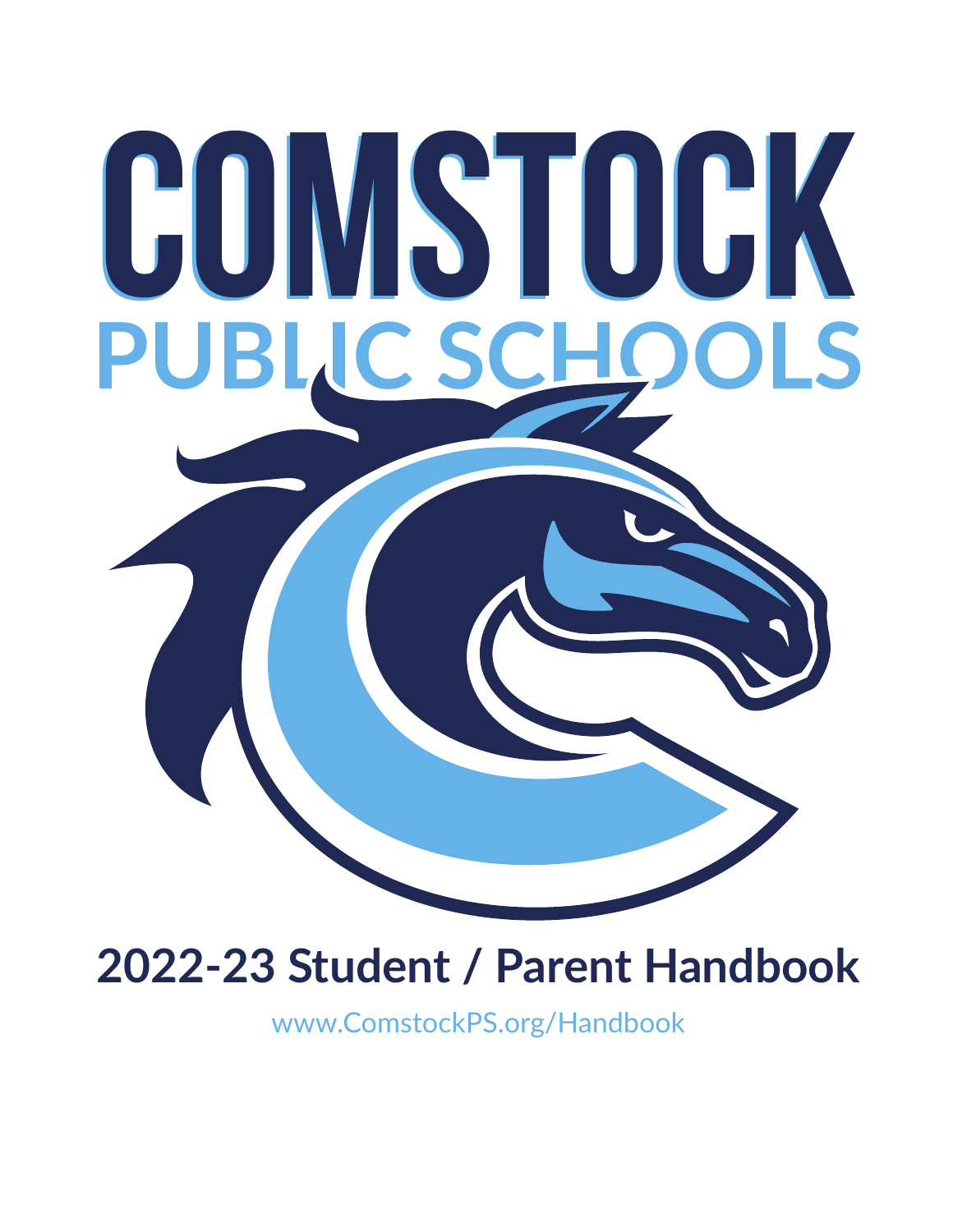| <b>TABLE OF CONTENTS</b>                                                                                                                                                                                                                                                                                                                                                                                                                                                                                            |                                                                                  |  |
|---------------------------------------------------------------------------------------------------------------------------------------------------------------------------------------------------------------------------------------------------------------------------------------------------------------------------------------------------------------------------------------------------------------------------------------------------------------------------------------------------------------------|----------------------------------------------------------------------------------|--|
| <b>ADMINISTRATION &amp; DEPARTMENTS</b>                                                                                                                                                                                                                                                                                                                                                                                                                                                                             | 5                                                                                |  |
| <b>BOARD OF EDUCATION</b>                                                                                                                                                                                                                                                                                                                                                                                                                                                                                           | 6                                                                                |  |
| <b>FOREWORD</b>                                                                                                                                                                                                                                                                                                                                                                                                                                                                                                     | 7                                                                                |  |
| <b>MISSION</b>                                                                                                                                                                                                                                                                                                                                                                                                                                                                                                      | 7                                                                                |  |
| EQUAL EDUCATION OPPORTUNITY                                                                                                                                                                                                                                                                                                                                                                                                                                                                                         | 7                                                                                |  |
| <b>HIGHLY QUALIFIED STAFF</b>                                                                                                                                                                                                                                                                                                                                                                                                                                                                                       | 7                                                                                |  |
| ENROLLMENT, TRANSFER, & WITHDRAWAL<br><b>ENROLLING IN THE SCHOOL</b><br>TRANSFER OUT OF THE DISTRICT<br><b>WITHDRAWAL FROM SCHOOL</b>                                                                                                                                                                                                                                                                                                                                                                               | 8<br>8<br>8<br>9                                                                 |  |
| <b>PRIVACY &amp; RIGHTS</b><br><b>STUDENT RECORDS</b><br><b>STUDENT RIGHTS OF EXPRESSION</b><br>ARMED FORCES RECRUITING                                                                                                                                                                                                                                                                                                                                                                                             | 9<br>9<br>11<br>11                                                               |  |
| <b>CONDUCT &amp; EXPECTATIONS</b><br><b>STUDENT RIGHTS &amp; RESPONSIBILITIES</b><br>PARENT(S)/LEGAL GUARDIAN(S) RIGHTS & RESPONSIBILITIES<br><b>TEACHER COURTESY &amp; RESPECT</b><br>MAKE-UP OF TESTS & OTHER SCHOOL WORK<br>STUDENT ATTENDANCE AT SCHOOL EVENTS<br>Elementary & Middle School Only<br>STUDENT CODE OF CONDUCT<br><b>DRESS &amp; GROOMING</b><br><b>STUDENT VALUABLES</b><br><b>STUDENT SALES</b><br>STUDENT MOTOR VEHICLE & PARKING<br>ADVERTISING OUTSIDE ACTIVITIES<br><b>CARE OF PROPERTY</b> | 12<br>12<br>12<br>12<br>13<br>13<br>13<br>13<br>14<br>14<br>15<br>15<br>15<br>15 |  |
| <b>ATTENDANCE</b><br><b>ATTENDANCE</b><br><b>ABSENCES</b><br><b>TARDINESS</b><br><b>TRUANCY</b><br>SUSPENSION FROM SCHOOL<br>VACATIONS DURING THE SCHOOL YEAR<br>HIGH SCHOOL ATTENDANCE POLICY<br><b>HIGH SCHOOL TARDY POLICY</b>                                                                                                                                                                                                                                                                                   | 15<br>15<br>16<br>16<br>17<br>17<br>17<br>17<br>19                               |  |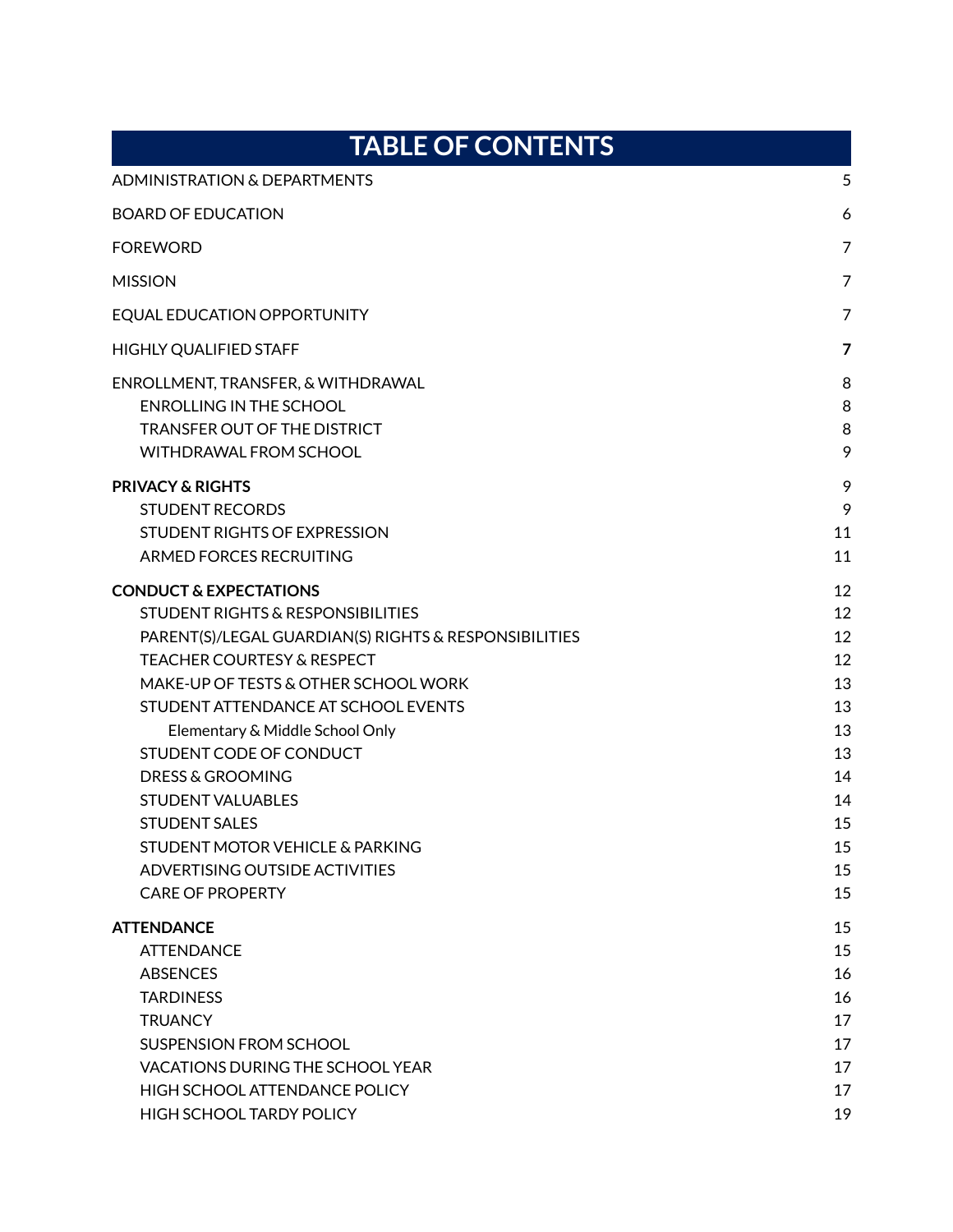| <b>STUDENT SUPPORT</b>                             |    |
|----------------------------------------------------|----|
| <b>MEAL SERVICE</b>                                | 19 |
| <b>LOST &amp; FOUND</b>                            | 19 |
| <b>STUDENT SUPPORT SERVICES</b>                    | 20 |
| <b>LIMITED ENGLISH PROFICIENCY</b>                 | 20 |
| <b>INDIVIDUALS WITH DISABILITIES</b>               | 20 |
| <b>HOMEBOUND INSTRUCTION</b>                       | 20 |
| PERSONAL CURRICULUM                                | 21 |
| <b>TEACHERS TUTORING</b>                           | 21 |
| STUDENT CONCERNS, SUGGESTIONS, & GRIEVANCES        | 21 |
| <b>CURRICULUM</b>                                  | 21 |
| SCHEDULING & ASSIGNMENT                            | 22 |
| <b>GRADES</b>                                      | 22 |
| Grading System - Secondary Schools                 | 22 |
| Grading System - Elementary Schools                | 22 |
| Grade Point Average (GPA)                          | 22 |
| <b>Grading Periods</b>                             | 23 |
| <b>HOMEWORK</b>                                    | 23 |
| PROMOTION, PLACEMENT, & RETENTION                  | 23 |
| Elementary & Middle School                         | 23 |
| <b>TESTING OUT</b>                                 | 23 |
| <b>DUAL ENROLLMENT</b>                             | 24 |
| PHYSICAL EDUCATION CLASSES                         | 24 |
| STATE MANDATED STUDENT ASSESSMENT                  | 24 |
| STUDENT ASSESSMENT                                 | 24 |
| <b>FIELD TRIPS</b>                                 | 25 |
| STUDENT FEES, FINES, & SUPPLIES                    | 25 |
| REVIEW OF INSTRUCTIONAL MATERIALS & ACTIVITIES     | 25 |
| <b>GRADUATION</b>                                  | 25 |
| <b>GRADUATION REQUIREMENTS</b>                     | 25 |
| <b>GRADUATION &amp; COMMENCEMENT PARTICIPATION</b> | 26 |
| <b>DIPLOMAS &amp; ENDORSEMENTS</b>                 | 26 |
| <b>CLUBS &amp; ACTIVITIES</b>                      | 27 |
| STUDENT EMPLOYMENT                                 | 27 |
| SCHOOL-SPONSORED CLUBS & ACTIVITIES                | 27 |
| NON-SCHOOL SPONSORED CLUBS & ACTIVITIES            | 27 |
| <b>ATHLETICS</b>                                   | 27 |
| NATIONAL HONOR SOCIETY                             | 27 |
| STUDENT GOVERNMENT                                 | 28 |
| <b>SCHOOL ACTIVITIES</b>                           | 28 |
| <b>STUDENT FUNDRAISING</b>                         | 28 |
| <b>DISCIPLINE</b>                                  | 28 |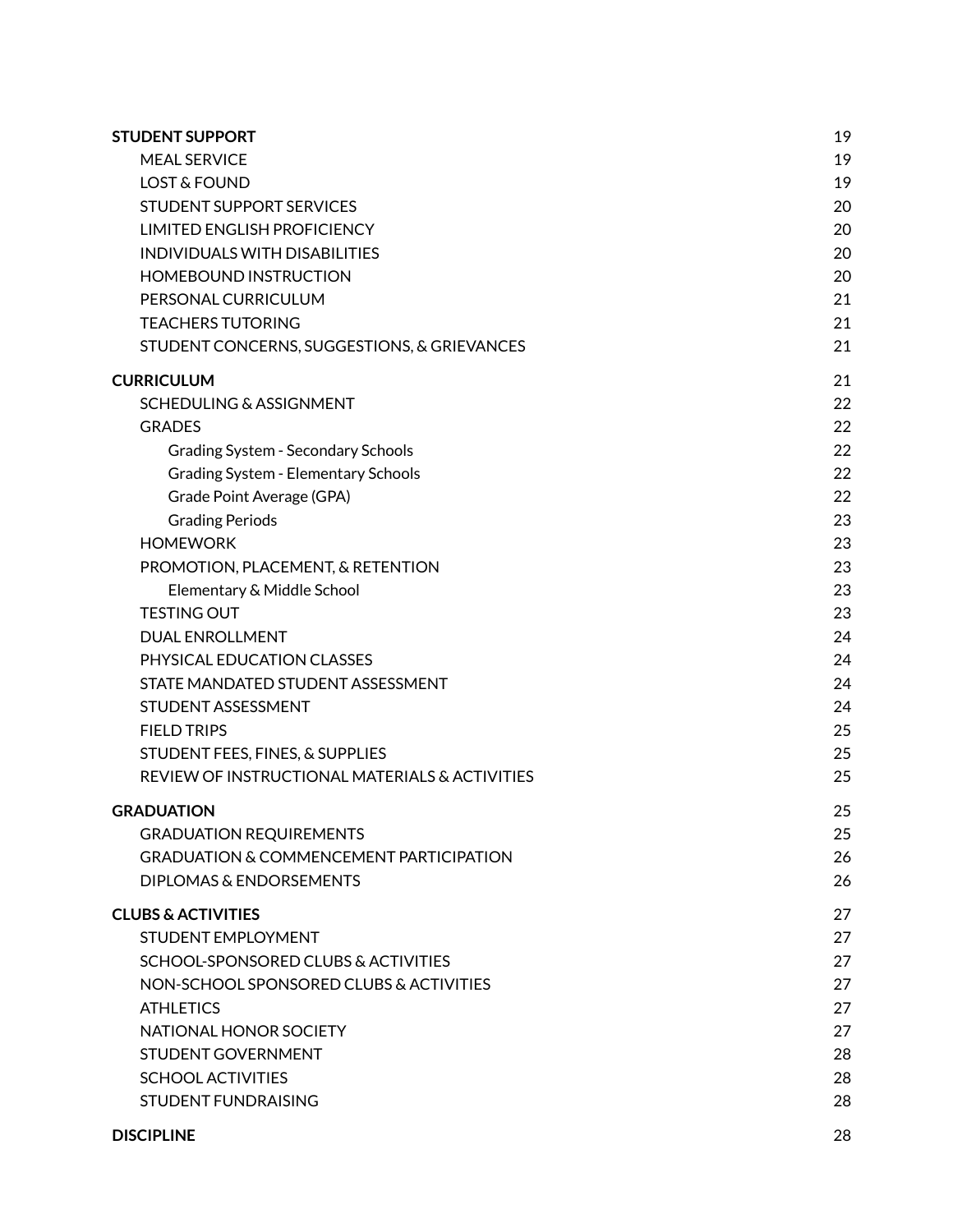| PHILOSOPHY OF DISCIPLINE & CONDUCT OF STUDENTS                                                 | 28 |
|------------------------------------------------------------------------------------------------|----|
| <b>DISCIPLINE</b>                                                                              | 29 |
| Detention                                                                                      | 29 |
| In-School Suspension                                                                           | 30 |
| Out-of-School Suspension                                                                       | 30 |
| Long-Term Suspension                                                                           | 30 |
| Expulsion                                                                                      | 30 |
| <b>Formal Discipline</b>                                                                       | 31 |
| Discipline of Students with Disabilities                                                       | 31 |
| <b>DUE PROCESS RIGHTS</b>                                                                      | 31 |
| <b>Suspension from School</b>                                                                  | 31 |
| RESTORATIVE JUSTICE PRACTICES                                                                  | 33 |
| <b>DISCIPLINARY CONSEQUENCES</b>                                                               | 33 |
| <b>STUDENT DISCIPLINE CODE</b>                                                                 | 34 |
| <b>CATEGORIES OF MISCONDUCT</b>                                                                | 36 |
| <b>SAFETY CONCERNS</b>                                                                         | 40 |
| <b>INFRACTION LEVELS</b>                                                                       | 42 |
| Level 1 Infractions                                                                            | 42 |
| Level 2 Infractions                                                                            | 43 |
| (Conduct that is Serious or Illegal)                                                           | 43 |
| Level 3 Infractions                                                                            | 44 |
| (Conduct that is Serious or Illegal)                                                           | 44 |
| Level 4 Infractions                                                                            | 44 |
| (Conduct that is Serious or Illegal and is Potentially Life or Health Threatening)             | 44 |
| Level 5 Infractions                                                                            | 45 |
| (Conduct that is Extremely Serious, Illegal & is Potentially a Great Threat to Life or Health) | 45 |
| <b>MEDICAL</b>                                                                                 | 46 |
| <b>INJURY AND ILLNESS</b>                                                                      | 46 |
| <b>IMMUNIZATIONS</b>                                                                           | 46 |
| <b>EMERGENCY MEDICAL AUTHORIZATION</b>                                                         | 46 |
| USE OF MEDICATIONS                                                                             | 47 |
| ASTHMA INHALERS & EPINEPHRINE AUTO-INJECTORS (EPI-PENS)                                        | 47 |
| CONTROL OF CASUAL-CONTACT COMMUNICABLE DISEASES & PESTS                                        | 48 |
| CONTROL OF NON-CASUAL CONTACT COMMUNICABLE DISEASES                                            | 48 |
| SAFETY                                                                                         | 48 |
| <b>STUDENT WELL-BEING</b>                                                                      | 48 |
| USE OF VIDEO SURVEILLANCE/ELECTRONIC MONITORS                                                  | 48 |
| FIRE, LOCK DOWN, & TORNADO DRILLS                                                              | 49 |
| PREPAREDNESS FOR TOXIC & ASBESTOS HAZARDS                                                      | 49 |
| <b>EMERGENCY CLOSINGS &amp; DELAYS</b>                                                         | 49 |
| <b>EARLY DISMISSAL</b>                                                                         | 49 |
| <b>VISITORS</b>                                                                                | 50 |
| <b>GANGS</b>                                                                                   | 50 |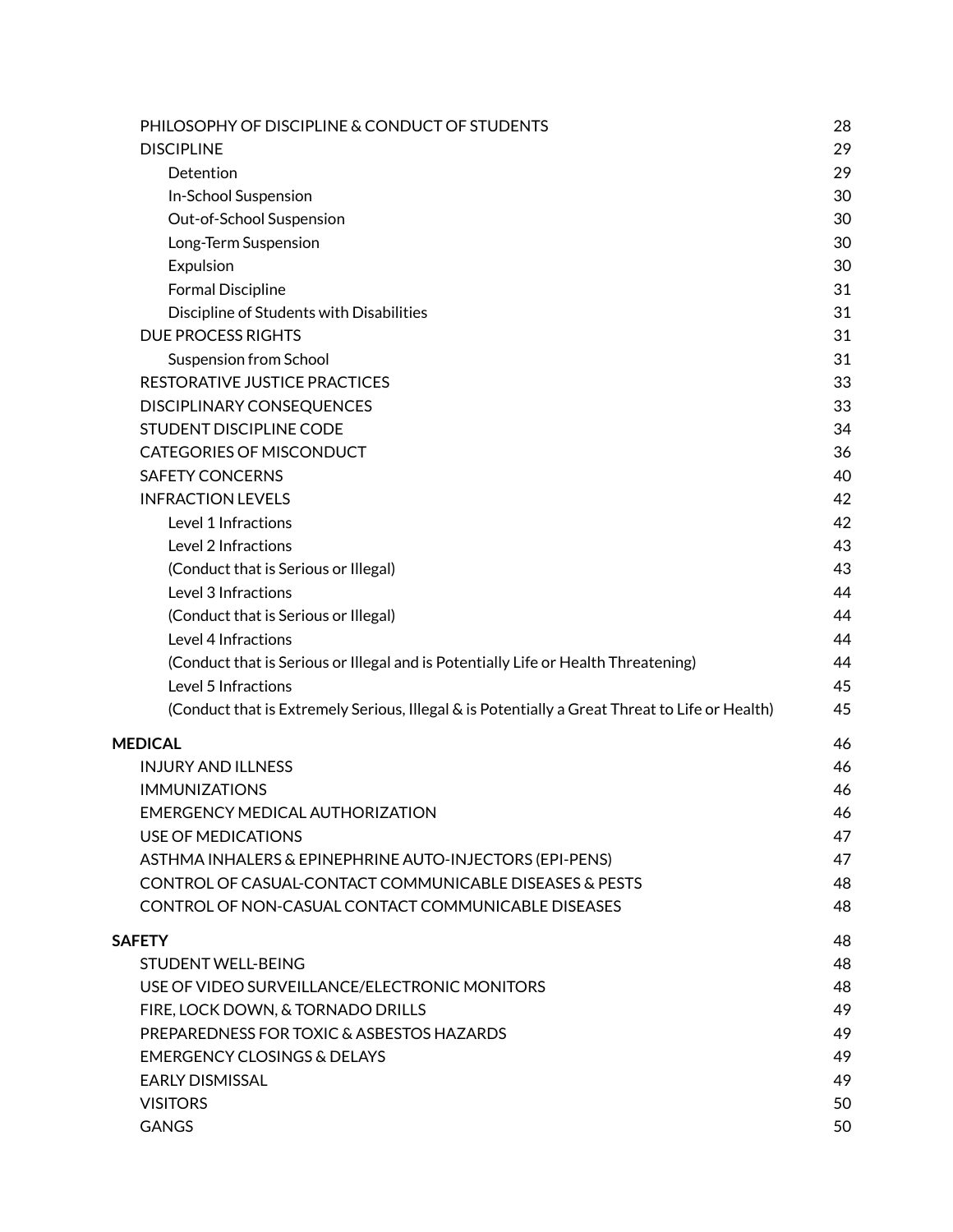| <b>SEARCH &amp; SEIZURE</b>                                     | 50 |
|-----------------------------------------------------------------|----|
| <b>FACILITY &amp; EQUIPMENT USE</b>                             | 51 |
| <b>BUILDING USE BEFORE &amp; AFTER SCHOOL</b>                   | 51 |
| USE OF TELEPHONES                                               | 51 |
| USE OF THE MEDIA CENTER                                         | 51 |
| USE OF SCHOOL EQUIPMENT & FACILITIES                            | 51 |
| <b>FACULTY ROOMS</b>                                            | 51 |
| COMPUTER TECHNOLOGY & NETWORKS                                  | 51 |
| Acceptable Use Agreement (K-12th Grade)                         | 52 |
| <b>TRANSPORTATION</b>                                           | 52 |
| <b>BUS TRANSPORTATION TO SCHOOL</b>                             | 53 |
| <b>BUS CONDUCT</b>                                              | 53 |
| <b>VIDEO FILES ON SCHOOL BUSES</b>                              | 54 |
| PENALTIES FOR INFRACTIONS                                       | 54 |
| SELF TRANSPORTATION TO SCHOOL                                   | 54 |
| <b>APPENDICES</b>                                               | 55 |
| APPENDIX A - DISTRICT POLICIES, GUIDELINES & STATE/FEDERAL LAWS | 55 |
| Index of Appendix A                                             | 55 |
| 24<br>20 U.S.C. 1232h: Protection of Pupil Rights               | 55 |
| APPENDIX B - DISTRICT FORMS                                     | 55 |
| Index of Appendix B                                             | 55 |
| APPENDIX C - WEBSITES & INFORMATIONAL RESOURCES                 | 56 |
| Index of Appendix C                                             | 56 |
| APPENDIX D - ADDITIONAL RESOURCES                               | 56 |
| Index of Appendix D                                             | 56 |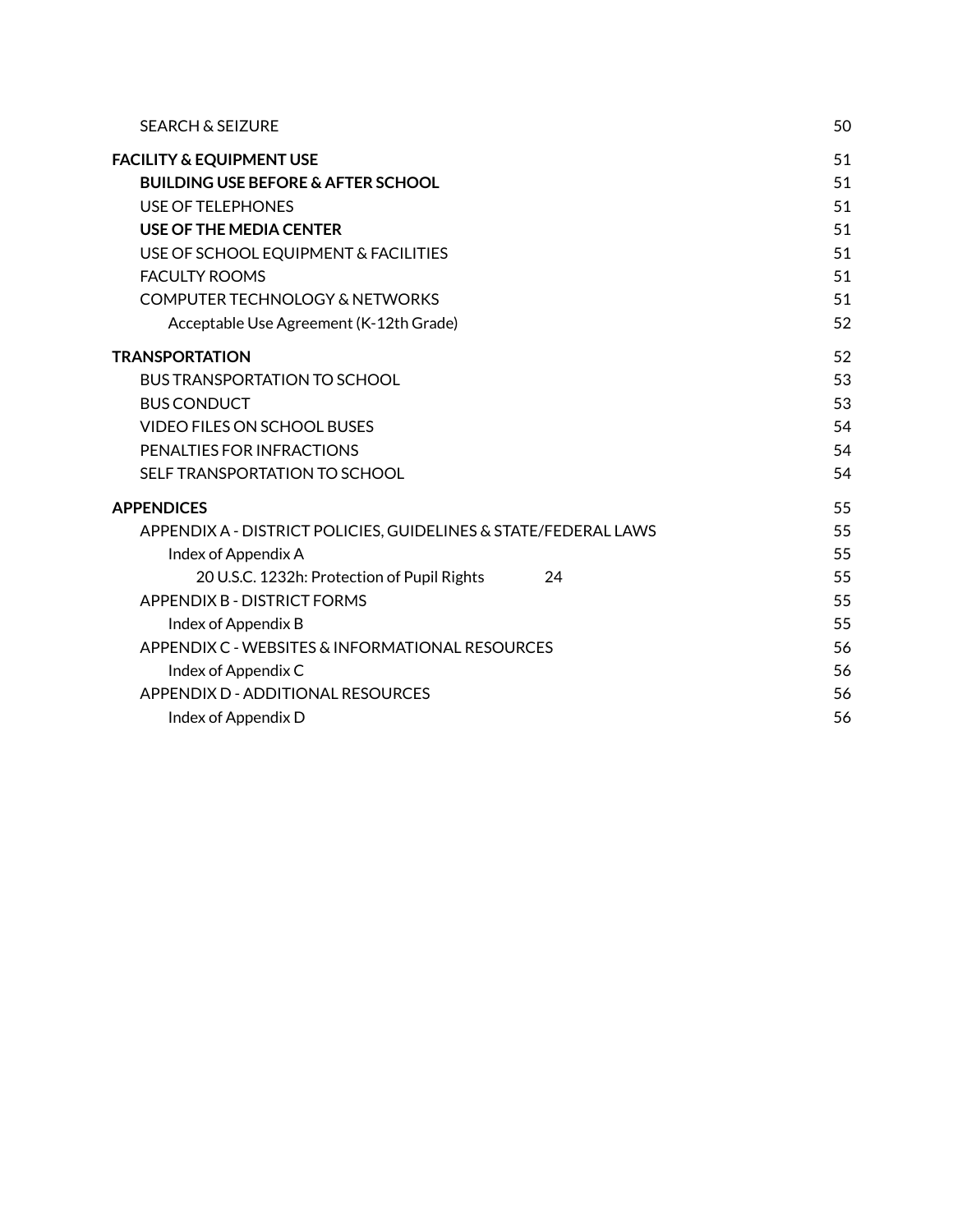# ADMINISTRATION & DEPARTMENTS

#### <span id="page-5-0"></span>**ADMINISTRATION OFFICES**

Dr. Jeffrey J. Thoenes, Superintendent [Jeff.Thoenes@ComstockPS.org](mailto:jeff.thoenes@comstockps.org) 269.250.8907

Ashley LaVanWay, Executive Assistant to the Superintendent [Ashley.LaVanWay@ComstockPS.org](mailto:ashley.lavanway@comstockps.org) 269.250.8907

Jill Ansel, Assistant Superintendent [Jill.Ansell@ComstockPS.org](mailto:jill.ansell@comstockps.org) 269.250.8911

Michelle Darnell, Director of Finance [Michelle.Darnell@ComstockPS.org](mailto:michelle.darnell@comstockps.org) 269.250.8905

Ben Oakley, Special Education Director [Ben.Oakley@ComstockPS.org](mailto:Ben.Oakley@ComstockPS.org) 269.250.8926

#### **COMSTOCK EARLY LEARNING ACADEMY**

Meadow Nuyen, Principal [Meadow.Nuyen@ComstockPS.org](mailto:Meadow.Nuyen@ComstockPS.org) 269.250.8960

#### **COMSTOCK ELEMENTARY SCHOOL**

Susan Caswell, Principal [Susan.Caswell@ComstockPS.org](mailto:susan.caswell@comstockps.org)

Kala Law, Assistant Principal [Kala.Law@ComstockPS.org](mailto:Kala.Law@ComstockPS.org) 269.250.8600

**COMSTOCK MIDDLE SCHOOL** Mark Wilke, Principal [Mark.Wilke@ComstockPS.org](mailto:mark.wilke@comstockps.org) 269.250.8550

**STEM ACADEMY** Chris Chopp, Principal [Chris.Chopp@ComstockPS.org](mailto:chris.chopp@comstockps.org) 269.250.8560

**COMSTOCK HIGH SCHOOL** Mary Spade, Principal [Mary.Spade@ComstockPS.org](mailto:Mary.Spade@ComstockPS.org) 269.250.8700

**COMPASS HIGH SCHOOL/ADULT ED** Jay Birchmeier, Principal [Jay.Birchmeier@ComstockPS.org](mailto:jay.birchmeier@comstockps.org) 269.250.8930

**VIRTUAL & WORK-BASED LEARNING** Pamela Dudley, Principal [Pamela.Dudley@ComstockPS.org](mailto:pamela.dudley@comstockps.org) 269.250.8949

**ATHLETIC DEPARTMENT** Justin Ansel, Athletic Director [Justin.Ansel@ComstockPS.org](mailto:justin.ansel@comstockps.org) 269.250.8711

**TECHNOLOGY SERVICES** Southwest MiTech 269.250.8888

**FOOD SERVICE** Holly Wait, Director of Dining Services [Holly.Wait@ComstockPS.org](mailto:holly.wait@comstockps.org) 269.250.8791

#### **TRANSPORTATION DEPARTMENT**

Darlene "Christy" Sliger, Supervisor [Christy.Sliger@ComstockPS.org](mailto:christy.sliger@comstockps.org) 269.250.8690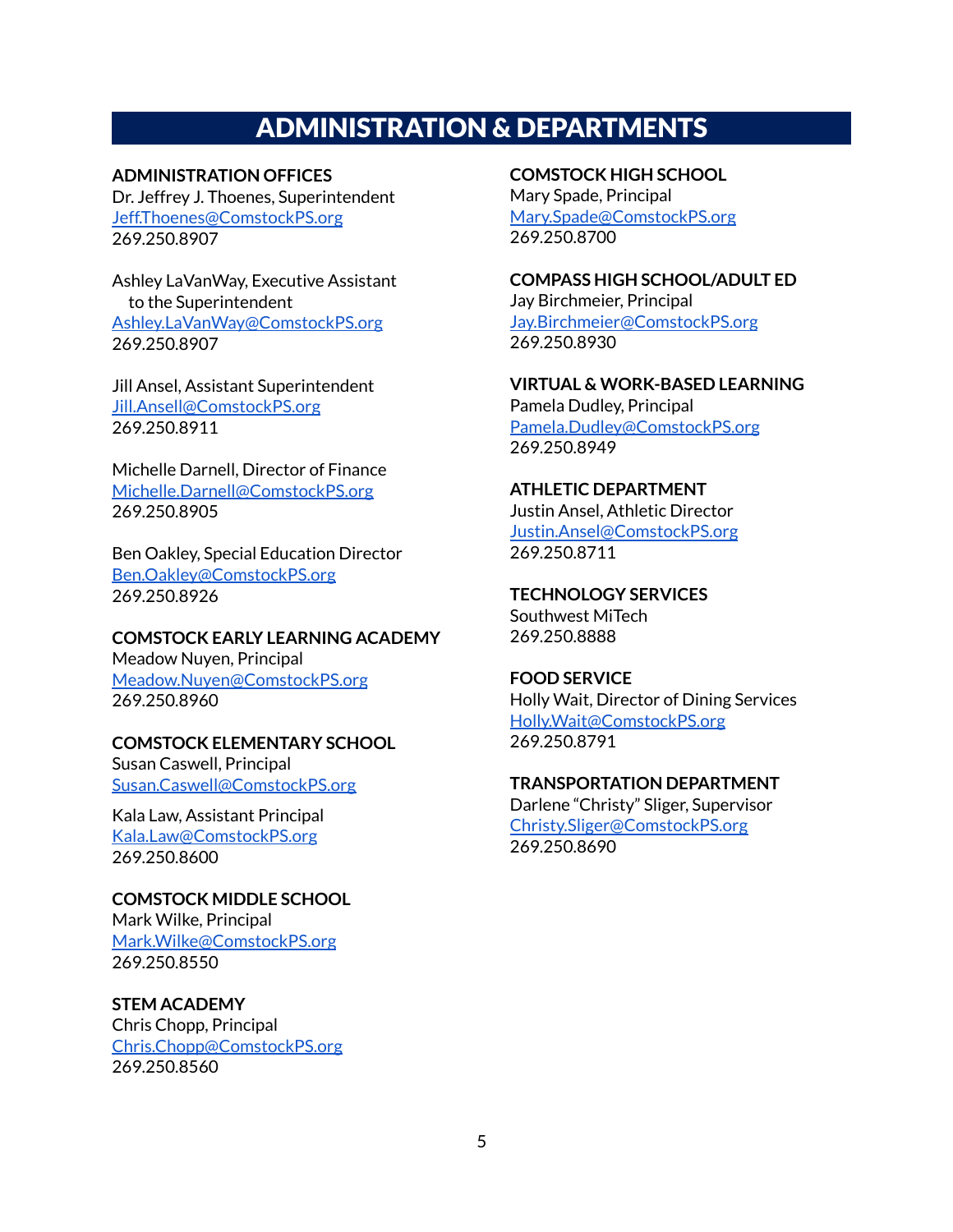# <span id="page-6-0"></span>BOARD OF EDUCATION

#### **2021-2022**

Saralyn Brown, Trustee [Saralynn.Brown@ComstockPS.org](mailto:saralynn.brown@comstockps.org)

Pamela Dickinson, President [Pamela.Dickinson@ComstockPS.org](mailto:pamela.dickinson@comstockps.org)

Karen Howes, Trustee [Karen.Howes@ComstockPS.org](mailto:karen.howes@comstockps.org)

Paul Lamphear, Treasurer [Paul.Lamphear@ComstockPS.org](mailto:paul.lamphear@comstockps.org)

Kayleen O'Donnell, Trustee [Kayleen.Odonnell@ComstockPS.org](mailto:kayleen.odonnell@comstockps.org)

Dori Scholly, Secretary [Dorinda.Scholly@ComstockPS.org](mailto:dorinda.scholly@comstockps.org)

Matthew Schreiner, Trustee [Matt.Schreiner@ComstockPS.org](mailto:matt.schreiner@comstockps.org)

#### **Student Handbook Revised June 2022**

| <b>NOTE:</b> | This Student/Parent Handbook is based in significant part on policies adopted by the Board of Education         |
|--------------|-----------------------------------------------------------------------------------------------------------------|
|              | and Administrative Guidelines developed by the Superintendent. Those Board Policies and Administrative          |
|              | Guidelines are incorporated by reference into the provisions of this handbook. The Policies and                 |
|              | Administrative Guidelines are periodically updated in response to changes in the law and other                  |
|              | circumstances. Therefore, school officials are responsible for interpreting the handbook and, if a situation is |
|              | not specifically addressed, the school will make decisions based upon staff discretion, applicable board        |
|              | policies, and state and federal statutes and regulations, consistent with the school's best interests.          |
|              | The handbook is not intended to be all-encompassing, it does not create a contract between the school,          |
|              | parent(s)/guardian(s), or students, and school officials may revise the handbook to implement the education     |
|              | program and ensure student wellbeing.                                                                           |
|              | If you have questions or would like more information about a specific issue or document, contact your           |
|              | school principal or access the document on the District's website: www.ComstockPS.org by clicking on the        |
|              | specific policy, administrative guideline, or state/federal law in the Appendices.                              |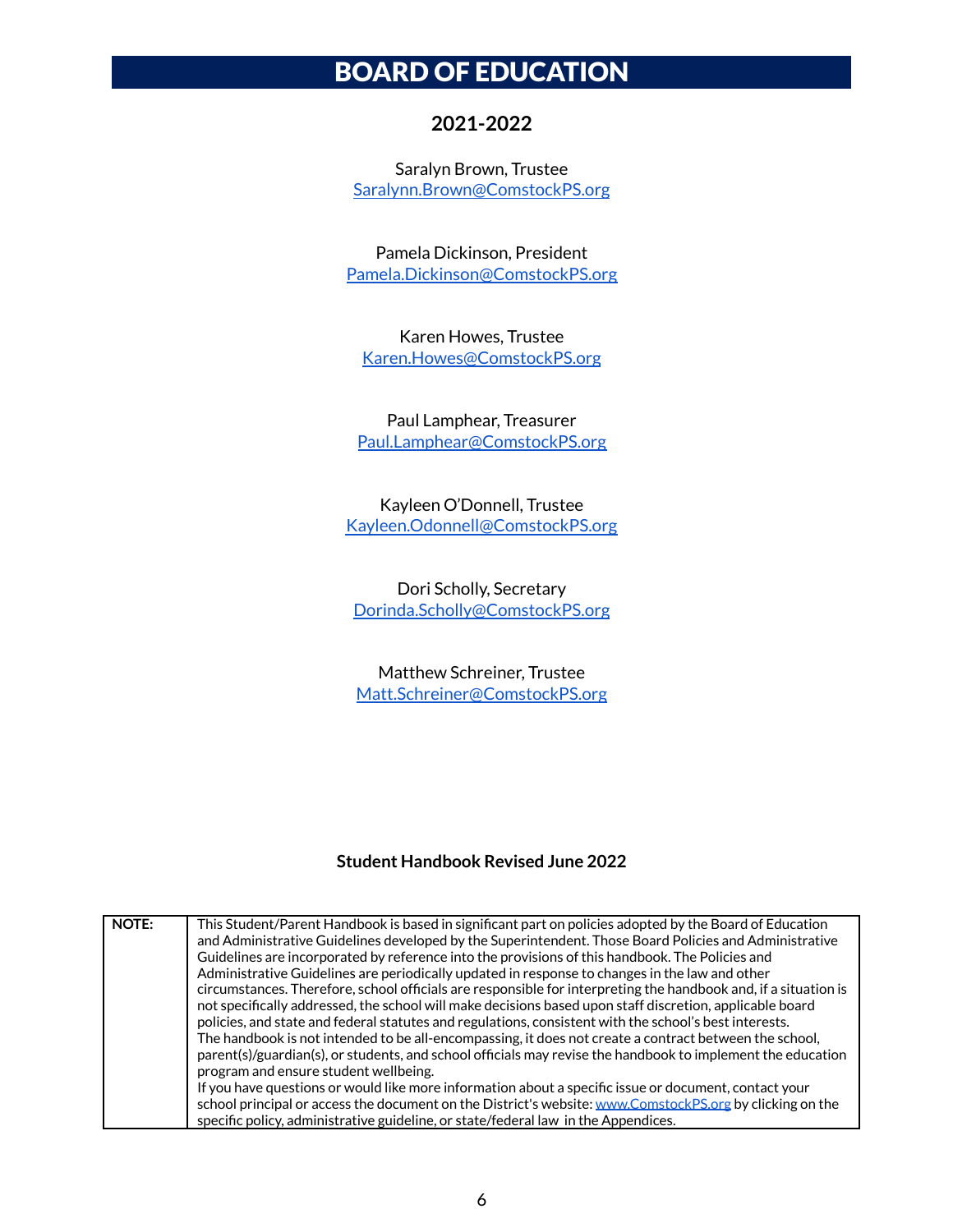# FOREWORD

<span id="page-7-0"></span>This student/parent handbook was developed to answer many of the commonly asked questions that you and your parent(s)/legal guardian(s) may have during the school year and to provide specific information about certain Board policies and procedures. This handbook contains important information that you should know. Become familiar with the following information and keep the handbook available for frequent reference by you and your parent(s)/legal guardian(s). If you have any questions that are not addressed in this handbook, you are encouraged to talk to your teachers or the building principal.

This handbook summarizes many of the official policies and administrative guidelines of the Board of Education and the District. To the extent that the handbook is ambiguous or conflicts with these policies and guidelines, the policies and guidelines shall control. This handbook is effective immediately and supersedes any prior handbook and other written material on the same subjects.

This handbook does not equate to an irrevocable contractual commitment to the student, but only reflects the current status of the Board's policies and the School's rules as of the current school year. If any of the policies or administrative guidelines referenced herein are revised after the publishing of the Comstock Public Schools' Student/Parent Handbook, the language in the most current policy or administrative guideline prevails.

# **MISSION**

<span id="page-7-1"></span>The mission of Comstock Public Schools is to serve our community by empowering, inspiring, and challenging every person within the school district to reach their full potential, and to ensure all students learn and thrive in a safe and healthy environment.

# EQUAL EDUCATION OPPORTUNITY

<span id="page-7-2"></span>It is the policy of this District to provide an equal education opportunity for all students.

Any person who believes they have been discriminated against on the basis of their race, color, disability, religion, sex, or national origin, while at school or a school activity should immediately contact the School District's Administration Office.

Complaints will be investigated in accordance with the procedures as described in Board Policy 5202 (see [Appendix](#page-55-6) A). Any student making a complaint or participating in a school investigation will be protected from any threat or retaliation. The Administration Office can provide additional information concerning equal access to educational opportunity.

# HIGHLY QUALIFIED STAFF

<span id="page-7-3"></span>Comstock Public Schools ensures all core academic teachers will meet the highly qualified requirements of Elementary and Secondary Education Act (ESEA) (see [Appendix](#page-56-4)  $C$ ), and all Title I teachers and paraprofessionals meet Section 1119 qualification requirements of the ESEA.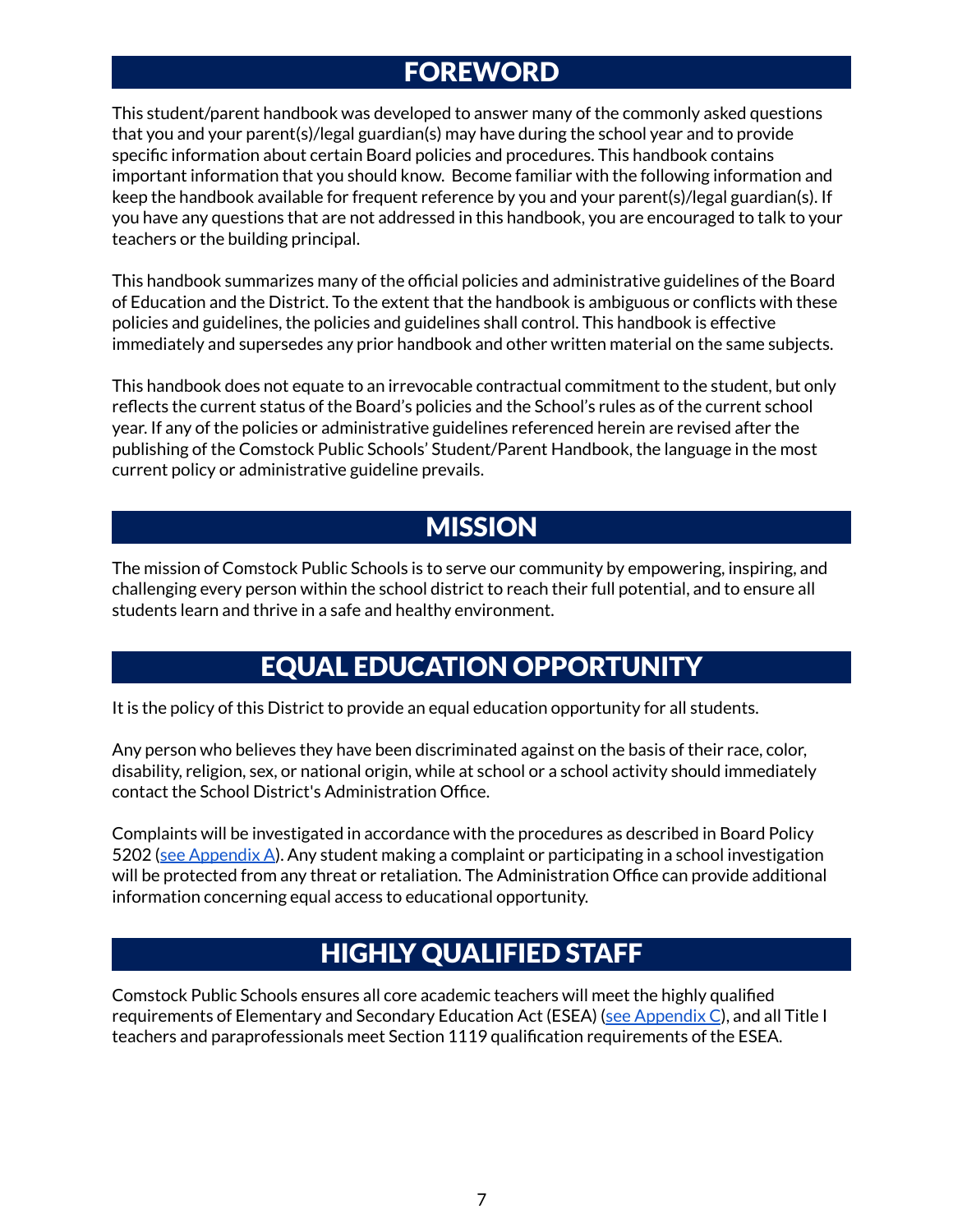# ENROLLMENT, TRANSFER, & WITHDRAWAL

# **ENROLLING IN THE SCHOOL**

<span id="page-8-1"></span><span id="page-8-0"></span>In general, state law requires students to enroll in the school district in which their parent(s)/legal guardian(s) resides, unless enrolling under a Schools of Choice or other permissible arrangement.

New students under the age of eighteen (18) must be enrolled by their parent(s)/legal guardian(s). When enrolling, parent(s)/legal guardian(s) must provide copies of the following:

- A. Original birth certificate
- B. Court papers allocating parental rights and responsibilities, or custody (if appropriate)
- C. Two (2) proofs of residency (lease agreement, utility bill, or other bill that services the household)
- D. Proof of immunizations
- E. Record of education services

Under certain circumstances, temporary enrollment may be permitted. In such cases, parent(s)/legal guardian(s) will be notified about documentation required to establish permanent enrollment.

Students enrolling from another school must have an official transcript from their previous school in order to have credits transferred. The office staff will assist in obtaining the transcript, if not presented at the time of enrollment.

Homeless students who meet the federal definition of homeless may enroll and will be under the direction of the District Liaison for Homeless Children with regard to enrollment procedures.

New students eighteen (18) years of age or older are not required to be accompanied by the parent(s)/legal guardian(s) when enrolling. When residing with a parent(s)/legal guardian(s), these students are encouraged to include the parent(s)/legal guardian(s) in the enrollment process. When conducting themselves in school, adult students have the responsibilities of both student and parent(s)/legal guardian(s).

A student who has been suspended or expelled by another public school in Michigan may be temporarily denied admission to the district's schools during the period of suspension or expulsion even if that student would otherwise be entitled to attend school in the district. Likewise, a student who has been expelled or otherwise removed for disciplinary purposes from a public school in another state and the period of expulsion or removal has not expired, may be temporarily denied admission to the district's schools during the period of expulsion or removal or until the expiration of the period of expulsion or removal which the student would have received in the district had the student committed the offense while enrolled in the district. Prior to denying admission, however, the superintendent shall offer the student an opportunity for a hearing to review the circumstances of the suspension or expulsion and any other factors the superintendent determines to be relevant.

# **TRANSFER OUT OF THE DISTRICT**

<span id="page-8-2"></span>Parent(s)/legal guardian(s) must notify the principal about plans to transfer their child(ren) to another school. If a student plans to transfer from Comstock Public Schools, the parent(s)/legal guardian(s) must notify the principal. Transfer will be authorized only after the student has completed the arrangements, returned all school materials, and paid any fees or fines that are due.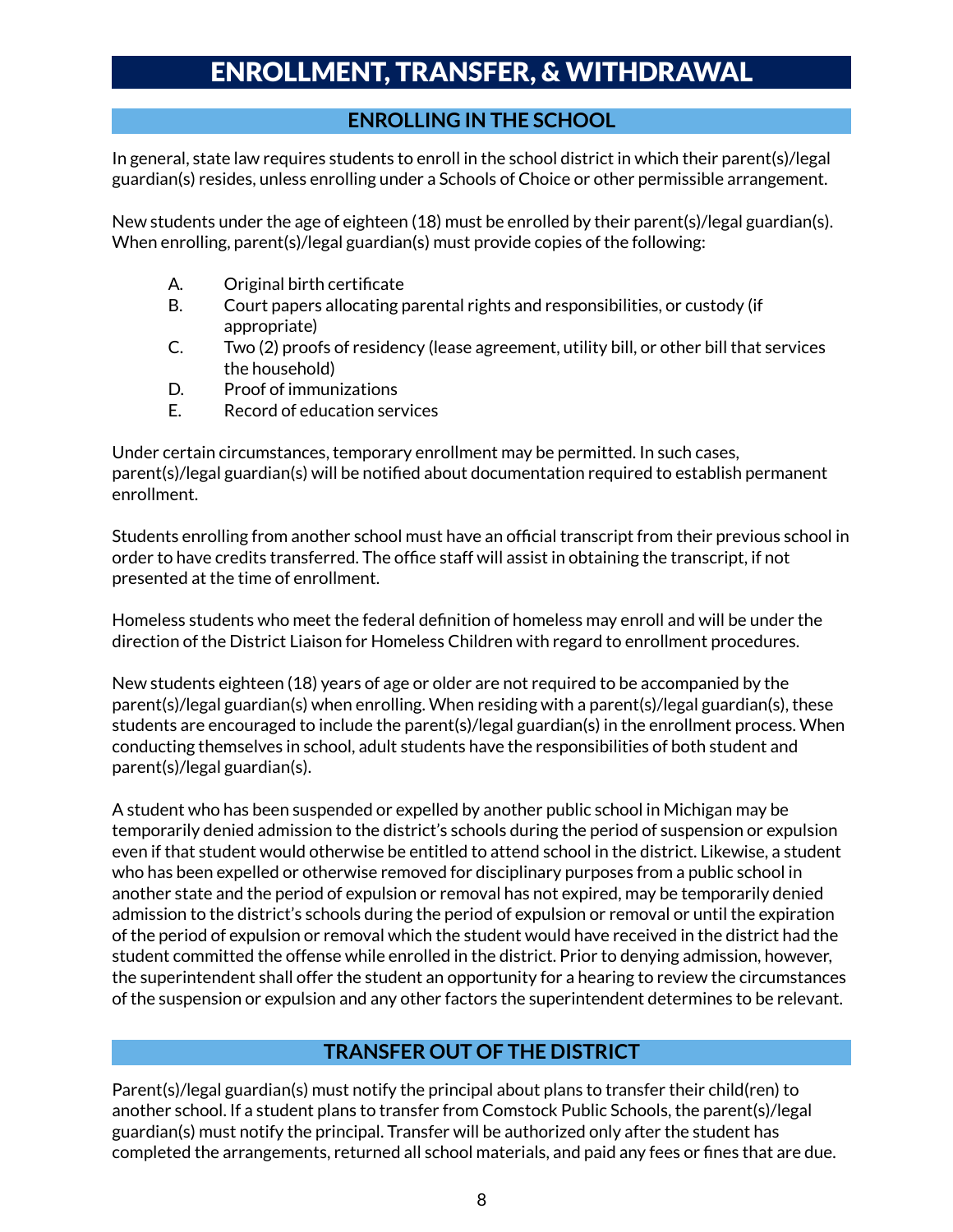School records may not be released if the transfer is not properly completed. Parent(s)/legal guardian(s) are encouraged to contact the school office for specific details.

School officials, when transferring student records, are required to transmit disciplinary records including suspension and expulsion actions against the student.

# **WITHDRAWAL FROM SCHOOL**

<span id="page-9-1"></span><span id="page-9-0"></span>No student under the age of eighteen (18) will be allowed to withdraw from school without the written consent of their parent(s)/legal guardian(s) and/or in accordance with applicable state law or court orders.

# PRIVACY & RIGHTS

# **STUDENT RECORDS**

<span id="page-9-2"></span>The district maintains many student records including both directory information and confidential information.

Neither the Board, nor its employees, shall permit the release of the social security number of a student, or other individual, except as authorized by law. Documents containing social security numbers shall be restricted to those employees who have a need to know that information or a need to access those documents. When documents containing social security numbers are no longer needed, as determined by Board Policy 3113 (see [Appendix](#page-55-7) A) and the Michigan Records Retention and Disposal Schedule (see [Appendix](#page-56-5)  $C$ ), they shall be shredded by an employee who has authorized access to such records.

Directory information can be provided upon request to any individual, other than a for-profit organization, even without the written consent of the parent(s)/legal guardian(s). Parent(s)/legal guardian(s) may refuse to allow the Board to disclose any, or all, of such "directory information" upon written notification to the Board. For further information about the items included within the category of directory information and instructions on how to prohibit its release you may wish to consult the Board's annual Family Education Rights and Privacy Act (FERPA) notice (see [Appendix](#page-55-8) [A](#page-55-8)) and Board Policy 5309 (see [Appendix](#page-55-9) A).

Other than directory information, access to all other student records is protected by FERPA and Michigan law. Except in limited circumstances as specifically defined in state and federal law, the district is prohibited from releasing confidential education records to any outside individual or organization without the prior written consent of the parent(s)/legal guardian(s), or the adult student, as well as those individuals who have matriculated and entered a postsecondary educational institution at any age.

Confidential records include test scores, psychological reports, behavioral data, disciplinary records, and communications with family and outside service providers.

Students and parent(s)/legal guardian(s) have the right to review and receive copies of all educational records. Costs for copies of records may be charged to the parent(s)/legal guardian(s). To review student records please provide a written notice identifying requested student records to the school office. You will be given an appointment with the appropriate person to answer any questions and to review the requested student records.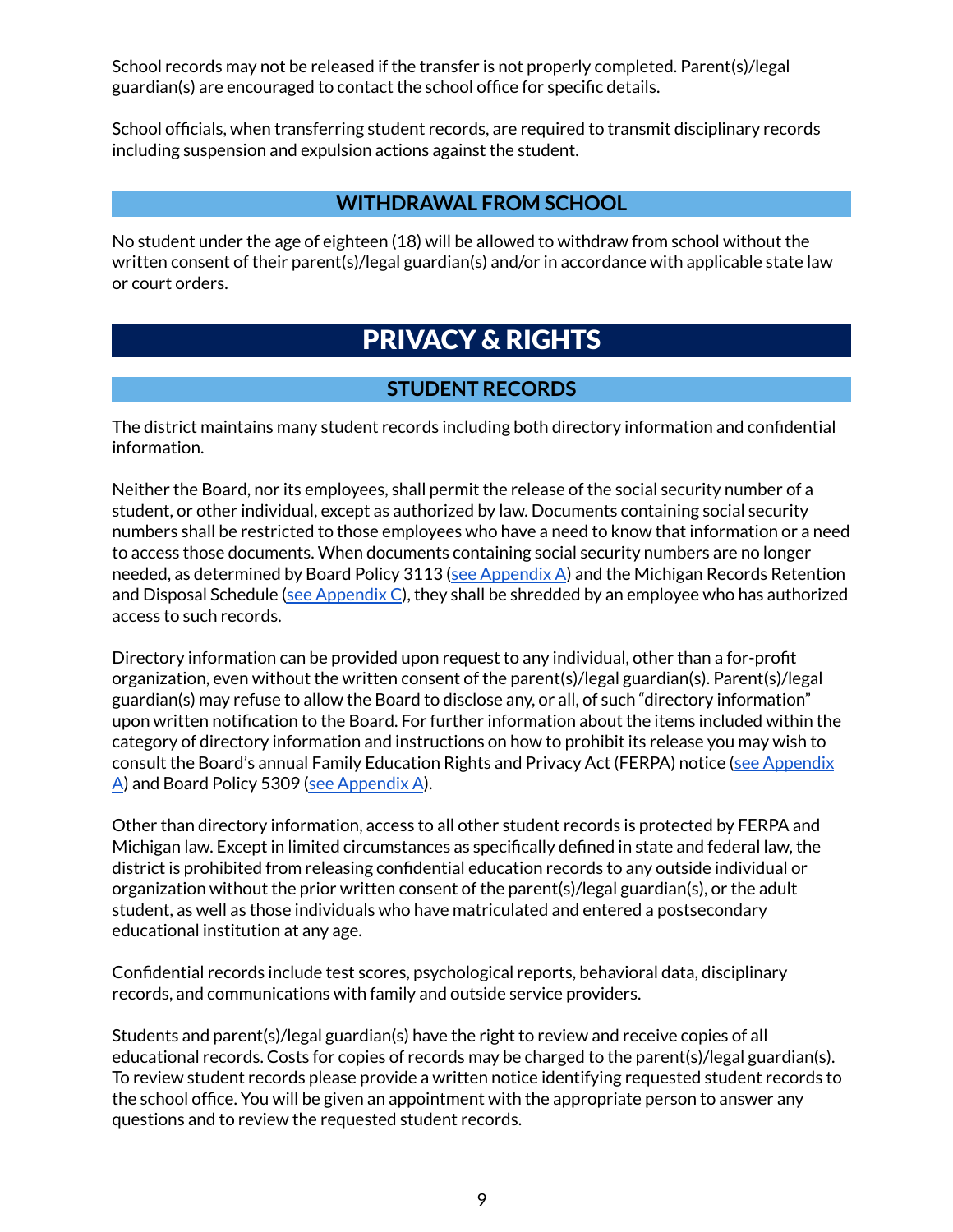Parent(s)/legal guardian(s) and adult students have the right to amend a student record when they believe any of the information contained in the record is inaccurate, misleading, or violates the student's privacy. A parent(s)/legal guardian(s) or adult student must request the amendment of a student record in writing and if the request is denied, the parent(s)/legal guardian(s) or adult student will be informed of their right to a hearing on the matter.

Individuals have a right to file a complaint with the United States Department of Education if they believe the district has violated FERPA.

Consistent with the Protection of Pupil Rights Amendment (PPRA) (see [Appendix](#page-56-6) C), no student shall be required, as a part of the school program or the district's curriculum, without prior written consent of the student (if an adult, or an emancipated minor) or, if an unemancipated minor, their parent(s)/legal guardian(s), to submit to or participate in any survey, analysis, or evaluation that reveals information concerning:

- A. Political affiliations or beliefs of the student or their parent(s)/legal guardian(s)
- B. Mental or psychological problems of the student or their family
- C. Sex behavior or attitudes
- D. **Illegal, anti-social, self-incriminating or demeaning behavior**
- E. Critical appraisals of other individuals with whom respondents have close family relationships
- F. Legally recognized privileged and analogous relationships, such as those of lawyers, physicians, and ministers
- G. Religious practices, affiliations, or beliefs of the student or their parent(s)/legal guardian(s)
- H. Income (other than that required by law to determine eligibility for participation in a program or for receiving financial assistance under such a program)

Consistent with the PPRA and Board Policy 5401 (see [Appendix](#page-55-10) A), the superintendent shall ensure that procedures are established whereby parent(s)/legal guardian(s) may inspect any materials used in conjunction with any such survey, analysis, or evaluation.

Further, parent(s)/legal guardian(s) have the right to inspect, upon request (see [Appendix](#page-55-11) B), a survey or evaluation created by a third party before the survey/evaluation is administered or distributed by the school to the student. The parent(s)/legal guardian(s) will have access to the survey/evaluation within a reasonable period of time after the request is received by the building principal.

The superintendent will provide notice directly to parent(s)/legal guardian(s) of students enrolled in the district of the substantive content of this policy at least annually at the beginning of the school year, and within a reasonable period of time after any substantive change in this policy. In addition, the superintendent is directed to notify the parent(s)/legal guardian(s) of students in the district, at least annually at the beginning of the school year, of the specific or approximate dates during the school year when the following activities are scheduled or expected to be scheduled:

- A. Activities involving the collection, disclosure, or use of personal information collected from students for the purpose of marketing or for selling that information or otherwise providing that information to others for that purpose
- B. The administration of any survey by a third party that contains one or more of the items described in A - H above

The Family Policy Compliance Office in the U.S. Department of Education administers both FERPA and PPRA. Parent(s)/legal guardian(s) and/or eligible students who believe their rights have been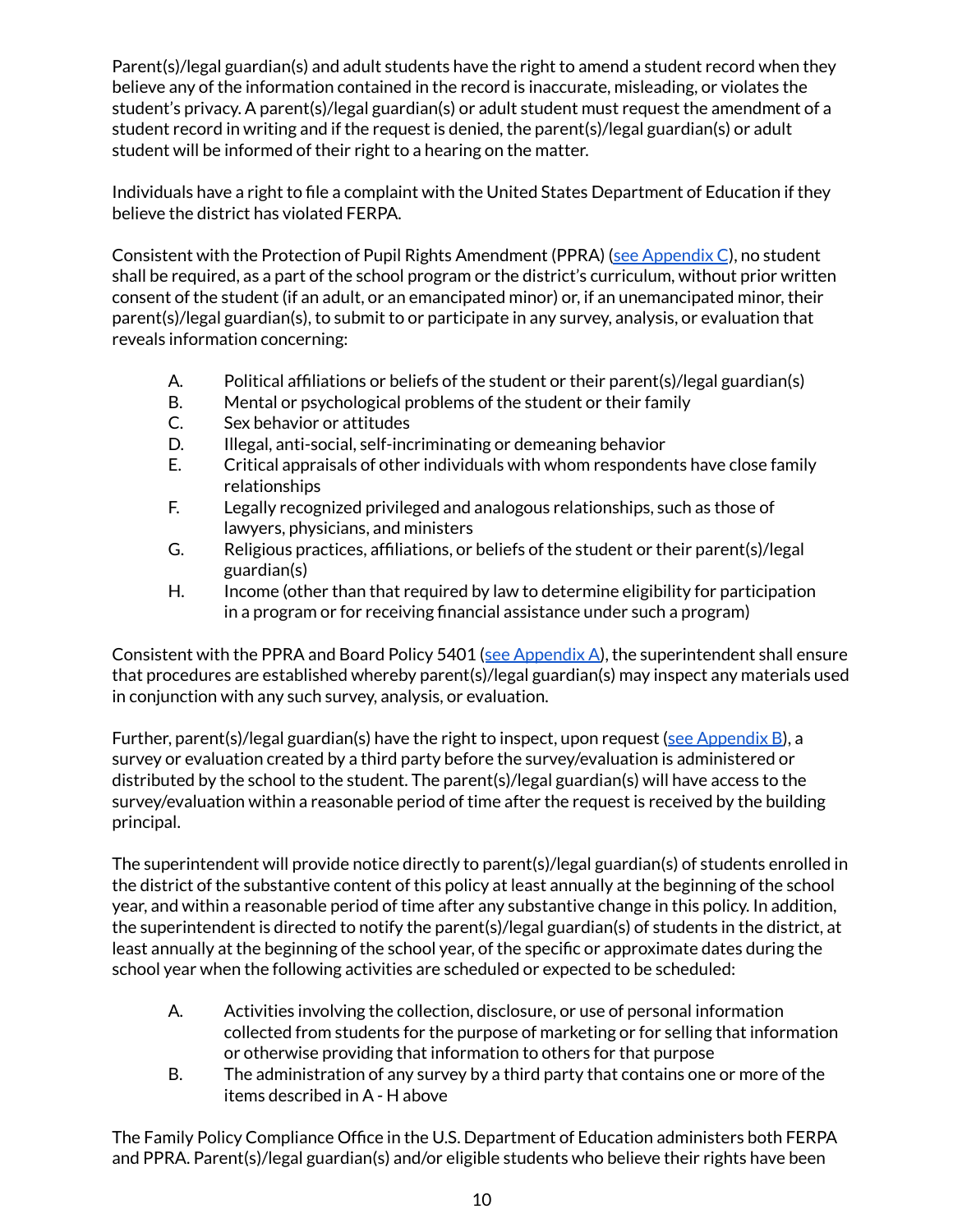violated may file a complaint with:

Family Policy Compliance Office U.S. Department of Education 400 Maryland Avenue, SW 20202-4605 Washington, D.C. File a Complaint Link: See [Appendix](#page-56-7) C

Informal inquiries may be sent to the Family Policy Compliance Office via email:

- $\bullet$  FERPA (see [Appendix](#page-56-8) C)
- PPRA (see [Appendix](#page-56-9) C)

# **STUDENT RIGHTS OF EXPRESSION**

<span id="page-11-0"></span>The school recognizes the right of students to express themselves in the school setting, in accordance with established rules and without disrupting the educational environment. With the right of expression comes the responsibility to do it appropriately. Students may distribute or display, at appropriate times, non-sponsored, noncommercial written material and petitions; buttons, badges, or other insignia; clothing, insignia, and banners, and audio and video materials. All items must meet the following school guidelines:

- A. A material cannot be displayed if it:
	- 1. Is obscene to minors, libelous, indecent and pervasively or vulgar
	- 2. Advertises any product or service not permitted to minors by law
	- 3. Intends to be insulting or harassing
	- 4. Intends to incite fighting or presents a likelihood of disrupting school or a school event
	- 5. Presents a clear and present likelihood that, either because of its content or manner of distribution or display, it causes or is likely to cause a material and substantial disruption of school or school activities, a violation of school regulations, or the commission of an unlawful act
- B. Materials may not be displayed or distributed during class periods, or during passing times between classes

Students who are unsure whether or not materials they wish to display meet school guidelines may present them to the principal prior to display.

# **ARMED FORCES RECRUITING**

<span id="page-11-1"></span>The school must provide at least the same access to the high school campus and to student directory information as is provided to other entities offering educational or employment opportunities to those students. "Armed Forces" means the armed forces of the United States, their reserve components, and the United States Coast Guard.

If a student or the parent(s)/legal guardian(s) submits a signed, written request to the Board using Board Form 8330 F13 (see [Appendix](#page-55-12) B), that indicates the student or the parent(s)/legal guardian(s) do not want the student's directory information to be accessible to official recruiting representatives then the school's officials shall not allow access to the student's directory information. The Board shall ensure that students and parent(s)/legal guardian(s) are notified of the provisions of the opportunity to deny release of directory information. Public notice shall be given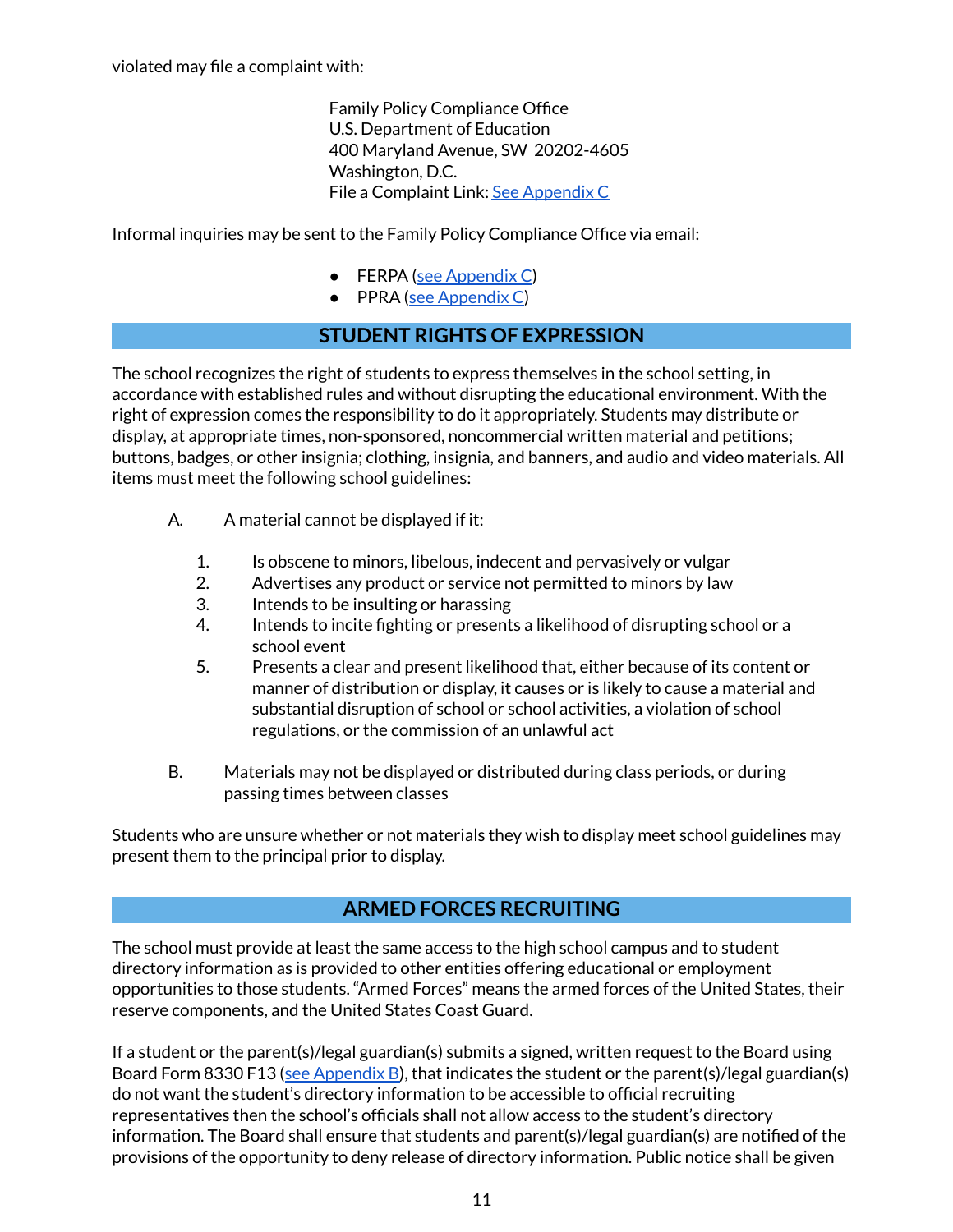regarding the right to refuse disclosure to any or all "directory information" including in the armed forces of the United States and the service academies of the armed forces of the United States.

<span id="page-12-0"></span>Annually the Board will notify male students aged eighteen (18) or older that they are required to register for the selective service.

# CONDUCT & EXPECTATIONS

# **STUDENT RIGHTS & RESPONSIBILITIES**

<span id="page-12-1"></span>The rules and procedures of the school are designed to allow each student to obtain a safe, orderly, and appropriate education. Students can expect their rights to freedom of expression and association within school rules and to fair treatment as long as they respect those rights for their fellow students and the staff. Students will be expected to follow teachers' directions and to obey all school rules. Disciplinary procedures are designed to ensure due process (a fair hearing) before a student is removed because of his/her behavior.

Parent(s)/legal guardian(s) have the right to know how their child(ren) is/are succeeding in school and will be provided information on a regular basis and as needed, when concerns arise. Many times it will be the student's responsibility to deliver that information. If necessary, the mail or hand delivery may be used to ensure contact. Parent(s)/legal guardian(s) are encouraged to build a two-way link with their child(ren)'s teachers and support staff by informing the staff of suggestions or concerns that may help their child(ren) better accomplish their educational goals.

Students must arrive at school on time, prepared to learn and participate in the educational program. If, for some reason, this is not possible, the student should seek help from the office staff.

Adult students (age eighteen (18) or older) must follow all school rules.

If residing at home, adult students are encouraged to include their parent(s)/legal guardian(s) in their educational program.

# **PARENT(S)/LEGAL GUARDIAN(S) RIGHTS & RESPONSIBILITIES**

<span id="page-12-2"></span>Parent(s)/legal guardian(s) have the right to know how their child(ren) is/are succeeding in school and will be provided information on a regular basis and as needed, when concerns arise. Many times it will be the student's responsibility to deliver that information. If necessary, the mail or hand delivery may be used to ensure contact. Parent(s)/legal guardian(s) are encouraged to build a two-way link with their child(ren)'s teachers and support staff by informing the staff of suggestions or concerns that may help their child(ren) better accomplish their educational goals.

It is the parent(s)/legal guardian(s) responsibility to ensure their students are prepared and in attendance each school day. It is also the responsibility of the parent(s)/legal guardian(s) to get students to school on time and ensure their students remain in attendance for the duration of the school day.

# **TEACHER COURTESY & RESPECT**

<span id="page-12-3"></span>Courtesy is a reflection of the respect that one has for themself and others. In the performance of their duties, teachers have a parental status. This is, they command, both from a legal and practical point of view, the same authority and respect in school the parent(s)/legal guardian(s) have in the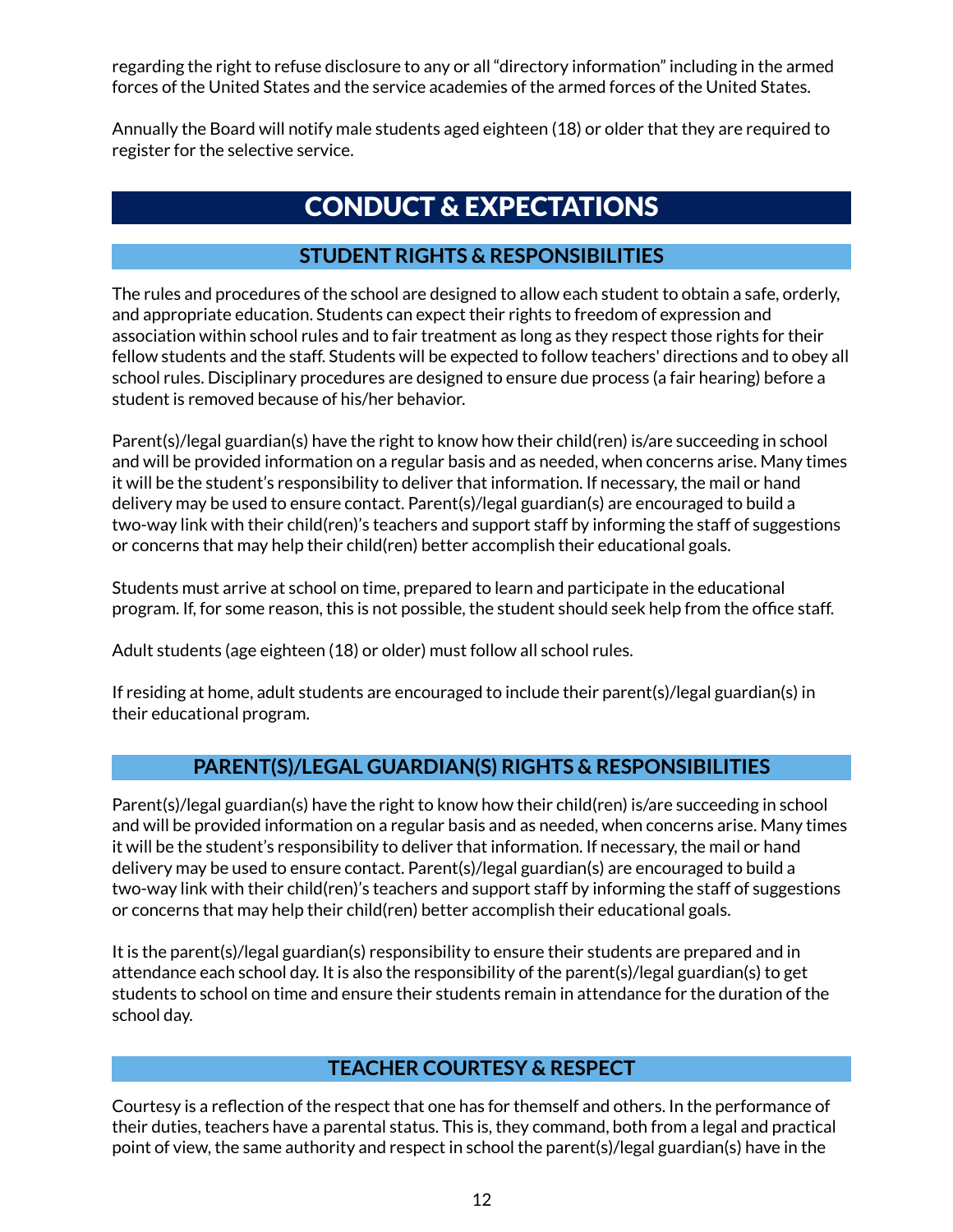home and family. Teachers are to be addressed at all times with the proper title of Mr., Mrs., or Miss. The teacher has the prime responsibility for directing the learning process and, as such, the responsibility and the authority for managing and directing the lesson.

It is necessary that students recognize the importance of knowing what the accepted rules and regulations are of each of their teachers, and abide by them in each respective class. Any teacher has the authority to reprimand any student who is misbehaving and violating school rules and regulations.

# **MAKE-UP OF TESTS & OTHER SCHOOL WORK**

<span id="page-13-0"></span>Students who are excusably absent from school or have been suspended, shall be given the opportunity to make-up work that has been missed. The student should contact the school office as soon as possible to request assignments.

<span id="page-13-1"></span>Requirements for make-up work should be arranged with the teacher, and completed within their deadline.

# **STUDENT ATTENDANCE AT SCHOOL EVENTS**

#### **Elementary & Middle School Only**

<span id="page-13-2"></span>The school encourages students to attend as many school events held after school as possible, without interfering with their school work and home activities. Enthusiastic spectators help to build school spirit and encourage those students who are participating in the event.

However, in order to ensure that students attending evening events as nonparticipants are properly safe-guarded, students in grades K-5 shall be accompanied by the parent(s)/legal guardian(s) or adult chaperone when they attend the event. The school will not be able to supervise unaccompanied students, nor will it be responsible for students who arrive without an adult chaperone.

The school will continue to provide adequate supervision for all students who are participants in a school activity. Students must comply with the Student Code of Conduct on district property and at school events, regardless of the location.

# **STUDENT CODE OF CONDUCT**

<span id="page-13-3"></span>A major component of the educational program at Comstock Public Schools is to prepare students to become responsible workers and citizens by learning how to conduct themselves properly and in accordance with established standards.

Each student shall be expected to:

- A. Abide by national, state, and local laws as well as the rules of the school
- B. Respect the civil rights of others
- C. Act courteously to adults and fellow students
- D. Be prompt to school and attentive in class
- E. Work cooperatively with others when involved in accomplishing a common goal, regardless of the other's ability, gender, race, religion, height, weight, disability, or ethnic background
- F. Complete assigned tasks on time and as directed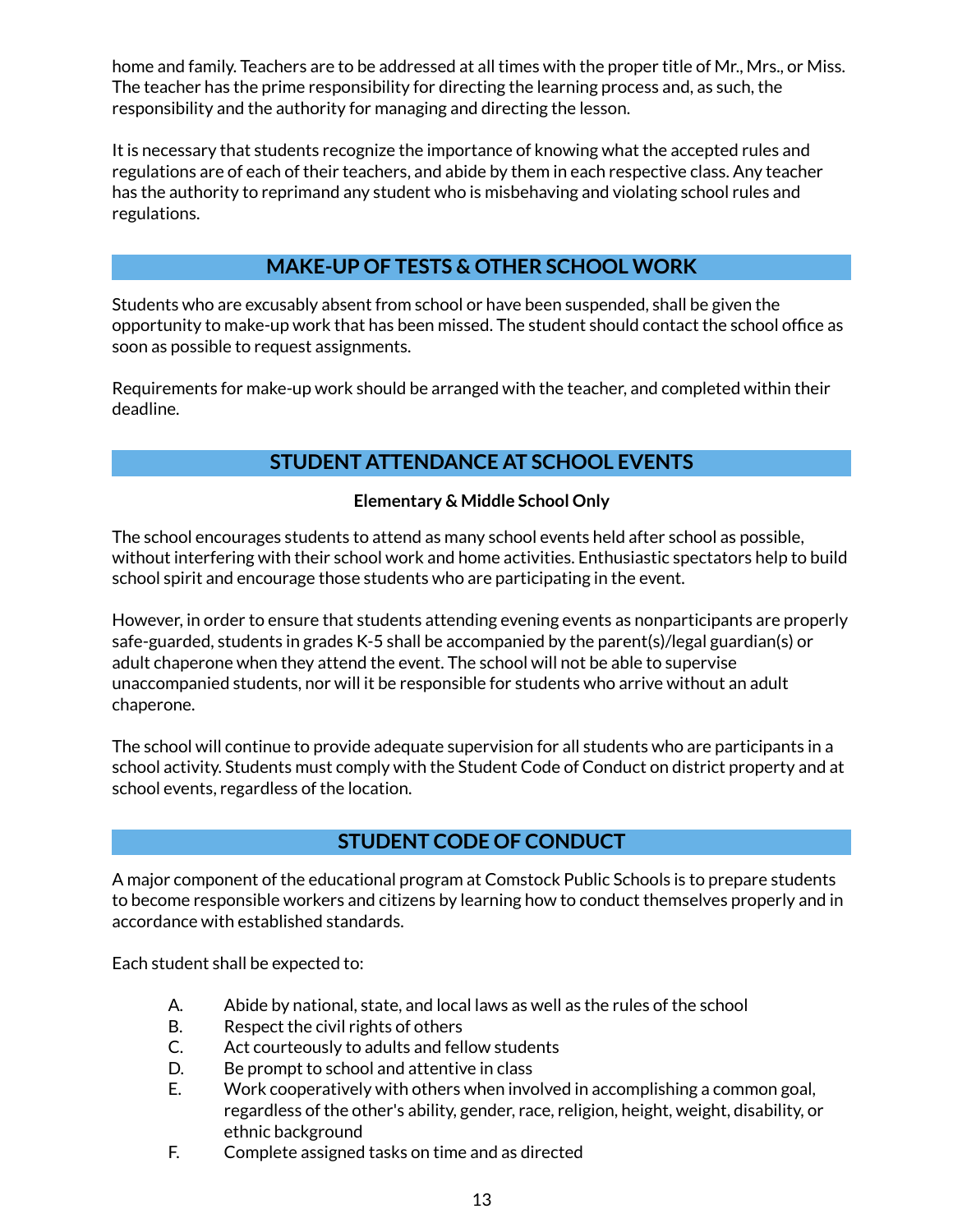- G. Help maintain a school environment that is safe, friendly, and productive
- H. Act at all times in a manner that reflects pride in self, family, and in the school

# **DRESS & GROOMING**

<span id="page-14-0"></span>Students are in school to learn. Any fashion (dress, accessory, or hairstyle) that disrupts the educational process or presents a safety risk will not be permitted. Personal expression is permitted within these general guidelines.

Students should consider the following questions when dressing for school:

- 1. Does my clothing expose too much?(No)
- 2. Does my clothing advertise something that is prohibited to minors?(No)
- 3. Are there obscene, profane, drug-related, gang-related, or inflammatory messages on my clothing?(No)
- 4. Would I interview for a job in this outfit?(Yes)
- 5. Am I dressed appropriately for the weather?(Yes)

If a student has selected a manner of appearance that is beyond mere freedom of expression and disrupts the educational process or presents risk to themselves or others, they may be removed from the educational setting.

The following styles or manners of dress are required:

- A. All shirts must cover the back, sides, stomach, and cleavage. Spaghetti straps are prohibited
- B. All pants will completely cover undergarments (no sagging)
- C. Shorts and skirts must extend to mid-thigh to the top of the knee (5" inseams are appropriate)
- D. Shoes are to be worn in school at all times
- E. Hats, sunglasses, bandanas, or other items that cover the head must be removed before entering the building and are to be placed in lockers immediately. These items will be confiscated if viewed during school hours
- F. No pajamas (tops or bottoms)
- G. Students are prohibited from wearing clothing that is indecent, vulgar, or obscene to minors or adults. This includes but is not limited to, drugs, alcohol, or gang related paraphernalia or symbols, or clothing that disrupts the educational environment
- H. Accessories that pose a risk of potential harm are not permitted

Students who are representing Comstock Public Schools at an official function or public event may be required to follow specific dress requirements. Usually, this applies to athletic teams, cheerleaders, bands, and other such groups.

# **STUDENT VALUABLES**

<span id="page-14-1"></span>Students are encouraged not to bring items of value to school. Items such as jewelry, expensive clothing, electronic equipment, and the like, are tempting targets for theft and extortion. The school cannot be responsible for their safe-keeping and will not be liable for loss or damage to personal valuables.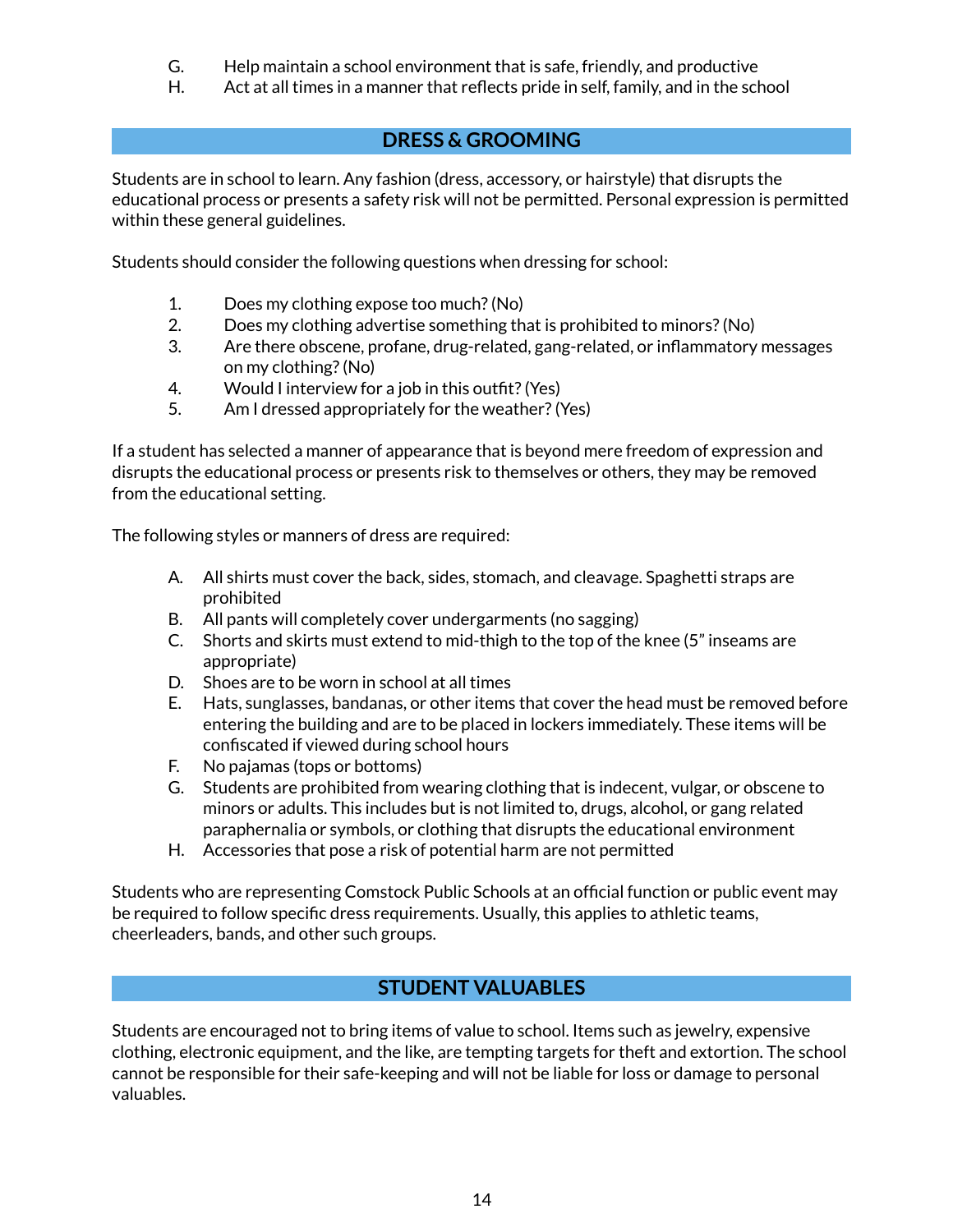<span id="page-15-0"></span>No student is permitted to sell any item or service in school without the approval of the principal. Violation of this may lead to disciplinary action.

## **STUDENT MOTOR VEHICLE & PARKING**

<span id="page-15-1"></span>Students who are properly licensed to drive a motor vehicle may secure permission to drive to school after completing a registration form, with the signature of the parent(s)/legal guardian(s). This includes motorcycles and mopeds. Vehicles must be licensed.

All student automobiles in the student parking area will display a registration emblem in accordance with your building policy. Failure to display an emblem will revoke parking privileges. Parking stickers are available in the main office. There is no charge for the first sticker.

Students driving unsafely or parking in unauthorized areas, such as the circle drive, faculty lot, automotive areas, or in unlined portions of the student lot may be issued a discipline, have their cars towed away at their expense, and/or driving privileges revoked.

# **ADVERTISING OUTSIDE ACTIVITIES**

<span id="page-15-2"></span>Students may not post announcements or advertisements for outside activities without receiving prior approval from the principal.

# **CARE OF PROPERTY**

<span id="page-15-3"></span>Students are responsible for the care of their own personal property. The school will not be responsible for personal property. Valuables or irreplaceable items should not be brought to school. The school may confiscate such items and return them to the student's parent(s)/legal guardian(s).

Damage to or loss of school equipment undermines the school program. Therefore, if a student does damage to or loses school property, the student or their parent(s)/legal guardian(s) will be required to pay for the replacement or damage. If the damage or loss was intentional, the student will also be subject to discipline according to the Student Discipline Code.

# **ATTENDANCE**

# **ATTENDANCE**

<span id="page-15-5"></span><span id="page-15-4"></span>It is imperative students be in attendance each school day in order not to miss a significant portion of their education. Important knowledge and skills result from active participation in class and other school activities which cannot be replaced by individual study.

Attendance is important in the development of a high quality work ethic which will be a significant factor in a student's success with future employers. One of the most important work habits that employers look for in hiring and promoting a worker is their dependability in coming to work every day and on time. This is a habit the school wants to help students develop as early as possible in their school careers.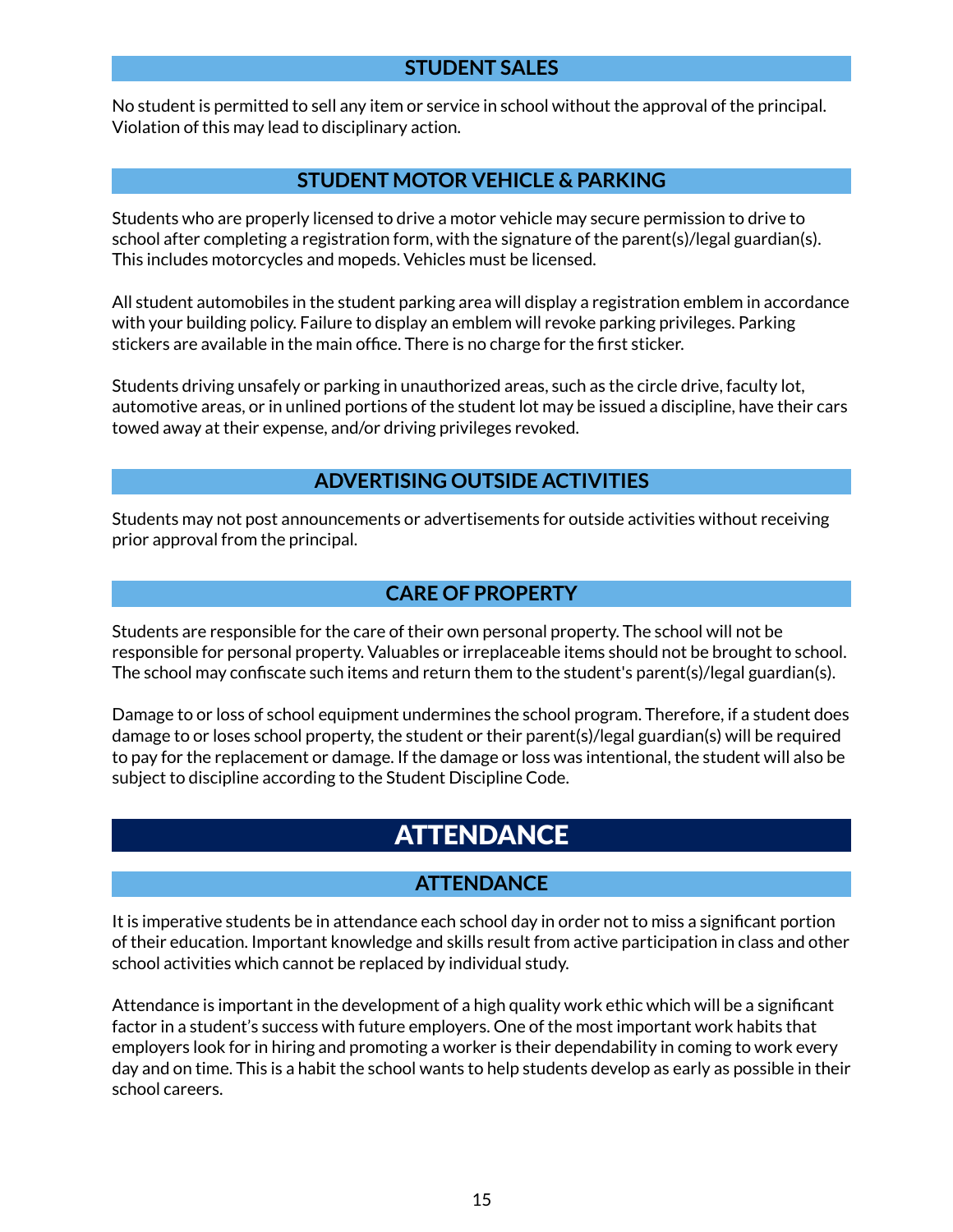Studies of student progress in school show a high relationship between attendance and success. Employers and institutions of higher education request attendance records as a part of student application data and weigh such records heavily in their decisions.

All students who wish to leave the school building during the school day must be signed out in the office. If the student does not have a written request, permission must be obtained from the parent(s)/legal guardian(s) before the student may be released. Leaving school without parent(s)/legal guardian(s) permission, or not signing out in the office, is considered an unexcused absence and could also be considered skipping.

# **ABSENCES**

<span id="page-16-0"></span>Students may be excused from school for one or more of the following reasons and will be provided an opportunity to make-up missed school work and/or tests:

- A. Illness
- B. Recovery from accident
- C. Required court attendance
- D. Professional appointment
- E. Death in the immediate family
- F. Observation or celebration of a bona fide religious holiday
- G. Such other good cause as may be acceptable to the Superintendent

Students with a health condition that causes repeated absence are to provide the school office with an explanation of the condition from a registered physician.

Parent(s)/legal guardian(s) must provide an explanation for their child(ren)'s absence to the school office. If the absence can be foreseen and the "good cause" must be approved by the principal, the parent(s)/legal guardian(s) should arrange to discuss the matter as many days as possible before the absence will occur so arrangements can be made to assist the student in making up the missed school work.

Students who are absent for multiple days in a grading period, regardless of the reasons, will be considered "frequently absent."If there is a pattern of frequent absence for "illness,"the parent(s)/legal guardian(s) will be required to provide a statement from a physician describing the health condition that is causing the frequent illness and the treatment that is being provided to rectify the condition. Ten (10) unexcused absences qualifies a student as truant under state law.

# **TARDINESS**

<span id="page-16-1"></span>A student who is not in their assigned location designated by the teacher which may include, but is not limited to, desk, table, station computer workstation, or other area specified, by the time the bell rings shall be considered tardy and subject to the tardy discipline policy.

Each student is expected to be in their assigned location throughout the school day. Students who are more than ten (10) minutes late will be considered absent for that instructional period at the secondary level. Elementary students who sign in after 10:00 AM and sign out before 2:00 PM will be marked absent accordingly.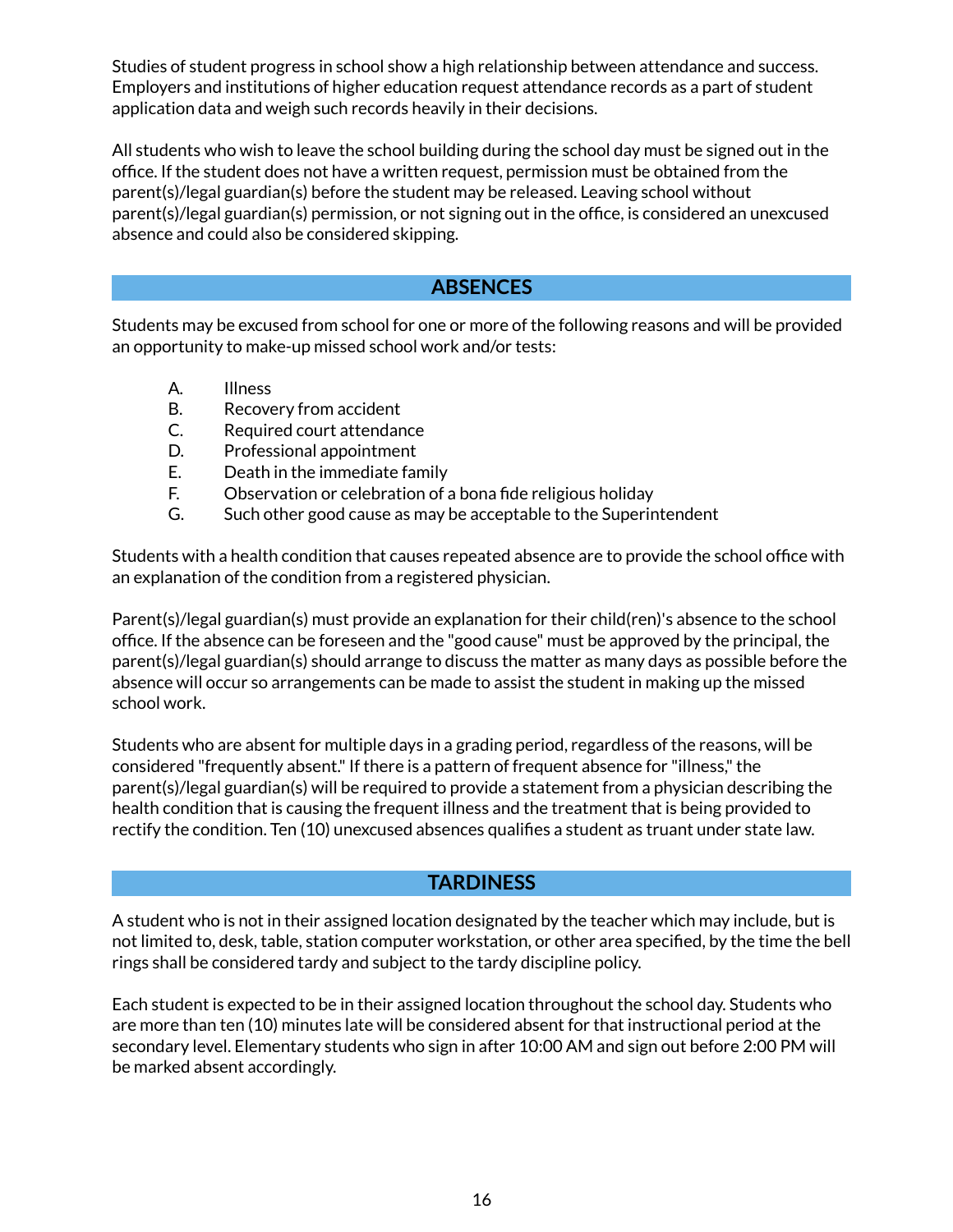# **TRUANCY**

<span id="page-17-0"></span>A student is considered truant during the school year when they have accumulated ten (10) or more full days of unexcused absences in a school year. Referrals to the Department of Health and Human Services (DHHS) and to the Kalamazoo County Truancy Officer may occur prior to a student accumulating ten (10) unexcused absences.

Unexcused absences from school (truancy) is not acceptable. Skipping class, or any part of the school day, is considered an unexcused absence. Students who are truant are in jeopardy of receiving no credit for school work that is missed. After multiple days of truancy in any grading period, a student will be considered a "habitual truant" which can result in:

- A. In-school suspension (ISS) or out of school (OSS)
- B. Assignment to an alternative placement with loss of participation in school activities and events
- C. A hearing before a judge in a court of law
- D. A report to local authorities concerning lack of parental/legal guardian responsibility in providing proper care and supervision of the child(ren)

## **SUSPENSION FROM SCHOOL**

<span id="page-17-1"></span>Absence from school due to suspension shall be recorded as such and will be neither excused or unexcused.

A suspended student will be responsible for making up school work lost due to suspension. It is recommended a student complete missed assignments during the suspension and turn them in to the teacher upon their return from school. Assignments may be requested from the school office beginning with the first day of a suspension. Make up of missed tests may be scheduled when the student returns to school. The student will be given credit for properly-completed assignments and a grade on any made-up tests. Students that are suspended are to remain off all district property beyond the regular school day beginning at the time of notification. Should the suspension extend over a weekend, the student may not participate in any district related activities and must remain off all district property.

Days students are out of school due to unexpected school closures, (i.e., snow days) will not count toward the suspension days.

# **VACATIONS DURING THE SCHOOL YEAR**

<span id="page-17-2"></span>Parent(s)/legal guardian(s) are encouraged to not take their child(ren) out of school for vacations. When a family vacation must be scheduled during the school year, the parent(s)/legal guardian(s) should discuss the matter with the principal and the student's teacher(s) to make necessary arrangements. It may be possible for the student to receive certain assignments that are to be completed during the trip.

#### **HIGH SCHOOL ATTENDANCE POLICY**

<span id="page-17-3"></span>At Comstock High School, daily punctuality and attendance is necessary to avoid classroom disruption, maximize student learning, and is a basic principle of responsibility and common courtesy. On the day of an absence, please call 250-8700 to excuse your student from school. If the office is not notified within 24 hours the student's absence will be recorded as unexcused. The principal or their designee has the right to excuse absences for a given circumstance. Below is the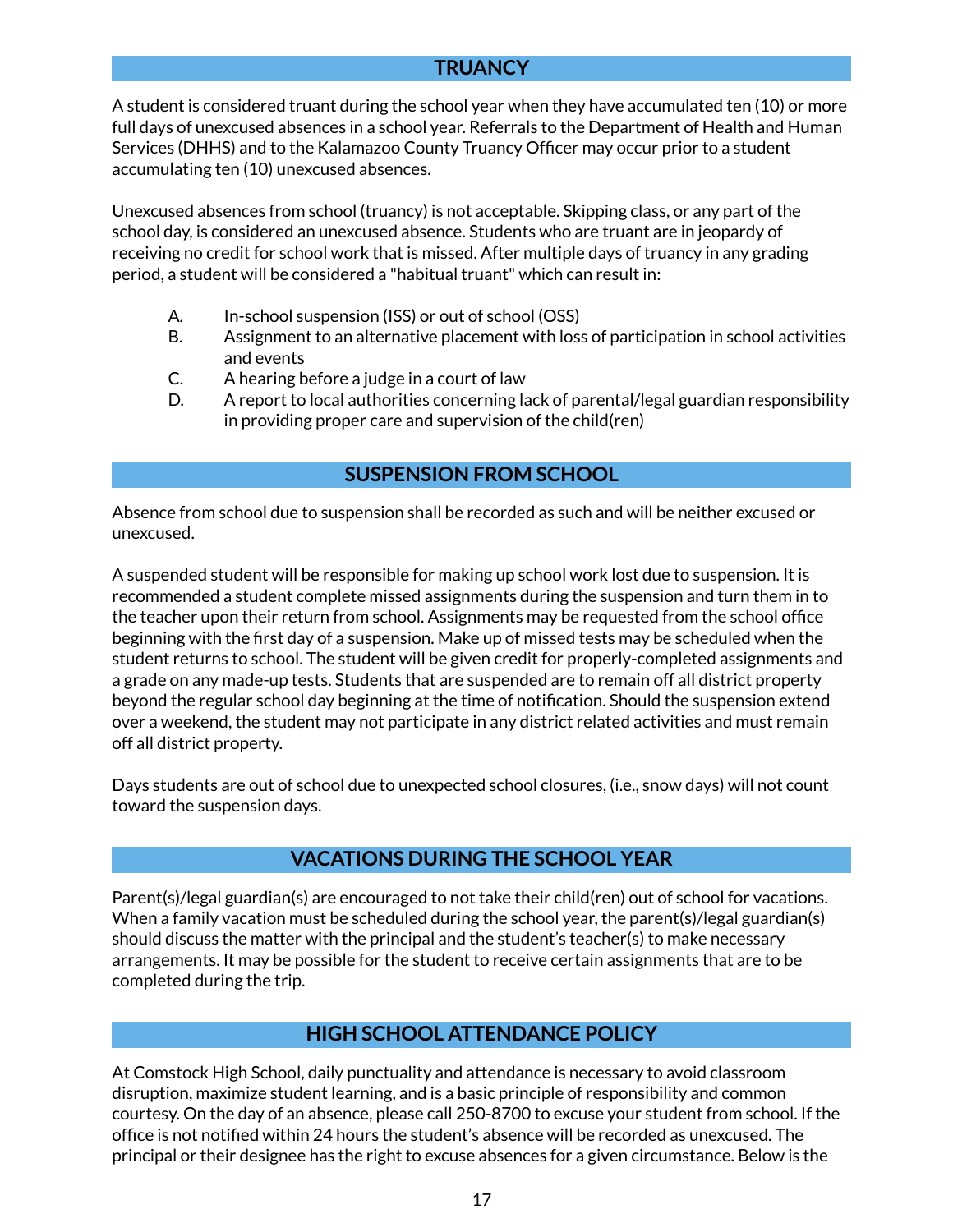Attendance and Tardy Policy that will be in effect for the school year, with the intent of increasing student attendance and academic success at CHS.

#### Attendance Policy

When a student reaches five (5) unexcused absences, a letter will be mailed. The letter will require the student, and possibly the parent(s)/legal guardian(s), to meet with the behavior interventionist. A warning will be issued and a Behavior Intervention Plan will be developed with the student and school staff.

When a student reaches ten (10) unexcused absences, there will be an automatic referral generated. The student's attendance violation may result in, but is not limited to: detention, meeting with parent(s)/legal guardian(s), referral to superintendent or truancy officer.

The parent(s)/legal guardian(s) responsibilities regarding attendance:

- A. The Michigan School Code states, with few exceptions, that it is the responsibility of parent(s)/legal guardian(s) to see that their child(ren) between the ages of six (6) and eighteen (18) are in regular attendance at school
- B. All parent(s)/legal guardian(s) are encouraged to support their student's attendance in school regardless of age
- C. It is the responsibility of the parent(s)/legal guardian(s) to notify the attendance office if the student is going to be absent and to explain the reasons for the absence within 24 hours of the absence. The school reserves the right to request verification for long term excused absences, medical and/or professional
- D. To notify the student's administrative office if the parent(s)/legal guardian(s) wishes correspondence (progress reports, attendance letter, etc.) from school to be mailed to an address/email other than the one listed on the student's registration form which is completed at the beginning of each school year
- E. To notify the administrative office throughout the school year of any change in the student's home address or telephone number

Student's Responsibility Regarding Attendance:

- A. It is the student's responsibility to inform the teacher(s) of any upcoming absences by using the "Absence Approval Form" located in the main office. When completed, the form is to be returned to the attendance office for approval
- B. If a student arrives at school after their class begins, they must report to the attendance office for an admit slip
- C. Early dismissal must be done through the attendance office
- D. Once a student signs out, they must leave campus unless given authorization by an administrator to remain on campus

School's Responsibility Regarding Attendance:

- A. The teacher will be personally responsible for taking roll and maintaining accurate, daily attendance records
- B. To monitor the entire attendance procedure and work closely with the parent(s)/legal guardian(s) to ensure student success in school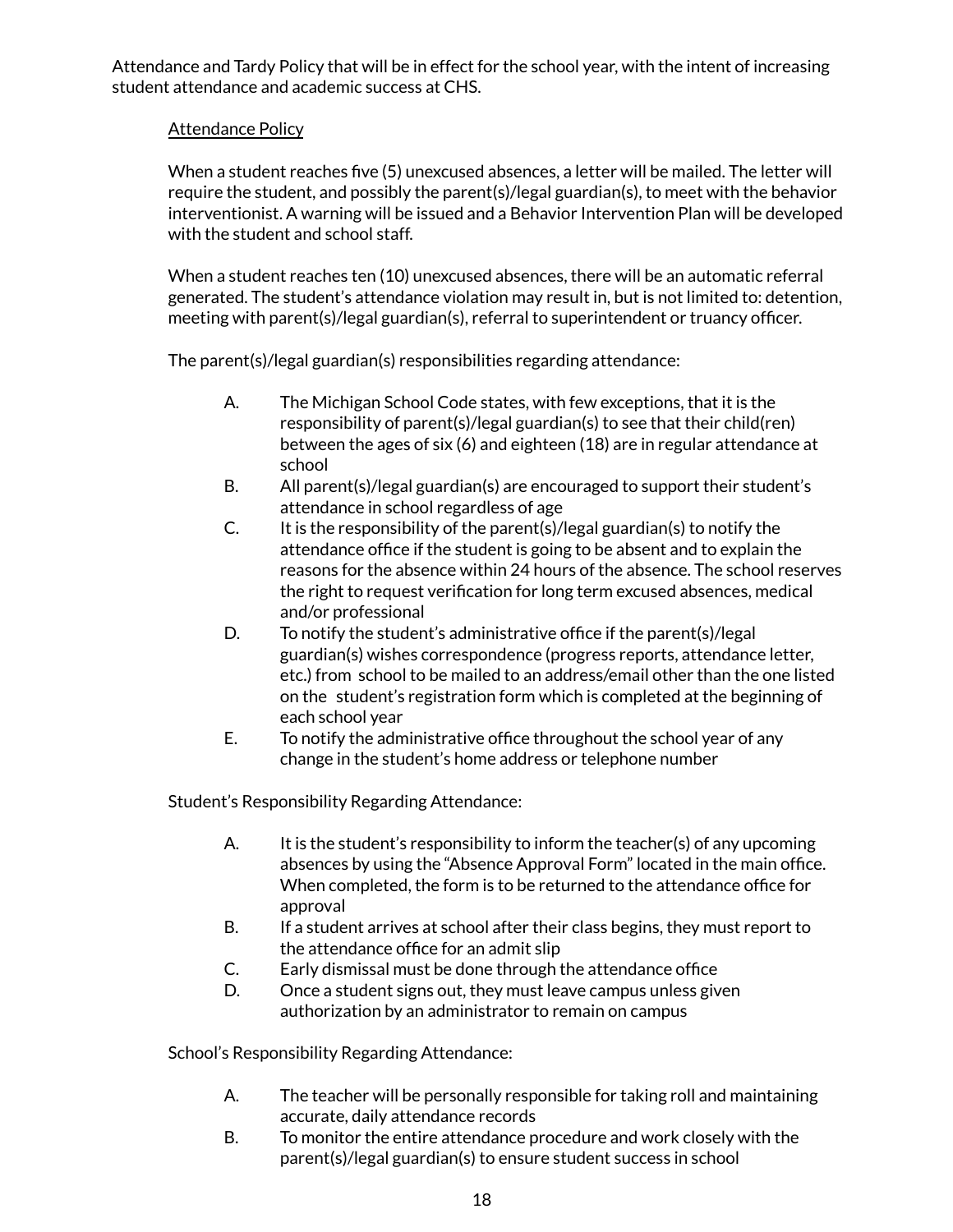- C. To monitor student tardiness and assign consequences in case of chronic tardiness
- D. To notify the parent(s)/legal guardian(s) when a student reaches five (5) and ten (10) absences in a class
- E. To enlist the Kalamazoo County Juvenile Court in the event a student is chronically truant and under the age of 18

# **HIGH SCHOOL TARDY POLICY**

<span id="page-19-0"></span>Each semester, tardies will be accrued on a cumulative basis for all classes. This policy's goal is to inspire daily punctuality, instilling it as a valuable life skill for our students.

- A. After every 3<sup>rd</sup> tardy within a quarter a behavior plan may be developed with student and school staff, and/or the student may be assigned a detention.
- <span id="page-19-1"></span>B. **After 12 or more tardies** within a quarter, the student's actions will be constituted as persistent disobedience and may result in a more severe consequence.

# STUDENT SUPPORT

# **MEAL SERVICE**

<span id="page-19-2"></span>Each Comstock school building serves a nutritious and free hot lunch each full day during the year. We also offer free breakfast on all school days, in each building. Students may bring a sack lunch if they prefer, and milk is available for purchase if students bring a cold lunch from home (milk is only free when selected with breakfast or lunch). Students must pay for items sold that are not included with the free breakfast or free lunch program, and these items cannot be charged to the student's lunch account. The district has a zero-charge policy as it relates to food service.

All a la carte items are available for purchase, but are variable due to supply limitations. Monthly menus can be found on the district's Nutrislice website (see [Appendix](#page-56-10) A).

Lunch period times are sent home to each parent(s)/legal guardian(s) at the beginning of the school year, or when your child(ren) enrolls.

Field trip sack lunches are available for purchase from food service for your child(ren)'s field trips. All lunches must be ordered 48 hours in advance and are usually coordinated and ordered by your child(ren)'s teacher.

Although all Comstock students have the option to receive free breakfast and lunch, it is still required that every family completes, and returns to the school, a Household Information Report each school year. These are sent home at the beginning of the school year, or can be printed and filled out from the district website (see [Appendix](#page-55-13)  $B$ ).

# **LOST & FOUND**

<span id="page-19-3"></span>A lost and found area is in each building. Students who have lost items should check with the school office and may retrieve their items if they give a proper description. Unclaimed items will be given to charity at the close of the school year.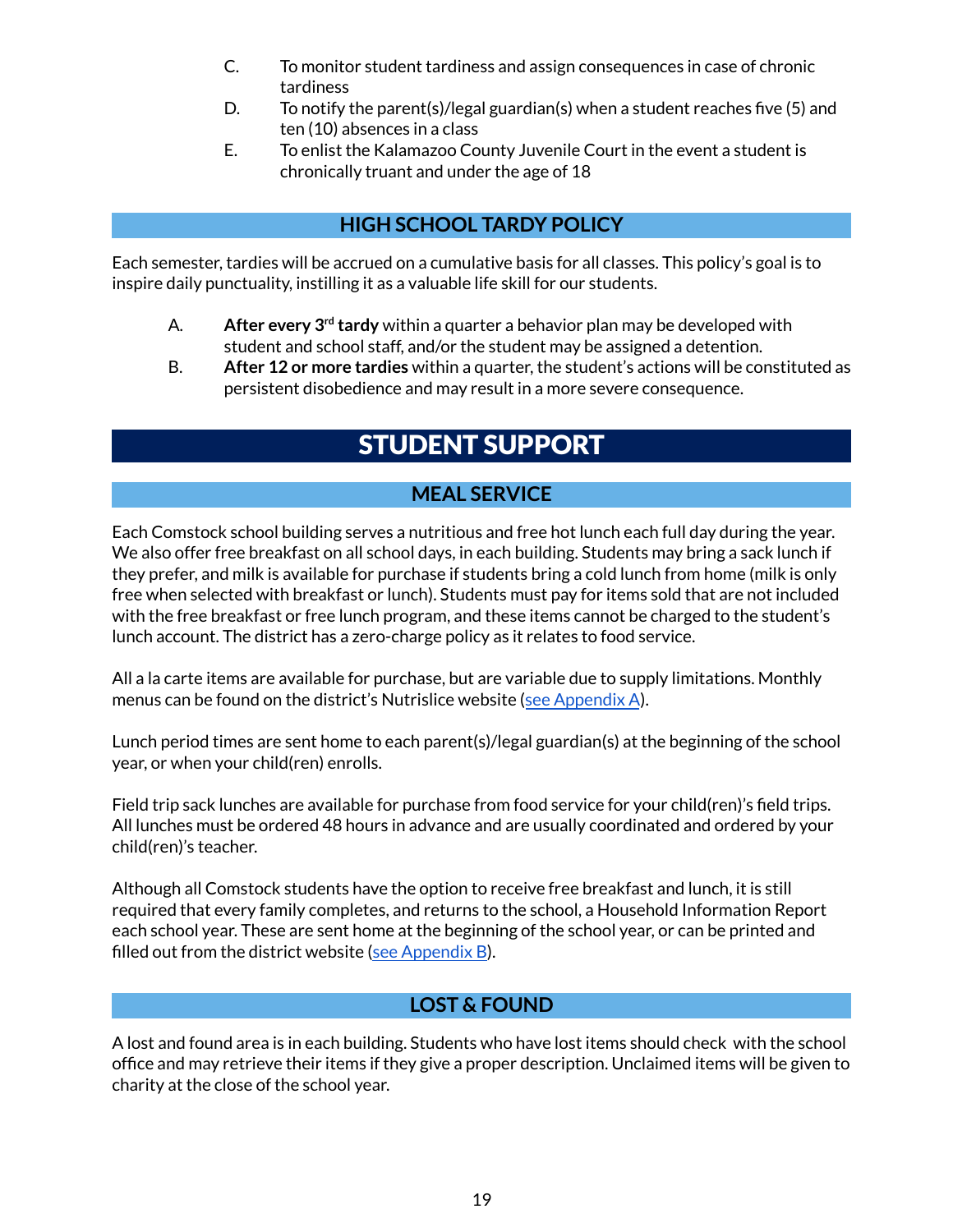# **STUDENT SUPPORT SERVICES**

<span id="page-20-0"></span>Student support staff is available to see students individually or in groups to assist them in making course selections, planning a career, post-secondary education, or to give help on personal problems and decision making. The office staff has information to share or may refer students to others who can provide help.

## **LIMITED ENGLISH PROFICIENCY**

<span id="page-20-1"></span>Limited proficiency in the English language should not be a barrier to equal participation in the instructional or extracurricular programs of the district. It is, therefore, the policy of this district that those students identified as having limited English proficiency be provided additional support and instruction to assist them in gaining English proficiency and in accessing the educational and extra-curricular program offered by the district. Parent(s)/legal guardian(s) should contact the building principal to inquire about evaluation procedures and programs offered by the district.

# **INDIVIDUALS WITH DISABILITIES**

<span id="page-20-2"></span>The Americans with Disabilities Act (ADA) (see [Appendix](#page-56-11) C) and Section 504 of the Rehabilitation Act (see [Appendix](#page-56-12)  $C$ ) provide that no individual will be discriminated against on the basis of a disability. This protection applies not just to the student, but to all individuals who have access to the District's programs and facilities.

Comstock Public Schools, in collaboration with KRESA, provides a continuum of programs and services for individuals with disabilities from birth to age 26 at no cost.

We work closely with medical, educational, and other community agencies to locate individuals with unmet educational or developmental needs

All public schools have an obligation to find children/young adults who have disabilities and may be entitled to special education and related services. This process is known as "Child Find."

If a disability is suspected, contact the following based on the child/young adult's age:

- Birth 3 years of age
	- Early On Website (see [Appendix](#page-56-13) C)
	- Contact Early On (see [Appendix](#page-56-14) C)
- 3-5 years of age
	- PET Website (see [Appendix](#page-56-15) C)
	- Contact PET (see [Appendix](#page-56-16) C)
- 5-17 years of age
	- Contact the classroom teacher and/or building administrator
- $18+$  years of age
	- Contact your teacher or instructor

Questions about special education, how to obtain services, or what to do if a disability is suspected may also be directed to our Director of Special Education (see [Appendix](#page-56-17) C).

#### **HOMEBOUND INSTRUCTION**

<span id="page-20-3"></span>The district shall arrange for individual instruction to students of legal school age who are not able to attend classes because of a physical or emotional disability.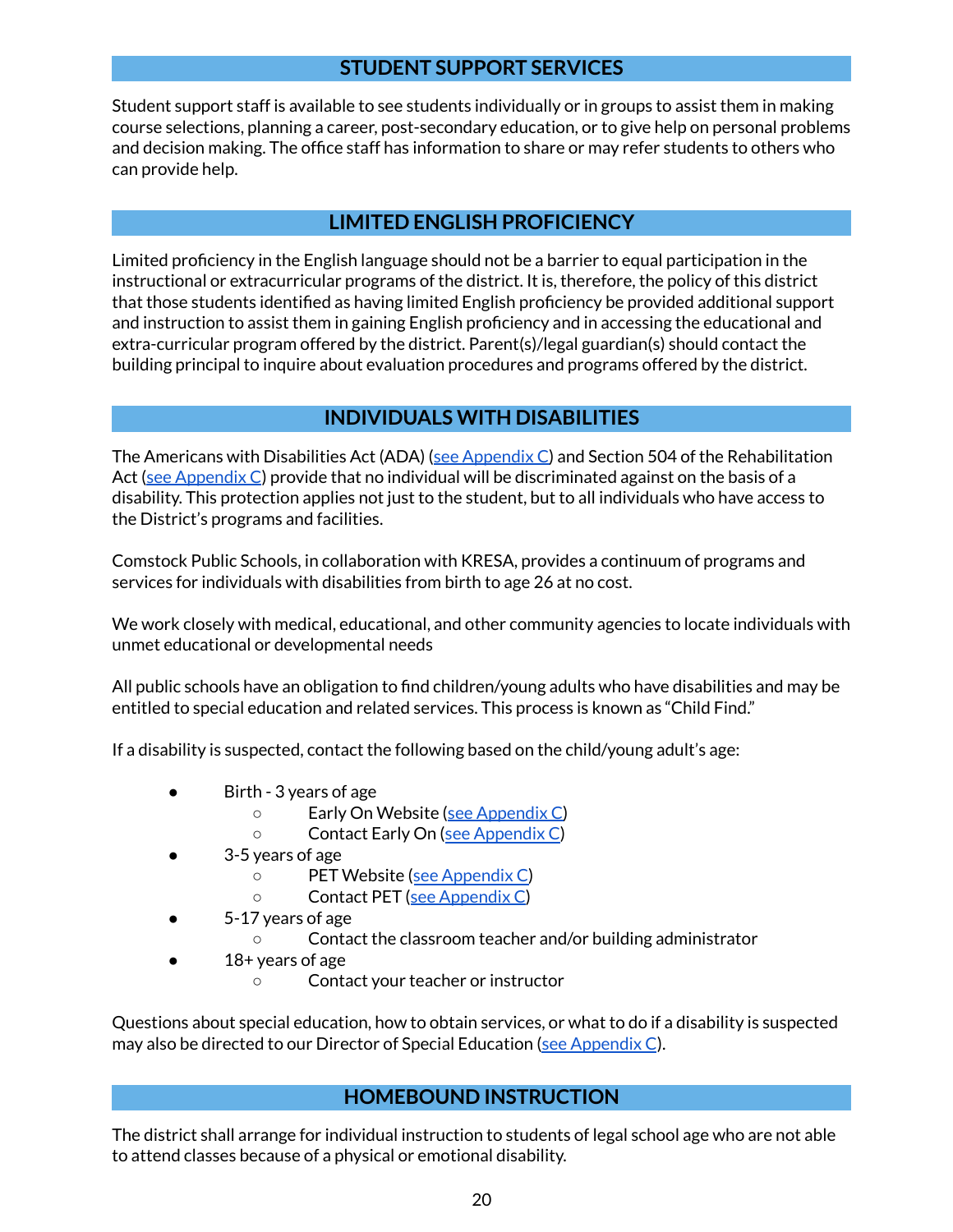Parent(s)/legal guardian(s) should contact the school administration regarding procedures for such instruction. Applications must be submitted to the building principal and approved by the superintendent or designee. The district will provide homebound instruction only for those confinements expected to last at least five (5) days.

Applications for individual instruction shall be made by a physician licensed to practice in this state, parent(s)/legal guardian(s), student, or other caregiver. A physician must:

- A. Certify the nature and existence of a medical condition
- B. State the probable duration of the confinement
- C. Request such instruction
- D. Present evidence of the student's ability to participate in an educational program

# **PERSONAL CURRICULUM**

<span id="page-21-0"></span>Each student in the district may request a personal curriculum and each student will be provided a personal curriculum, if appropriate, upon request. A personal curriculum is a plan established by the student and the district that modifies the Michigan Merit Curriculum requirements (see [Appendix](#page-56-18)  $\bigcirc$  for the individual student. A personal curriculum may allow students to go beyond the academic credit requirements to accelerate learning or, to the extent permitted by state law, to modify certain requirements to allow the student to meet the Michigan Merit Curriculum requirements through other than traditional means. If you would like to request a personal curriculum, please contact your building principal.

# **TEACHERS TUTORING**

<span id="page-21-1"></span>Teachers are generally available after school Monday - Thursday to provide extra academic help to students who request it. Students who wish to stay after school for tutoring should make arrangements with teachers in advance.

# **STUDENT CONCERNS, SUGGESTIONS, & GRIEVANCES**

<span id="page-21-2"></span>The school is here for the benefit of the students. The staff is here to assist each student in becoming a responsible, well-educated adult. If a student has suggestions that could improve the school, they should feel free to offer them. Written suggestions may be presented directly to the principal or to the student government.

When concerns or grievances arise, the best way to resolve the issue is through communication. No student will be harassed by any staff member or need fear reprisal for the proper expression of a legitimate concern. Any suggestions, concerns, and grievances may be directed to the principal or to the student government.

<span id="page-21-3"></span>A student may have the right to a hearing if the student believes they have been improperly denied participation in a school activity or has been subjected to an illegal rule or standard. A student may not petition to have a change in grade.

# **CURRICULUM**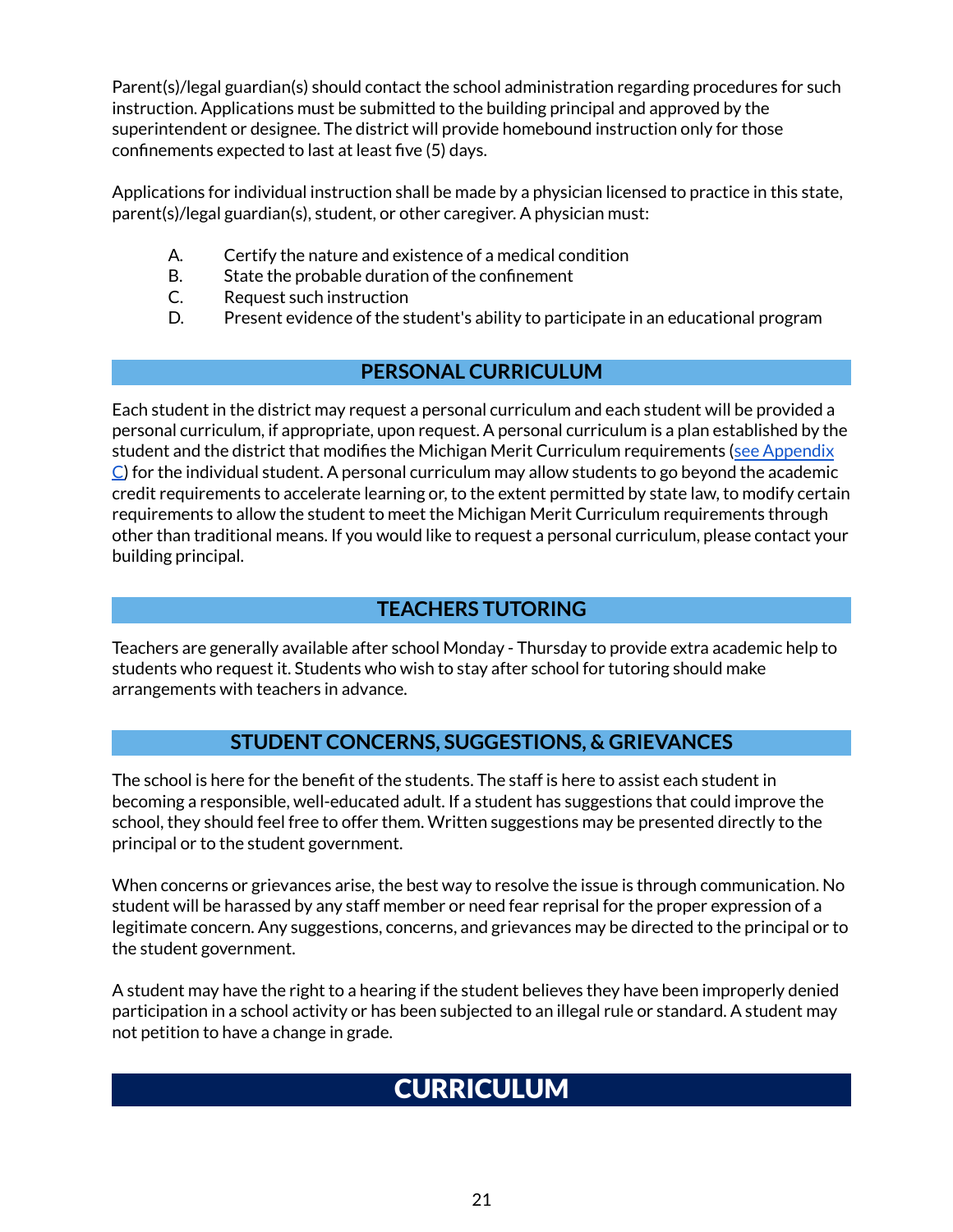# **SCHEDULING & ASSIGNMENT**

<span id="page-22-0"></span>The principal will assign each student to the appropriate classroom and program. Any questions or concerns about the assignment should be discussed with the principal.

Schedules are provided to each student at the beginning of the school year or upon enrollment. Schedules are based on the student's needs and available class space. Any changes in a student's schedule should be handled through the school office. Students may be denied course enrollment due to a lack of available space or the need to pass prerequisites. Students are expected to follow their schedules. Any variation should be approved with a pass or schedule change.

Foreign students and foreign-exchange students (from recognized and approved student programs) are eligible for admission on the same basis as other non-resident students.

#### **GRADES**

<span id="page-22-1"></span>Comstock Public Schools has a standard grading procedure, as well as additional notations that may indicate work in progress or incomplete work. The purpose of a grade is to indicate the extent to which the student has acquired the necessary learning. In general, students are assigned grades based upon test results, homework, projects, and classroom participation. Each teacher may place a different emphasis on these areas in determining a grade and will inform the students at the beginning of the course work. If a student is not sure how their grade will be determined, they should ask the teacher.

#### **Grading System - Secondary Schools**

- <span id="page-22-2"></span>A = Excellent achievement (4.0)
- B = Good achievement (3.0)
- C = Satisfactory achievement (2.0)
- D = Minimum-Acceptable achievement (1.0)
- $E =$  Failure (0.0)
- I = Incomplete
- CR = Credit
- NC = No Credit

#### **Grading System - Elementary Schools**

- <span id="page-22-3"></span>M = Mastered
- P = Making Progress
- W = Work in Progress

#### **Grade Point Average (GPA)**

<span id="page-22-4"></span>To calculate a grade point average (GPA), assign a weighted point value to each course grade and divide by the total number of credits. For partial-credit courses use the fractional value of the grade. For example, a half credit course with an earned grade of C would be .5 x 2=1. Then add this to the other grades earned for total points earned. This total is then divided by the total credits earned for the GPA. This can be done by grading period, semester, year, or for a series of school years.

Weighted grades for approved district identified courses will be applied to transcripts as follows:

$$
A = 5.0
$$
  

$$
B = 4.0
$$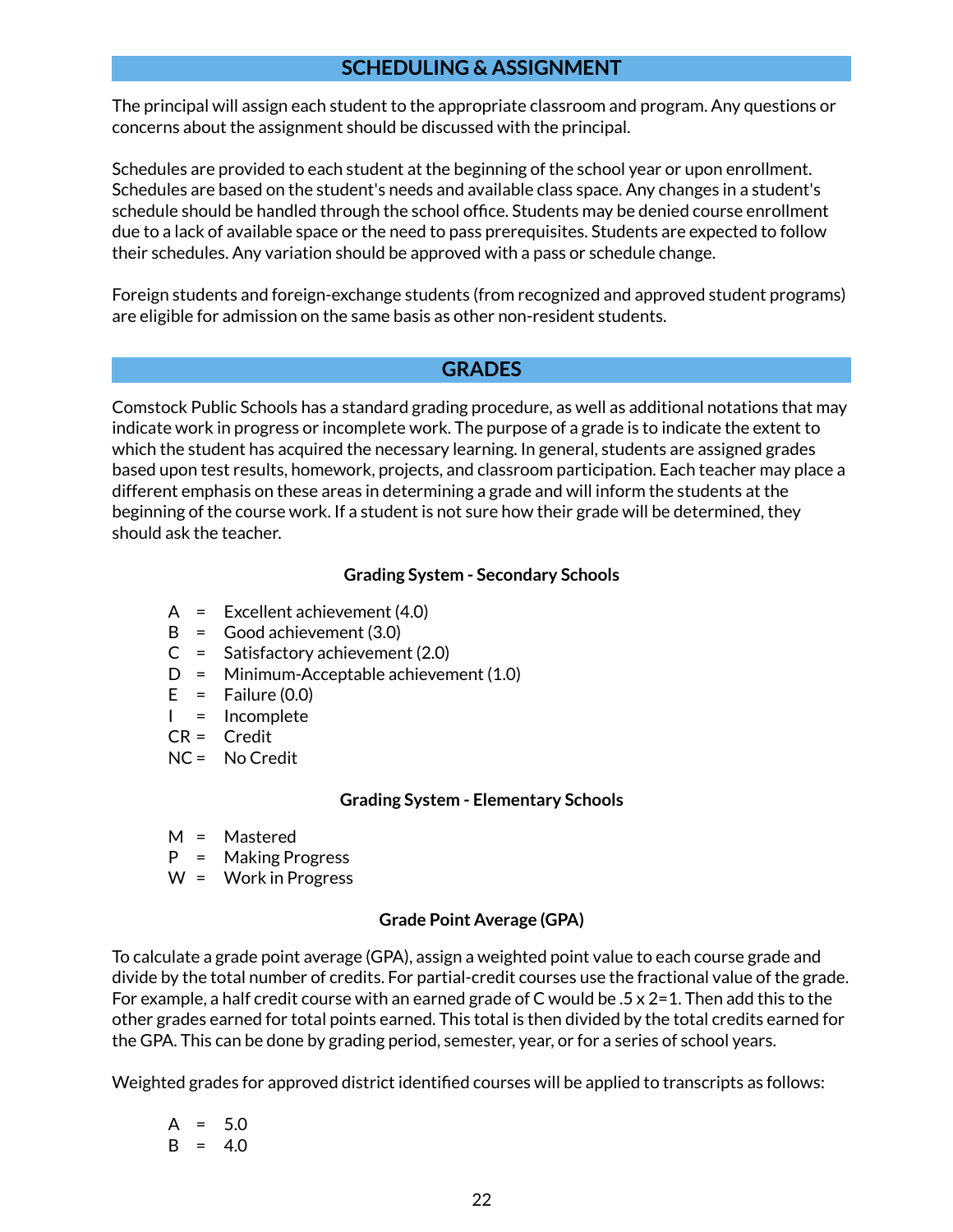$C = 3.0$  $D = 2.0$  $E = 0.0$ 

#### **Grading Periods**

<span id="page-23-0"></span>Students shall receive a report card at the end of each grading period indicating their grades for each course of study for that portion of the academic term.

Current grades can be viewed in the parent portal of the school's student information system (see office administrative assistant to obtain password). Progress Reports will be sent home in the middle of each marking period.

# **HOMEWORK**

<span id="page-23-1"></span>The assignment of homework can be expected. Student grades will reflect the completion of all work, including outside assignments. Homework is also part of the student's preparation for the state mandated test and graduation.

<span id="page-23-2"></span>Homework will not generally be used for disciplinary reasons but only to enhance the student's learning.

# **PROMOTION, PLACEMENT, & RETENTION**

#### **Elementary & Middle School**

<span id="page-23-3"></span>Promotion to the next grade (or level) is based on the following criteria:

- A. Current level of achievement,
- B. Potential for success at the next level, and
- C. Emotional, physical, and/or social maturity

#### **TESTING OUT**

<span id="page-23-4"></span>Students will have the opportunity to test out of classes subject to the following guidelines:

- A. Testing out option does not include those courses students are attending have failed, or classes which are participatory in nature such as Physical Education, Art, Band, or **Choir**
- B. In order to earn credit, a student will need to attain a 77% or better on the credit assessment

By taking advantage of this option, a student should be able to expand their opportunities to take classes at either the high school or college level. See your dean for more details.

Students of Comstock Public Schools who are enrolled in Kalamazoo RESA Education for the Arts (EFA) and Education for Employment (EFE) are occasionally showcased: student achievement, success, and event participation through news articles and photo opportunities in school newspapers, local newspapers, course catalogs, KRESA websites, and other educational promotional efforts. Kalamazoo RESA EFA and EFE may ask students to participate in written surveys used to evaluate and improve EFA/EFE programming. Surveys are voluntary and anonymous. Also, Kalamazoo RESA EFE provides student directories to colleges for articulation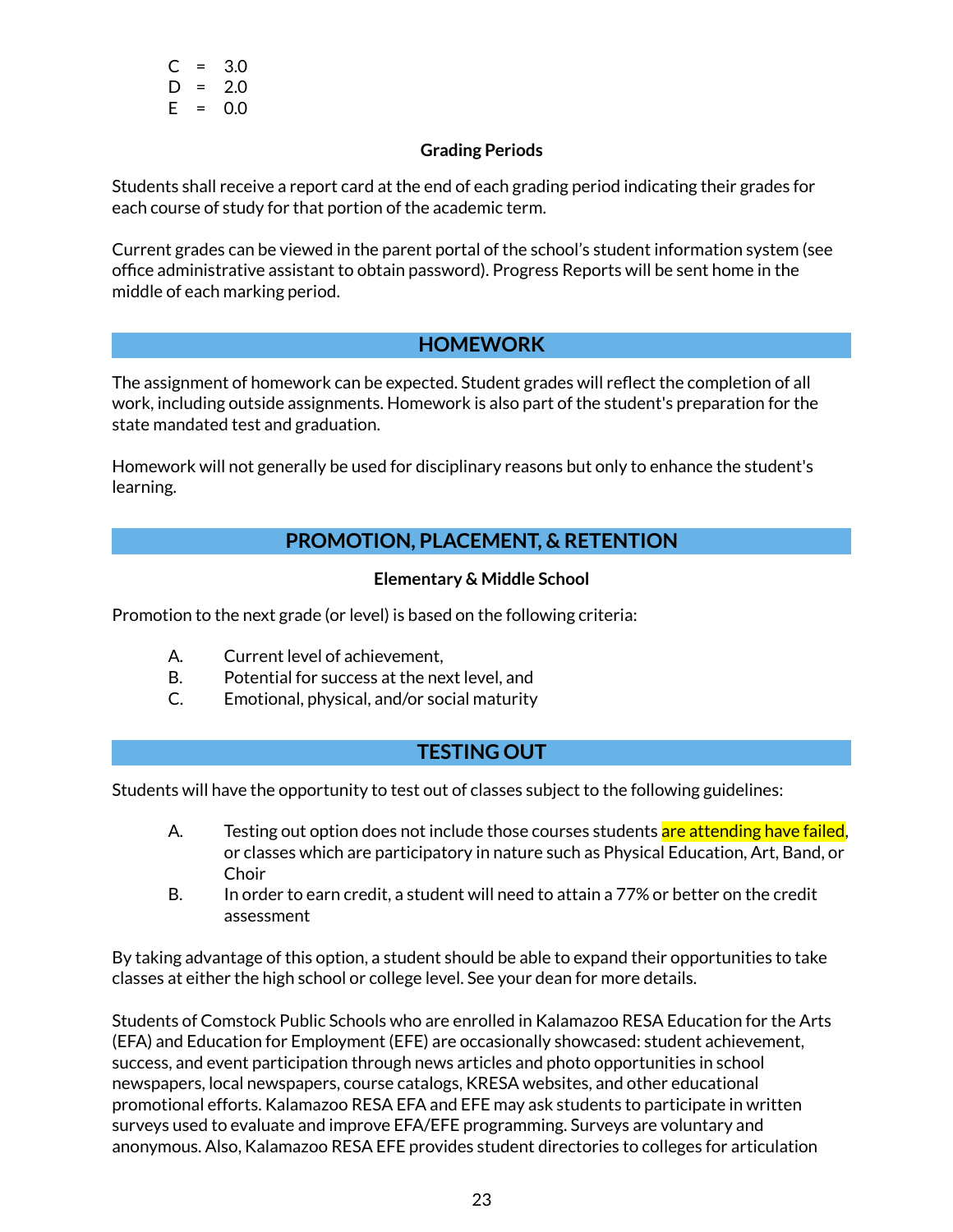(college credit) purposes. Information used may include the student's name, photo, home school, grade level, activities and awards, enrolled program, etc. Comstock Public Schools' parent(s)/legal guardian(s) wishing to opt a student out of the above should contact Comstock High School.

## **DUAL ENROLLMENT**

<span id="page-24-0"></span>Any student may request to enroll in a postsecondary program providing they meet the requirements established by law and by the district. Any interested student should contact the school office to obtain the necessary information.

# **PHYSICAL EDUCATION CLASSES**

<span id="page-24-1"></span>All physical education students at the high school must provide a change of clothes that is appropriate for the physical activities in which they participate. Daily participation is required to receive credit.

# **STATE MANDATED STUDENT ASSESSMENT**

<span id="page-24-2"></span>The State of Michigan requires all public school students to participate in State Mandated Assessment annually.

A state assessment program is administered to grades 3-11 in the subject areas of English Language Arts (ELA), Mathematics, Social Studies, and Science depending on the grade level. All students are required to participate.

Parent(s)/legal guardian(s) and students should watch the school newsletters and the local press for announced testing times.

#### **STUDENT ASSESSMENT**

<span id="page-24-3"></span>Additional group tests are given to students to monitor progress and determine educational mastery levels. These tests are used to help the staff determine instructional needs.

Classroom tests will be used to assess student progress and assign grades. These are selected, or prepared, by teachers to assess how well the students have achieved specific objectives.

All high school students will take final exams. Students must take final exams when scheduled unless written permission is granted by the office.

Vocational and interest surveys may be given to identify particular areas of student interest or talent. These are often given by the office staff.

Students will not be required, as part of the school program or district curriculum, to submit to or participate in any survey, analysis, or evaluation that reveals information of a personal nature in accordance with Board Policy 5308 (see [Appendix](#page-55-3) A) and federal guidelines (see Appendix A).

Depending on the type of testing and specific information requested, parent(s)/legal guardian(s), or student, consent may need to be obtained. Comstock Public Schools will not violate the rights of consent and privacy of a student participating in any form of evaluation.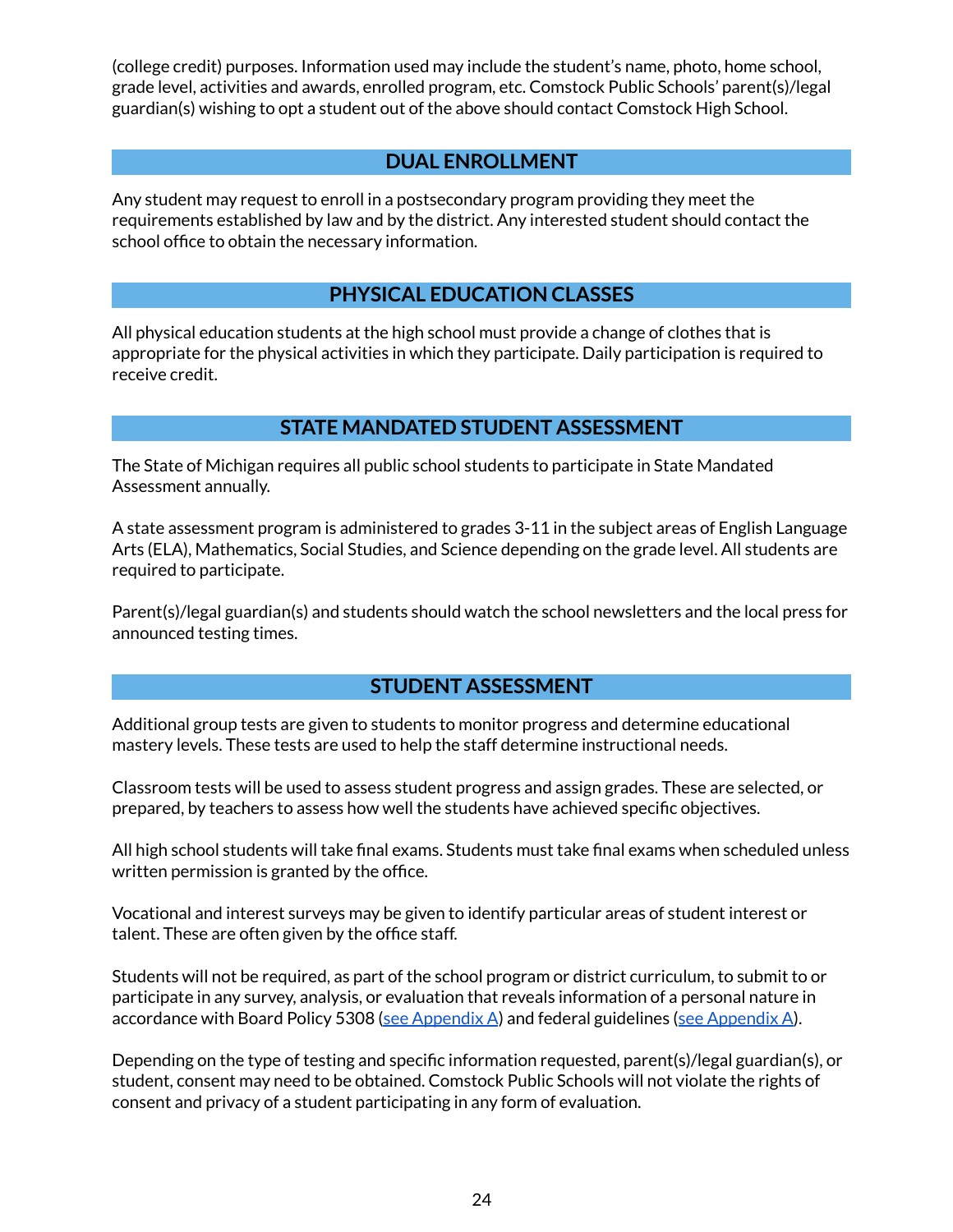College entrance testing information can be obtained from the high school office.

# **FIELD TRIPS**

<span id="page-25-0"></span>Field trips are academic activities that are held off school grounds. There are also other trips that are part of the school's co-curricular and extracurricular program. No student may participate in any school-sponsored trip without the parent(s)/legal guardian(s) consent.

All school rules apply to students attending field trips.

# **STUDENT FEES, FINES, & SUPPLIES**

<span id="page-25-1"></span>Comstock Public Schools charges specific fees for non-curricular activities and programs. Such fees or charges are determined by the cost of materials, freight/handling fees, and add-on fees for loss or damage to school property. The school and staff do not make a profit.

The district will provide all basic supplies needed to complete the required course curriculum. The student and/or their family may choose to purchase their own supplies if they desire to have a greater quantity or quality of supplies, or desire to help conserve the limited resources for use by others. The teacher or appropriate administrator may recommend useful supplies for these purposes (see [Appendix](#page-55-15) A).

Students using school property and equipment can be fined for excessive wear and abuse of the property and equipment. The fine will be used to pay for the damage, not to make a profit.

Comstock Public Schools pays for post-secondary programming for successful completion. If a student participating in the post-secondary program fails to successfully complete an eligible course, the student and their parent(s)/legal guardian(s) are responsible for reimbursing the district for such charges incurred by the district for such enrollment. Late fines can be avoided when students return borrowed materials promptly. Their use may be needed by others.

Failure to pay fines, fees, or charges may result in the withholding of grades, credits, and graduation participation and/or cap and gown.

# **REVIEW OF INSTRUCTIONAL MATERIALS & ACTIVITIES**

<span id="page-25-2"></span>Parent(s)/legal guardian(s) have the right to review any instructional materials being used in the school, particularly those dealing with instruction in health and sex education. Any parent(s)/legal guardian(s) who wishes to review materials or observe instruction must contact the principal prior to coming to the school. All parent(s)/legal guardian(s) have the right to review teaching materials and instructional activities but they are subject to reasonable restrictions and limits.

# **GRADUATION**

# **GRADUATION REQUIREMENTS**

<span id="page-25-4"></span><span id="page-25-3"></span>A student's progress toward graduation and receiving a diploma is determined by completing required coursework, earning the necessary credits, and taking the state mandated tests. It is the student's responsibility to keep in contact with their grade level dean and teachers to ensure all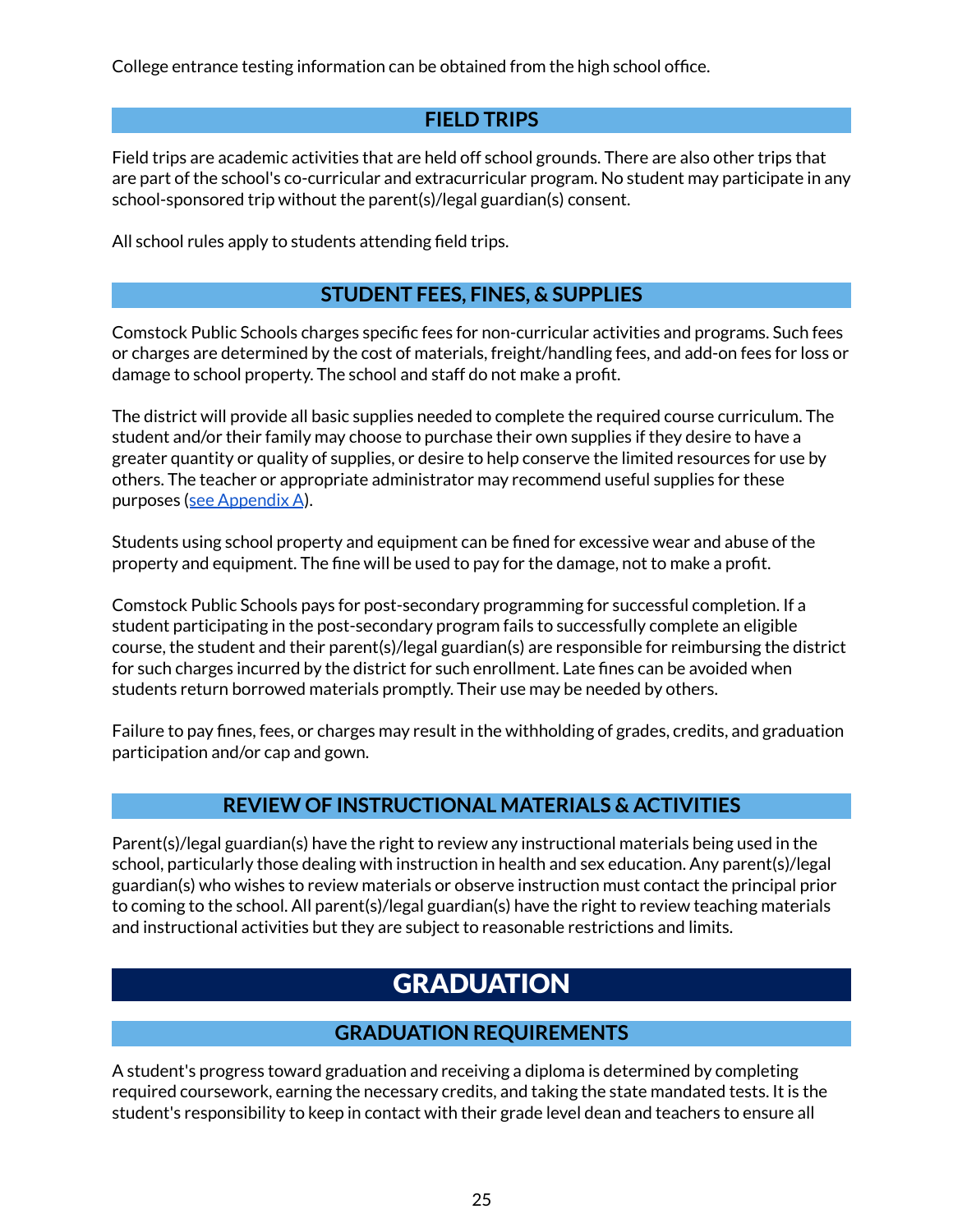requirements are being met. Information about credit and course requirements are available in the school office.

# **GRADUATION & COMMENCEMENT PARTICIPATION**

<span id="page-26-0"></span>To participate in graduation exercises seniors must:

- A. Have met all graduation credit requirements
- B. Maintain academic good-standing in all courses
- C. Not be in violation of the discipline code
- D. Demonstrate responsible attendance in all courses
- E. The senior student shall complete a minimum of two semesters of attendance in Comstock High School
	- a. In cases where a senior student transfers from another high school after the termination of the first semester, it would be deemed the responsibility of the preceding school to issue a diploma
	- b. In cases where that school would refuse to issue the diploma, the principal of Comstock High School would then exercise their discretionary power. Some or all of the previous requirements may be waived to comply with state and/or federal law.
- F. High school is considered to be a four-year experience and must be spent in full-time attendance
- G. No diploma will be issued from this school on the basis of General Education Development (GED) test scores
- H. Conditions may be waived or altered upon the recommendations of the administration and approval of the Board of Education
- I. The high school principal has discretionary power in the case of transfer students or health cases in relation to the number of credits needed
- J. Participation in graduation exercises will be limited to seniors who have met all the guidelines established in the Board of Education's participation in graduation policy (see [Appendix](#page-55-16) A)

# **DIPLOMAS & ENDORSEMENTS**

<span id="page-26-1"></span>Normally, a student will complete graduation requirements in four (4) years. In order to receive a diploma and graduate, a student will need to meet the school requirements for basic course work, and earn the total number of minimum credits.

Completion opportunities offered by Comstock Public Schools include:

Comstock High School / Comstock Virtual Academy

- A. Honors Diploma
- B. Traditional Diploma
- C. Michigan Merit Curriculum Diploma
- D. Early Middle College Diploma

#### Compass High School

- A. Michigan Merit Curriculum Diploma
- B. General Educational Development Diploma (GED)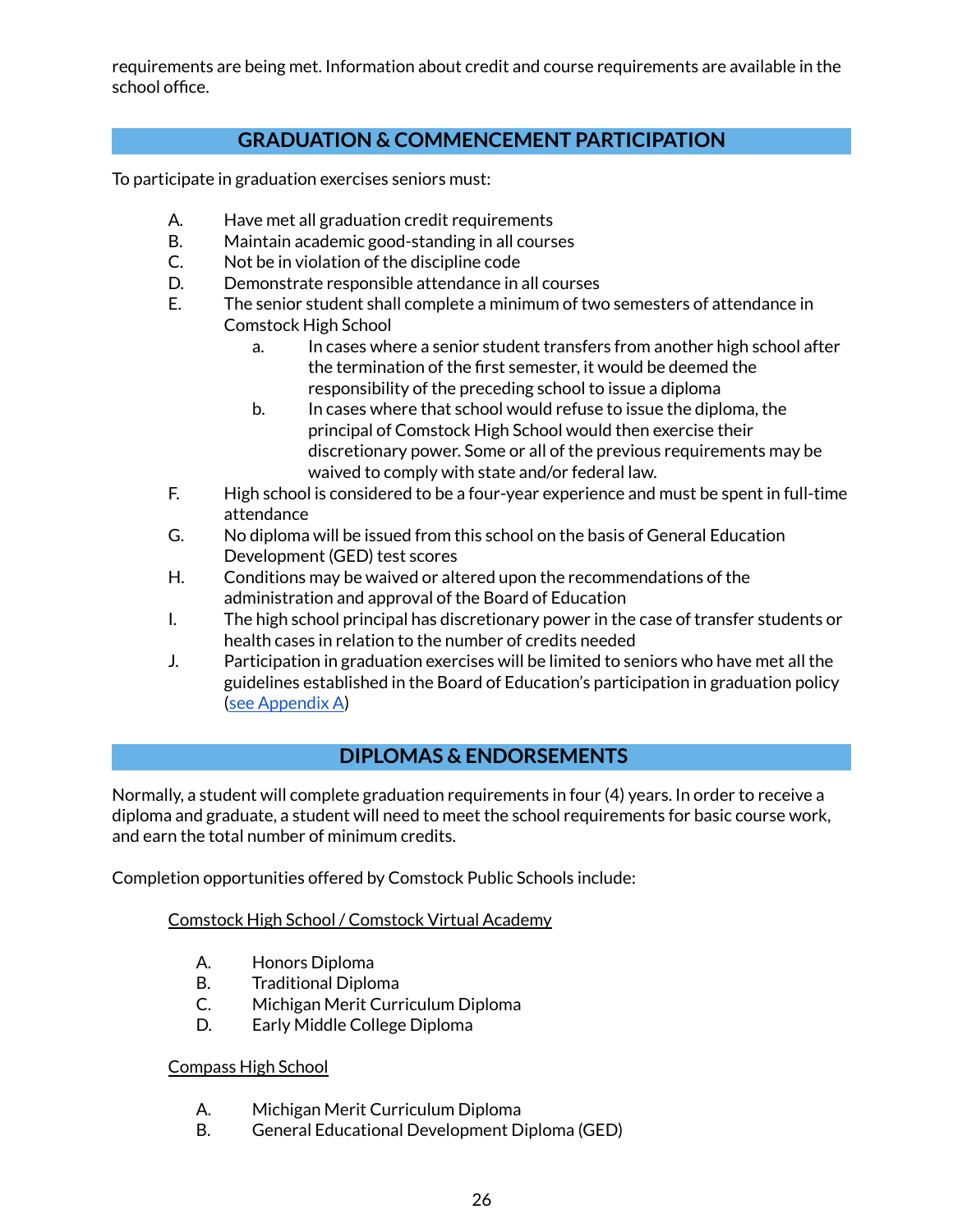# CLUBS & ACTIVITIES

# **STUDENT EMPLOYMENT**

<span id="page-27-1"></span><span id="page-27-0"></span>The school does not encourage students to take jobs outside of school that could interfere with their success in school. If a student believes they must maintain a job in addition to going to school, they should first make contact with the school office to discuss any academic conflict and obtain a work permit.

# **SCHOOL-SPONSORED CLUBS & ACTIVITIES**

<span id="page-27-2"></span>Comstock Public Schools provides students the opportunity to broaden their learning through curricular-related activities. A curricular-related activity may be for credit, and occurs as part of the class curriculum.

The district authorizes many curricular-related activities that are sponsored by a staff member.

Extracurricular activities do not reflect the school curriculum, but are made available to students to allow them to pursue additional worthwhile activities such as recreational sports, drama, and the like.

All students are permitted to participate in the activities of their choosing, as long as they meet the eligibility requirements.

# **NON-SCHOOL SPONSORED CLUBS & ACTIVITIES**

<span id="page-27-3"></span>Non-school sponsored student-led groups organized for religious, political, or philosophical reasons may meet during non-instructional hours. Permission can be obtained from the principal. The activity must be initiated by students, that attendance is voluntary, that no school staff person is actively involved in the event, that the event will not interfere with school activities, and that non-school persons do not play a regular role in the event. All school rules will still apply regarding behavior and equal opportunity to participate.

Membership in any fraternity, sorority, or any other secret society as prescribed by law is not permitted. All groups must comply with school rules and must provide equal opportunity to participate.

No non-district sponsored organization may use the name of the school or school mascot.

# **ATHLETICS**

<span id="page-27-4"></span>Comstock Public Schools provides a variety of athletic activities in which students may participate. Before a student can participate in the Comstock athletic program, the parent(s)/legal guardian(s)'s written permission, the doctor's physical exam, and the pay to participate fee must be on file. Students must maintain a minimum grade required for both MHSAA and Comstock High School. Student athletes must abide by the Athletic Code of Conduct to participate in athletics.

# **NATIONAL HONOR SOCIETY**

<span id="page-27-5"></span>To be eligible for induction in the Bernadine Mott Chapter of the NHS, a student must have an overall grade point average (GPA) of 3.5. A faculty committee decides which junior or senior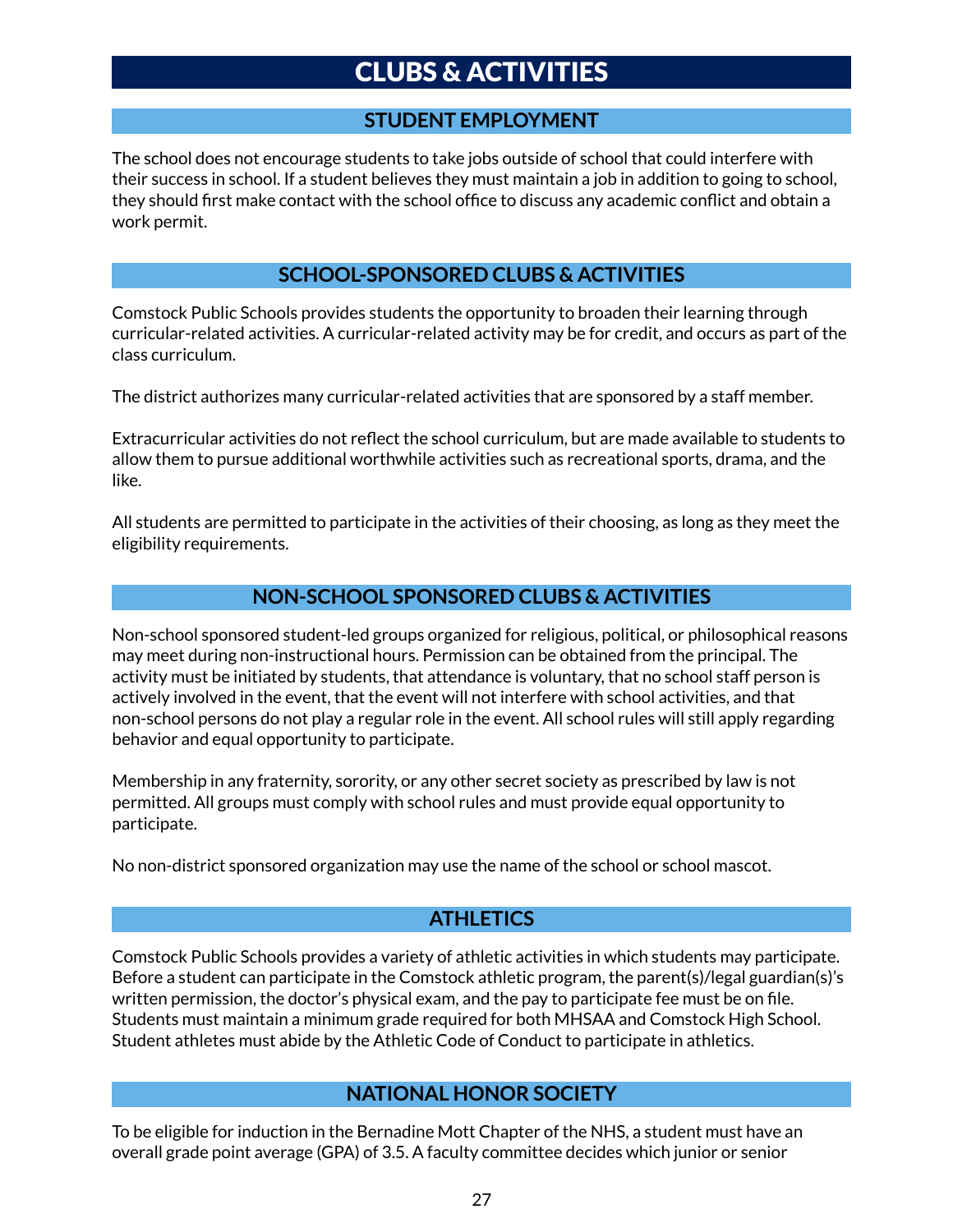students meet stringent standards for participation in school and community activities, leadership and citizenship, and are eligible for induction.

# **STUDENT GOVERNMENT**

<span id="page-28-0"></span>The Student Government assists in maintaining the high standards of the school, promoting better citizenship and enabling the student body to gain practical experience in self-government. Student Government members are elected representatives of the student body.

# **SCHOOL ACTIVITIES**

<span id="page-28-1"></span>All regularly enrolled Comstock students must present their ID card in order to enter a school activity. High school students in good standing may bring a guest to dances if the guest permit (see Appendix ???) is completed and approved by the office prior to the dance. Students are allowed one guest and are responsible for the actions for their guest. Middle school students are not allowed to attend high school dances.

Students or guests may not leave the building during a dance or activity and then return.

The provisions of the related Student Discipline and Conduct Code are to be adhered to during all school activities. Each person in attendance shall observe the general rules of courtesy and conduct at all times. This will include respect and cooperation with the faculty and chaperones.

# **STUDENT FUNDRAISING**

<span id="page-28-2"></span>Students participating in school-sponsored groups and activities will be allowed to solicit funds from other students, staff members, and members of the community in accordance with school guidelines. The following general rules will apply to all fundraisers:

- A. Students involved in the fundraiser must not interfere with students participating in other activities when soliciting funds
- B. Students must not participate in a fundraising activity for a group in which they are not members without the approval of the principal or designee
- C. Students may not participate in fundraising activities off school property without proper supervision by approved staff or other adults
- D. Students who engage in fundraisers that require them to exert themselves physically beyond their normal pattern of activity, such as "runs for .....", will be monitored by a staff member in order to prevent a student from over-extending themself to the point of potential harm
- E. Students may not participate in a fundraising activity conducted by a parent group, booster club, or community organization on school property without the approval of the principal

# **DISCIPLINE**

# **PHILOSOPHY OF DISCIPLINE & CONDUCT OF STUDENTS**

<span id="page-28-4"></span><span id="page-28-3"></span>The primary goal of Comstock Public Schools is to produce a school environment in which complete attention may be concentrated on teaching-learning activities. The school system has an obligation to assist each individual student to assume more responsibility for their own actions as they mature and gain experiences. Discipline and teaching of appropriate behavior applies to each individual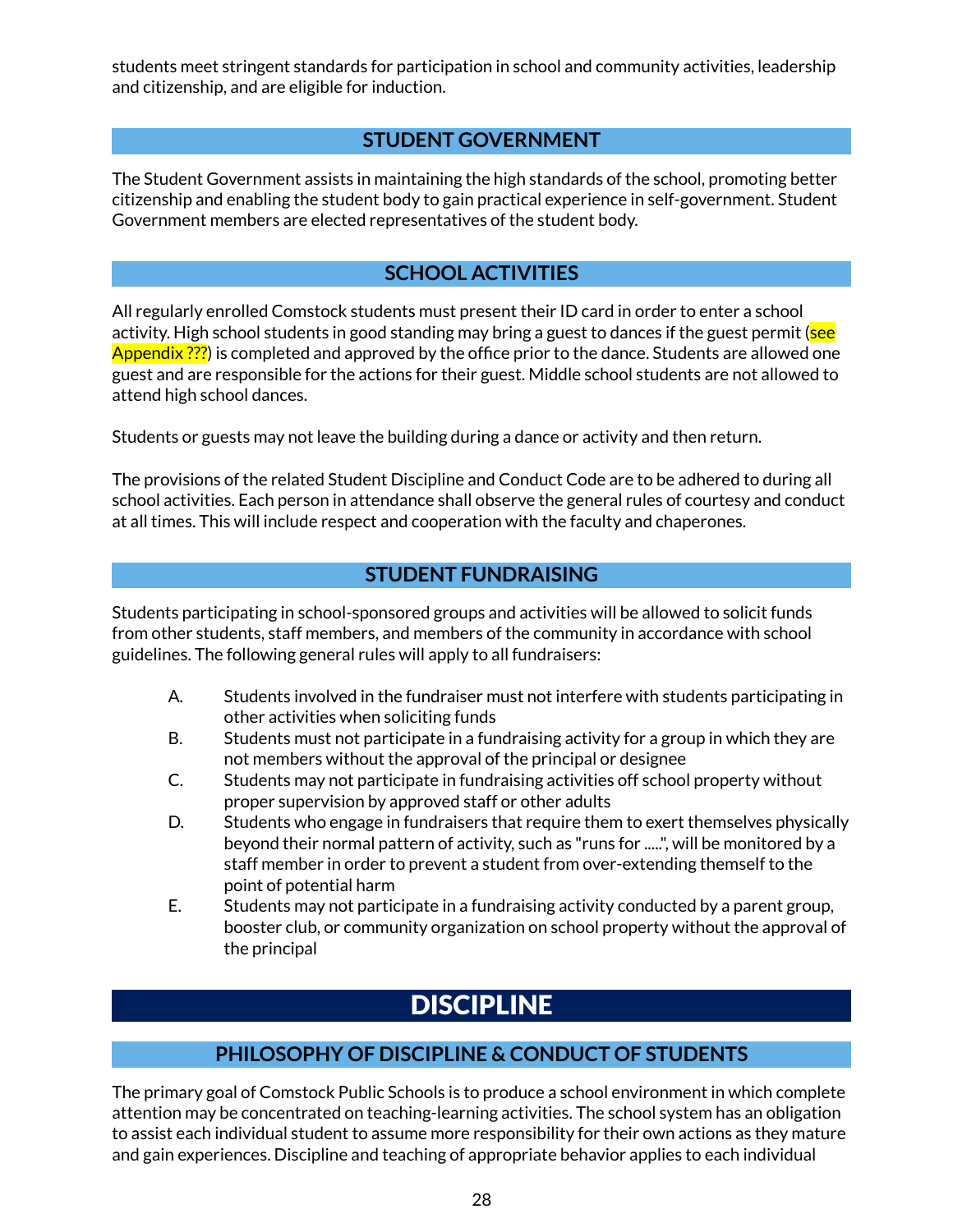student according to their age, maturity, experience, abilities, interests, and values.

In order to provide a safe environment for all school family members, this handbook is designed to provide the framework for student expectations and conduct. It should be noted, however, the information provided represents only a portion of the policies adopted by the district and should not be considered to the exclusion of said policies, state and federal laws, or administrative regulations. Administrators also have the right to adjust the guidelines as they address individual issues that arise.

It includes the entire program of adapting the individual student to life in society and involves two major emphasis:

- A. To guide the student so they enhance the immediate efforts of teachers and other students in the learning situation, and therefore, does not threaten either the classroom or the instruction which is taking place
- B. To assist the student in becoming a responsible, productive, and self-disciplined citizen within the school in preparation for assuming their adult responsibilities; at least by the time they reach high school age, it is expected the student will assume personal responsibility for their own behavior

The school system has a responsibility to assist each individual student to assume more responsibility for their own actions as they mature and gain experience.

For this reason, discipline and control must be treated as an individual matter for each student. Each student must be dealt with as an individual according to age, maturity, experience, abilities, interests, and values.

The best discipline is preventive in nature rather than regulatory and restrictive. A student's behavior in school is directly related to many internal and external factors, including:

- A. The student's image of oneself
- B. Active participation in both the curricular and extracurricular activities of the school
- C. Motivation to learn
- D. Understanding and support received from parent(s)/legal guardian(s), teachers, and other adults

# **DISCIPLINE**

<span id="page-29-0"></span>It is important to remember the school's rules apply going to and from school, at school, on school property, at school-sponsored events, on school transportation, and at other school districts. In some cases, a student can be suspended from school transportation for infractions of school bus rules.

Ultimately, it is the principal's responsibility to keep things orderly. In all cases, the school shall attempt to make discipline prompt and equitable and to have the punishment match the severity of the incident.

#### **Detention**

<span id="page-29-1"></span>Detention is defined as detaining a student after school, during lunch, or asking them to come to school early. The student or their parent(s)/legal guardian(s) are responsible for transportation.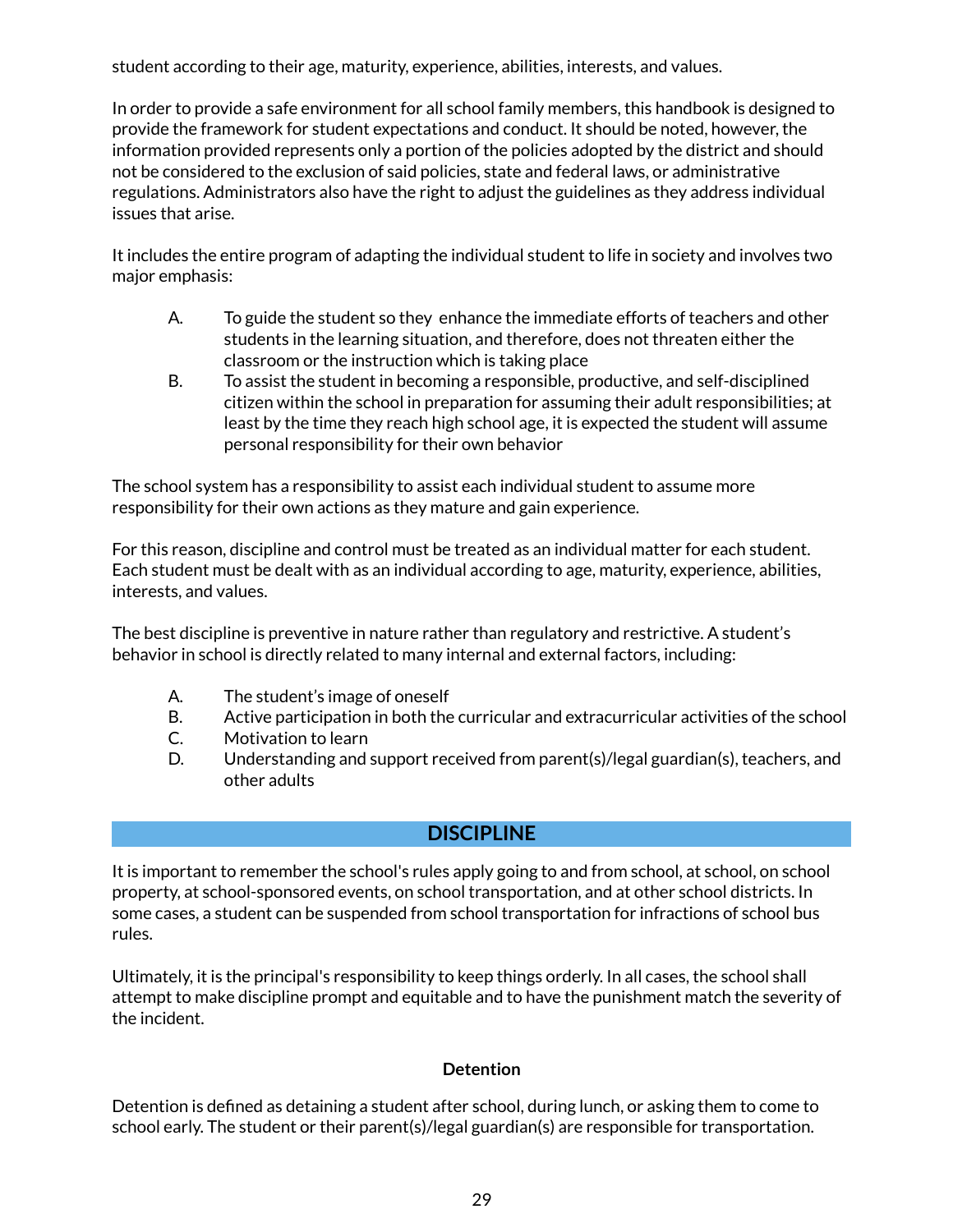Most student suspensions will be in-school suspensions. However, sometimes suspensions will be served out-of-school or be a combination of in-school and out-of-school.

Building administrators have the authority to administer suspensions. Within the guidelines of the discipline and conduct code, administrators decide the length of suspensions. The suspension duration is indicated by date(s) listed on the referral and shall be included on any notification to parent(s)/legal guardian(s).

## **In-School Suspension**

<span id="page-30-0"></span>In-School Suspension is defined as exclusion of a student from class with the student serving the suspension in a designated area in a school building. Students will not be able to attend their regular classes or participate in or attend extracurricular activities on the dates of the in-school suspension. Students that are in-school suspended may be directed to remain off all district property beyond the regular school day. Should the in-school suspension extend over a weekend, the student may not participate in any school related activities and must remain off district property.

The following rules shall apply to in-school suspension:

- A. Students are required to have class assignments with them
- B. Students are not to communicate with each other unless given special permission to do so
- C. Students are to remain in their designated seat at all times unless permission is granted otherwise
- D. Students are not allowed to put their heads down or sleep
- E. No radios, cards, magazines, or other recreational articles shall be allowed in the in-school suspension room
- F. No food or beverages shall be consumed, except in designated areas

#### **Out-of-School Suspension**

<span id="page-30-1"></span>Out-of-School Suspension is defined as exclusion of a student from the regular school day and all school related activities during the duration of the suspension. Suspension from school for one (1) to ten (10) days may be used as a disciplinary option. Students who are out-of-school suspended are to remain off all properties of Comstock Public Schools and are ineligible to attend any Comstock Public Schools activities from the time of notification to the student until the day of reinstatement. Should the suspension extend over a weekend, the student may not participate in any school related activities and must remain off district property. If suspension exceeds the number of days remaining in the school year it will carry over into the school next year.

#### **Long-Term Suspension**

<span id="page-30-2"></span>Long-Term Suspension is defined as suspension from school for periods of time greater than ten (10) days. Students who are on long-term suspensions are to remain off all properties of Comstock Public Schools and are ineligible to attend any Comstock Public Schools activities from the time of notification to the student until the day of reinstatement. Should the suspension extend over a holiday the student may not participate in any school related activities and must remain off district property.

#### **Expulsion**

<span id="page-30-3"></span>Expulsion is defined as exclusion of a student from school by the board of education permanently.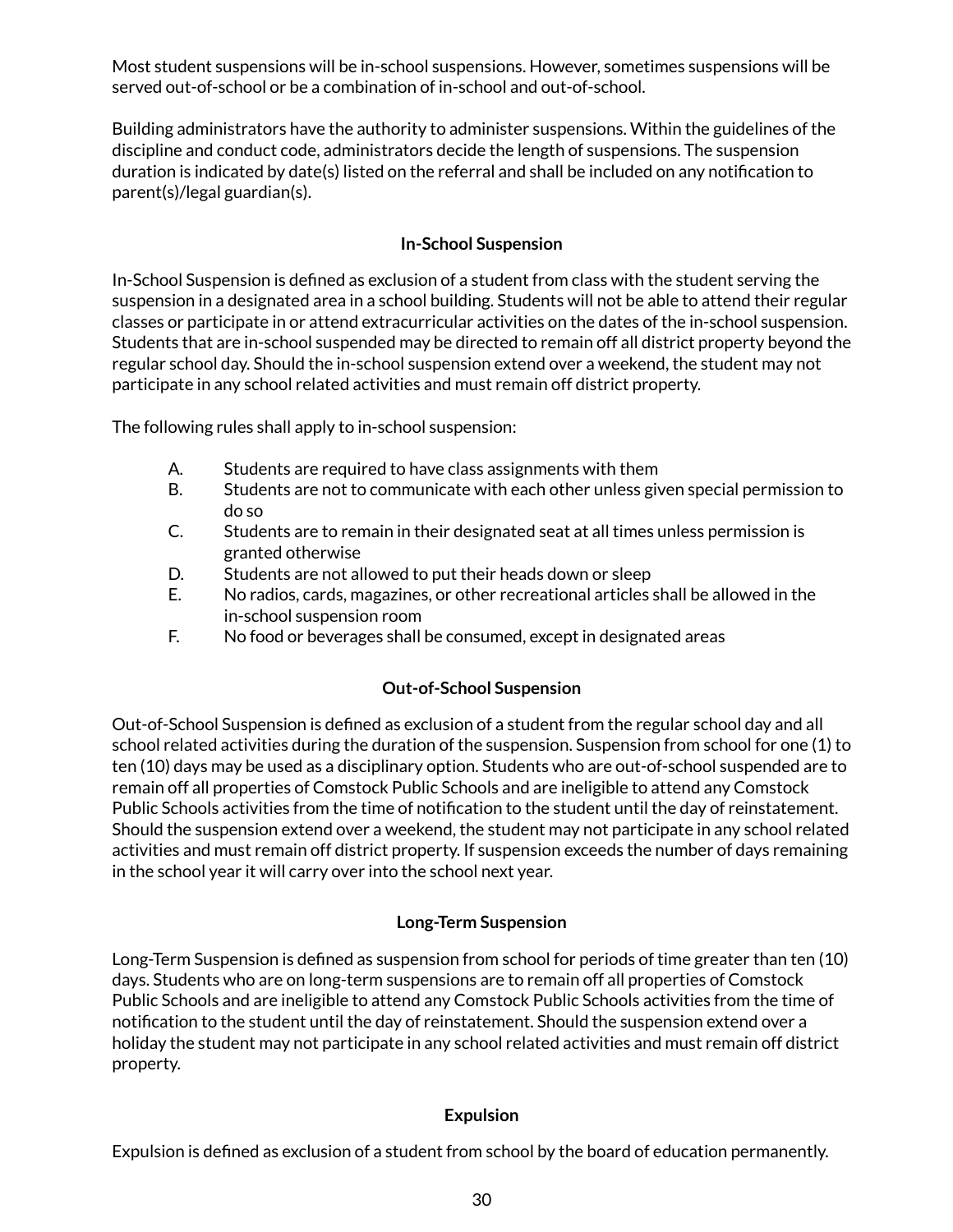Parent(s)/legal guardian(s) shall be notified of the suspension or expulsion of their child(ren). Parent(s)/legal guardian(s) shall be informed and involved in any case of a student exhibiting a history of unacceptable conduct. Records of such involvement shall be maintained in the building administrator's office.

### **Formal Discipline**

<span id="page-31-0"></span>Formal discipline removes the student from school. It includes emergency removal with suspension for up to ten (10) school days, and possible expulsion from school. Suspensions may carry over into the next school year. Expulsions permanently remove the student from the district, unless the Board of Education specifically grants the student readmission to the district. Removal for less than one (1) school day without the possibility of suspension or expulsion may not be appealed. Suspension and expulsion can be appealed.

Students being considered for suspension or expulsion are entitled to an informal hearing with the building administrator or designee, prior to removal, at which time the student will be notified of the charges against them and given an opportunity to make a defense.

If a student is suspended, the parent(s)/legal guardian(s) may appeal the suspension, in writing, to the superintendent, and a formal appeal hearing will be held.

Suspension from co-curricular and extracurricular activities may not be appealed.

When a student is being considered for expulsion, a formal hearing is scheduled with the Board of Education and the parent(s)/legal guardian(s) will be given written notice of the hearing and will be expected to attend. The superintendent then takes testimony and determines if a recommendation to expel is to be made to the Board of Education. In the case of expulsion, the student remains out of school during the appeal period. Work missed during an expulsion typically cannot be made up and usually results in a loss of credit.

Students involved in co-curricular and extracurricular activities such as band and athletics can lose their eligibility for violation of the school rules.

If a student commits a crime while at school or a school-related event, they may be subject to school disciplinary action as well as action by the community's legal system. These are separate jurisdictions and do not constitute double jeopardy (being tried twice for the same crime).

#### **Discipline of Students with Disabilities**

<span id="page-31-1"></span>Students with disabilities are entitled to the rights and procedures afforded by the Individuals with Disabilities Education Act (I.D.E.A.) (see [Appendix](#page-56-19) C) and the Americans with Disabilities Act (A.D.A.) (see [Appendix](#page-56-12) C) or Section 504 of the Rehabilitation Act of 1973 (see Appendix C).

# **DUE PROCESS RIGHTS**

<span id="page-31-2"></span>Before a student may be suspended or expelled from school, there are specific procedures that must be followed.

#### **Suspension from School**

<span id="page-31-3"></span>"Snap Suspensions" – Class, Subject & Activity Suspensions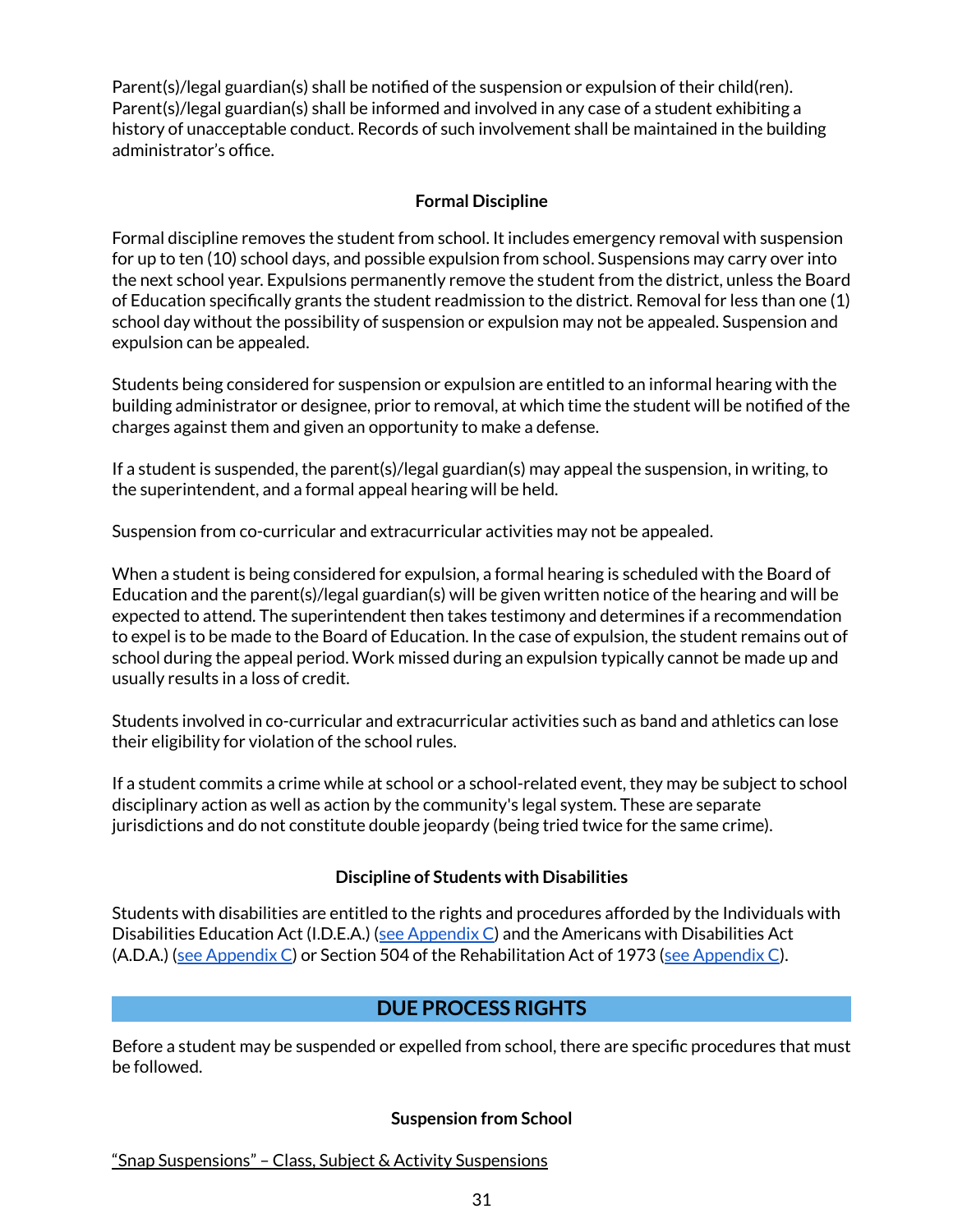A teacher is authorized to immediately remove and suspend a student from class, subject, or activity when the student's behavior is so unruly, disruptive, or abusive that it materially interferes with the ability of other students to learn. The teacher must immediately report the suspension and the reason for the suspension to the school principal and send the student to the school principal or designee for appropriate action. As soon as possible after a suspension under this section, the teacher shall ask the parent(s)/legal guardian(s) of the student to attend a parent(s)/legal guardian(s)-teacher conference regarding the suspension.

Any student suspended pursuant to this policy shall not be allowed to return to the class, subject, or activity from which they were suspended from until the passage of one (1) full school day from the time of the student's infraction, unless otherwise permitted by the teacher who ordered the suspension.

Students attending separate class periods throughout the school day shall be permitted, during the term of the suspension, to attend other classes taught by other teachers only when the student's conduct does not rise to the level of requiring a multiple day suspension or expulsion in accordance with Board Policy 5206E (see Appendix A) and the school's Student Code of Conduct.

#### Suspension of Ten (10) Days or Less

When a student is being considered for a suspension of ten (10) days or less, the administrator or their designee in charge will notify the student of the charges. The student will then be given an opportunity to explain their side and the administrator/designee will then provide the student the evidence supporting the charges. After that informal hearing, the principal/designee will make a decision whether or not to suspend. If a student is suspended, they and their parent(s)/legal guardian(s) will be notified, in writing, of the reason for and the length of the suspension. The suspension may be appealed, within two (2) school days after receipt of the suspension notice, to the principal. The request for an appeal must be in writing.

Suspension from co-curricular and extracurricular activities may not be appealed.

During the appeal process, the student shall not be allowed to remain in school, or on school property.

When a student is suspended, they may make up work missed while on suspension by requesting work from the teacher or office staff.

Any learning that cannot be made up such as labs, field trips, skill-practices, or any learning that the student chooses not to make-up may be reflected in the grades earned.

#### Long-Term Suspension or Expulsion from School

When a student is being considered for long-term suspension (more than ten (10) days) or expulsion, the student will receive a formal letter of notification addressed to the parent(s)/legal guardian(s) which will contain:

- A. The charge
- B. The time and place of the hearing and subsequent meetings to be held
- C. The length of the recommended suspension or a recommendation for expulsion
- D. A statement that the student may bring parent(s)/legal guardian(s), and counsel (at the parent(s)/legal guardian(s)'s own cost)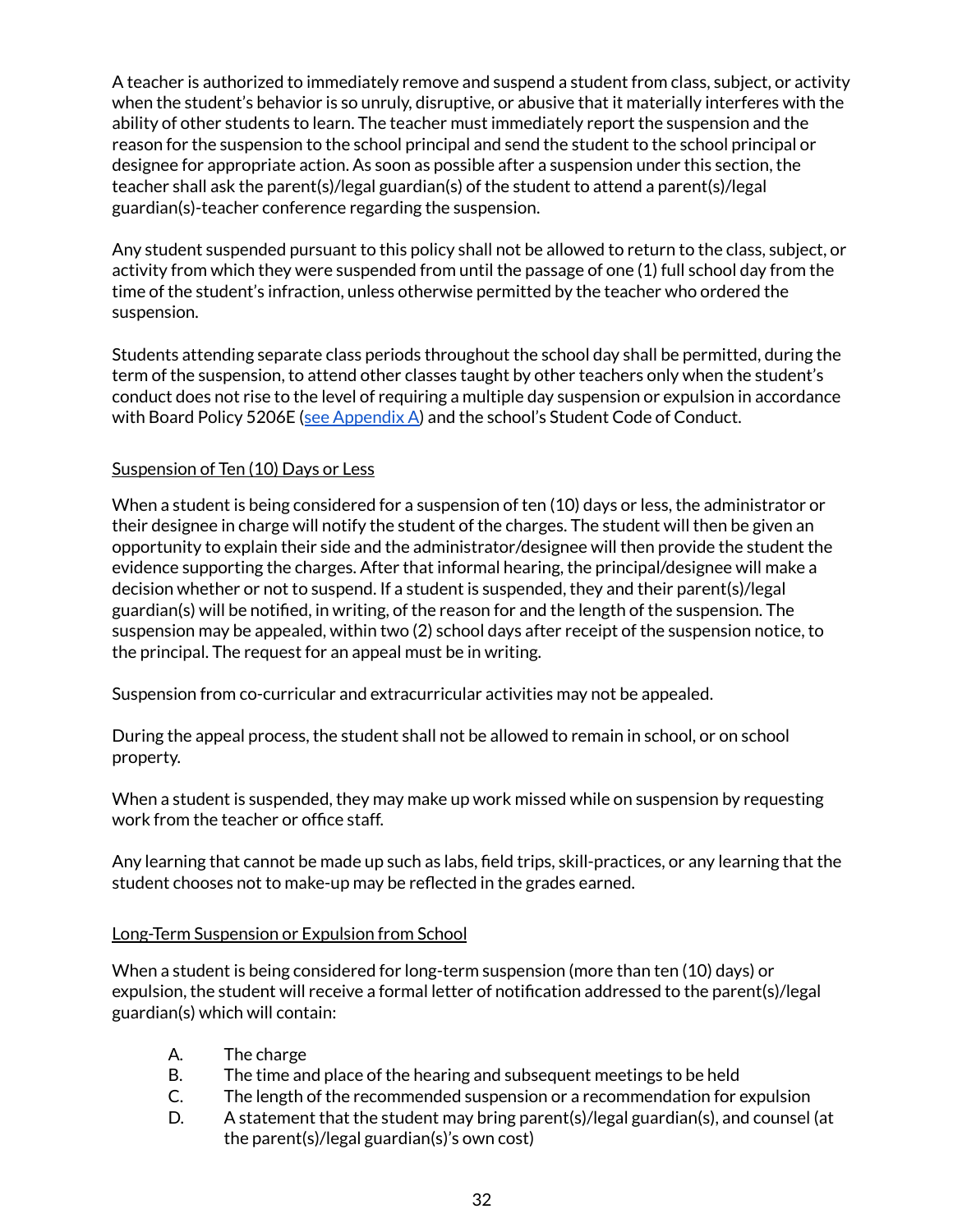E. A statement the student may make and present relevant evidence to the Board of Education

Students being considered for long-term suspension or expulsion will be immediately removed from school.

Within ten (10) days after notification of long-term suspension or expulsion, the long-term suspension or expulsion may be appealed, in writing, to the superintendent. Again, the right to representation is available. Except in certain circumstances, all opportunity to earn grades or credit ends when a student is expelled.

Comstock Public Schools makes a sincere effort to have disciplinary actions take place that will allow the student to remain in school. If a disciplinary action does not result in removal from school, it is not appealable. Should a student or parent(s)/legal guardian(s) have questions regarding the propriety of an in-school disciplinary action, they should contact the principal.

# **RESTORATIVE JUSTICE PRACTICES**

<span id="page-33-0"></span>Administrators should consider using restorative practices as an alternative, or in addition to, suspension or expulsion. Restorative justice should be the first consideration for infractions such as interpersonal conflicts, bullying, verbal and physical conflicts, theft, damage to property, class disruption, harassment, and cyberbullying.

Restorative justice practices may include target-offender conferences that:

- A. Are initiative by the target
- B. Approved by the target's parent(s)/legal guardian(s) or, if the target is at least 15, by the target directly
- C. Attended voluntarily by the target, a target advocate, the offender, members of the school community, and supporters of the target and the offender
- D. Would provide an opportunity for the offender to accept responsibility for the harm caused to those affected, and to participate in setting consequences to repair the harm

The attendees of the conference would be called a restorative practices team, and may require the student to apologize, participate in community service, restoration of emotional or material losses, or counseling pay restitution, or any combination of these. The selected consequences and time limits for their completion will be incorporated into an agreement to be signed by all participants.

# **DISCIPLINARY CONSEQUENCES**

<span id="page-33-1"></span>The below disciplinary consequences are not in strict order of severity; administrators have the full discretion to choose the appropriate consequence(s) to fit the behavioral infraction(s) in question

- A. Student conference
- B. Warning
- C. Reprimand
- D. Correction/Redirection
- E. Removal from class
- F. Denial of privilege
- G. Confiscation of property
- H. Restitution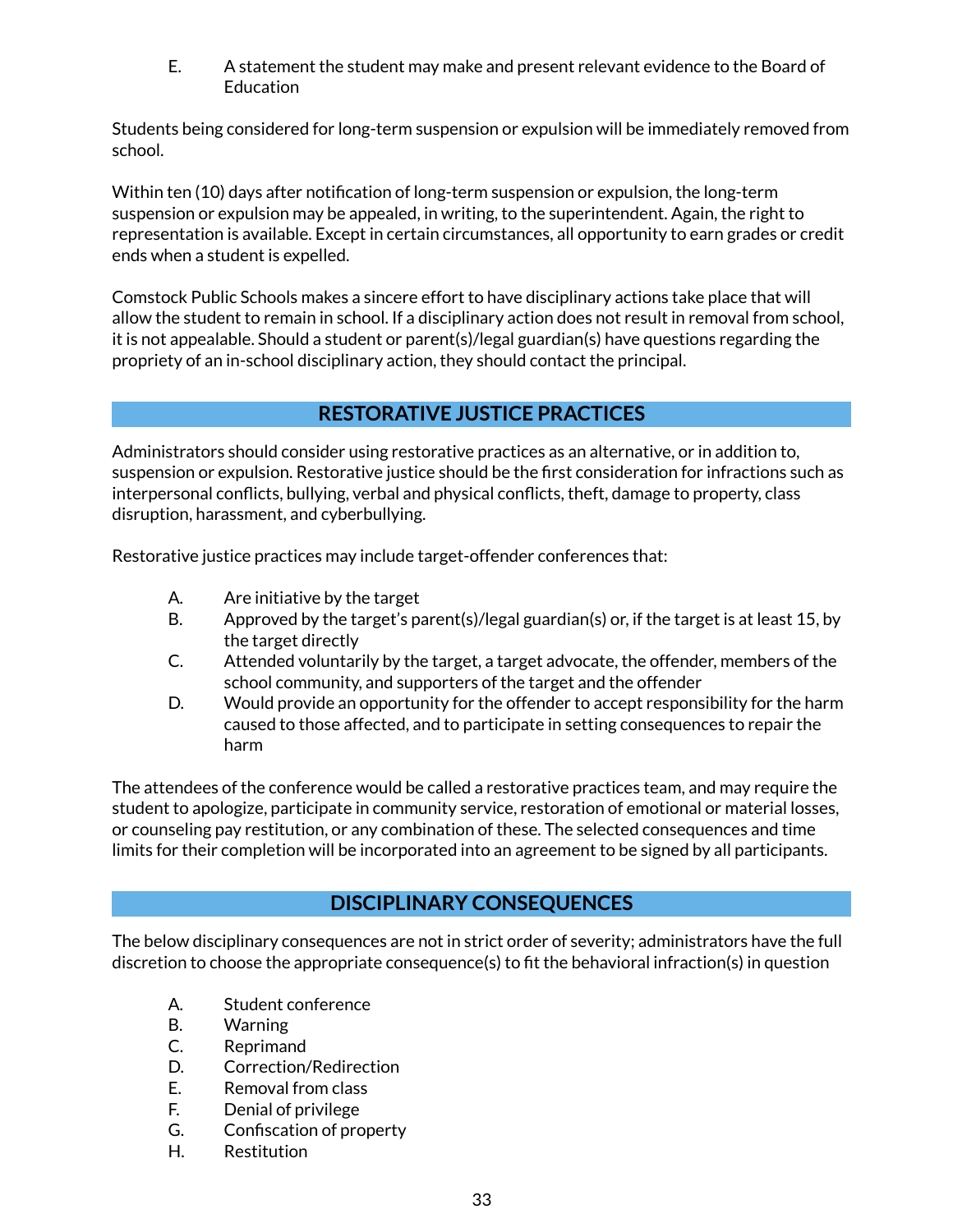- I. Detention (Lunch)
- J. Detention (After School)
- K. Grade or academic penalty
- L. Booting or towing of vehicle
- M. Parent(s)/legal guardian(s) phone conference
- N. Parent(s)/legal guardian(s) conference
- O. Parent(s)/legal guardian(s) chaperone
- P. Exclusion from participation in extracurricular activities
- Q. Removal/suspension from bus
- R. Community service
- S. Suspension (short-term one (1)-ten (10) days)
- T. Referral to substance abuse assessment
- U. Random drug screens
- V. Referral to agency/law enforcement (mandatory for all drug and alcohol related offenses)
- W. Referral to superintendent
- X. Suspension (long-term, eleven (11)-forty-five (45) days as assigned by the superintendent)
- Y. Expulsion (up to 365 days as decided by the Board)
- Z. Permanent expulsion (365 days with application for re-admittance as decided by the School Board

# **STUDENT DISCIPLINE CODE**

<span id="page-34-0"></span>The Board of Education has adopted the following Student Discipline Code. The code includes the types of misconduct that will subject a student to disciplinary action. The Board has also adopted the list of behaviors and the terms contained in the list.

It is the school staff's responsibility to provide a safe and orderly learning environment. History has shown that certain student actions are not compatible with a "safe" and "orderly" environment. Discipline is within the sound discretion of the school's staff and administration. Due process ensures disciplinary action is imposed only after review of the facts and/or special circumstances of the situation.

#### **Rationale**

The purpose of this Student Code of Conduct is to foster an environment that is safe and conducive to learning. Within our school, the administration and all other school personnel are responsible for creating and supporting such an environment. To achieve this goal, faculty, staff, parent(s)/legal guardian(s), students, and other members of the community must have a clear understanding of the school's expectations for student behavior. The Comstock Public School's Student Code of Conduct provides those expectations by:

- A. Integrating various sources of authority including state law, Board of Education policies, and administration guidelines
- B. Identifying expectations and responsibilities of students
- C. Defining the conduct that violates those rights and responsibilities
- D. Standardizing the procedures that the school will use in responding to conduct violations
- E. Assuring the rights and responsibilities of students when disciplinary action is taken

#### Application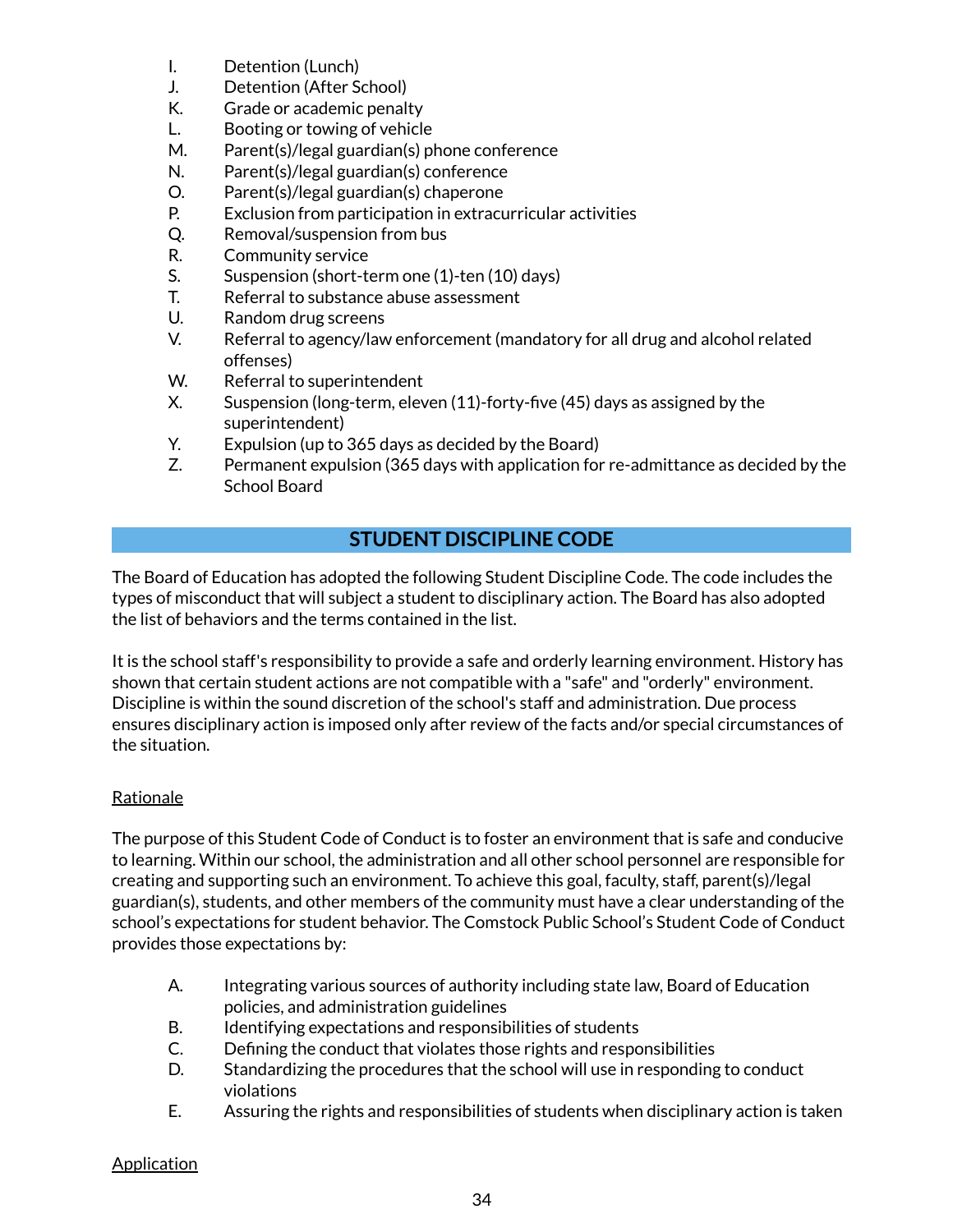The Student Code of Conduct applies to any student:

- A. On school property
- B. Traveling on school-affiliated transportation, or to/from school
- C. Attending school or involved in any school-affiliated activity
- D. With respect to any misconduct toward any school employee or damage to their property, whether on or off school premises
- E. Whose conduct at any time or place directly interferes with the operations, discipline, or general welfare of other students, school employees, or the school

#### Due Process Rights

Any student whose conduct may warrant suspension or expulsion will be provided due process.

Student:

- A. Notice of the alleged violation
- B. Opportunity to present their side of the story
- C. Opportunity for a speedy and impartial conference with the principal, assistant principal, or principal's designee

Parent(s)/legal guardian(s):

- A. Notification of the alleged violation
- B. Opportunity for a speedy and impartial conference with the principal, assistant principal, or principal's designee
- C. Written notification of the suspension/expulsion
- D. Opportunity to appeal the principal's decision to the superintendent or their designee

A student with an Individualized Education Program (IEP) or Section 504 Plan is also entitled to additional rights under state and federal law if facing a potential removal from school exceeding ten (10) school days.

#### Suspension & Denial of Athletic & Extracurricular Activities

On any and all days a student is serving suspension, that student correspondingly is denied all participation and attendance at any district-sponsored athletic or extracurricular activity. If a suspension involves days that include a weekend, the denial extends to all district-sponsored or extracurricular activities during that weekend. If a student serving a suspension fails to adhere to this policy, it is considered trespassing per the Comstock Public Schools Student Code of Conduct and results in additional days of suspension.

#### Suspension Appeal Process

The principal or their designee is authorized to suspend a student for up to ten (10) school days.

A suspension will continue to be implemented during the appeal process, until which time the decision is reversed, or the suspension has been served.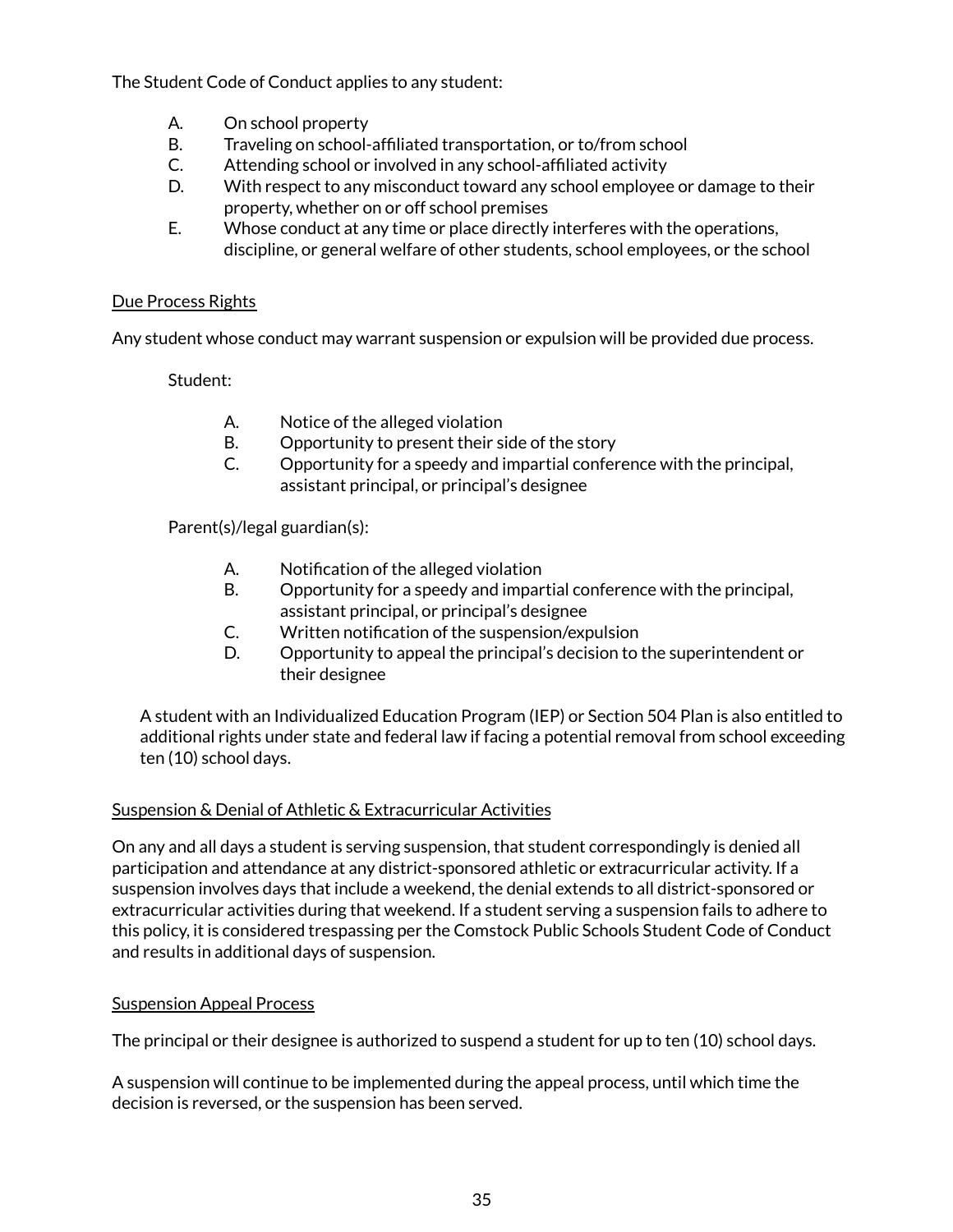A suspension may be appealed by the student's parent(s)/legal guardian(s) in writing to the principal within two (2) school days of receipt of the suspension notification. The written appeal must contain the reasons(s) for the appeal.

Upon receipt of a written appeal, the principal or designee will review the issue(s) and reach a decision as soon as possible. The review may include the parent(s)/legal guardian(s) conference, if appropriate, but this step is optional. If there is no parent(s)/legal guardian(s) conference, the letter of appeal will represent the parent(s)/legal guardian(s)'s point of view.

The principal or designee may uphold, modify, or vacate the suspension and will notify the parent(s)/legal guardian(s) as soon as possible of the decision.

The principal's or designee's decision may be appealed in writing to the superintendent within two (2) school days of the parent(s)/legal guardian(s)'s receipt of the principal's decision. The superintendent or designee will reach a decision and inform the parent(s)/legal guardian(s) in writing within three (3) school days after the receipt of the written appeal.

The superintendent's decision is final. The parent(s)/legal guardian(s) may appeal to the Board of Education only for an alleged violation of due process by the superintendent. In such cases, the appeal shall be made in writing to the Board of Education President within two (2) days after the parent(s)/legal guardian(s)'s receipt of the superintendent's decision and shall include a statement of the alleged violation of the policy. The Board of Education shall notify the parent(s)/legal guardian(s) of its decision within ten (10) school days of receipt of the written appeal.

# **CATEGORIES OF MISCONDUCT**

<span id="page-36-0"></span>To establish the best possible learning environment for the student, as well as to provide for the health, safety, and welfare of all students and school personnel, the following categories of misconduct have been adopted. This list is not intended to be exhaustive, and includes, but is not limited to the following:

#### Academic Misconduct

Engaging in behavior that artificially and substantially alters academic achievement or grades that includes, but is not limited to, plagiarism, stealing exams, distributing pilfered or unauthorized answer sheets, or falsely modified grades. Plagiarism is using or representing the information of another individual or source and then passing it off as your own.

#### Aiding & Abetting

Assisting or encouraging acts of misconduct or misbehavior.

#### Arson

Setting fire to a building or other real property or the contents thereof, or doing any act which results in the starting of a fire, aiding, counseling, inducing, persuading, or procuring another to do so.

#### Assault

Causing or intending to cause physical harm to another through force or violence.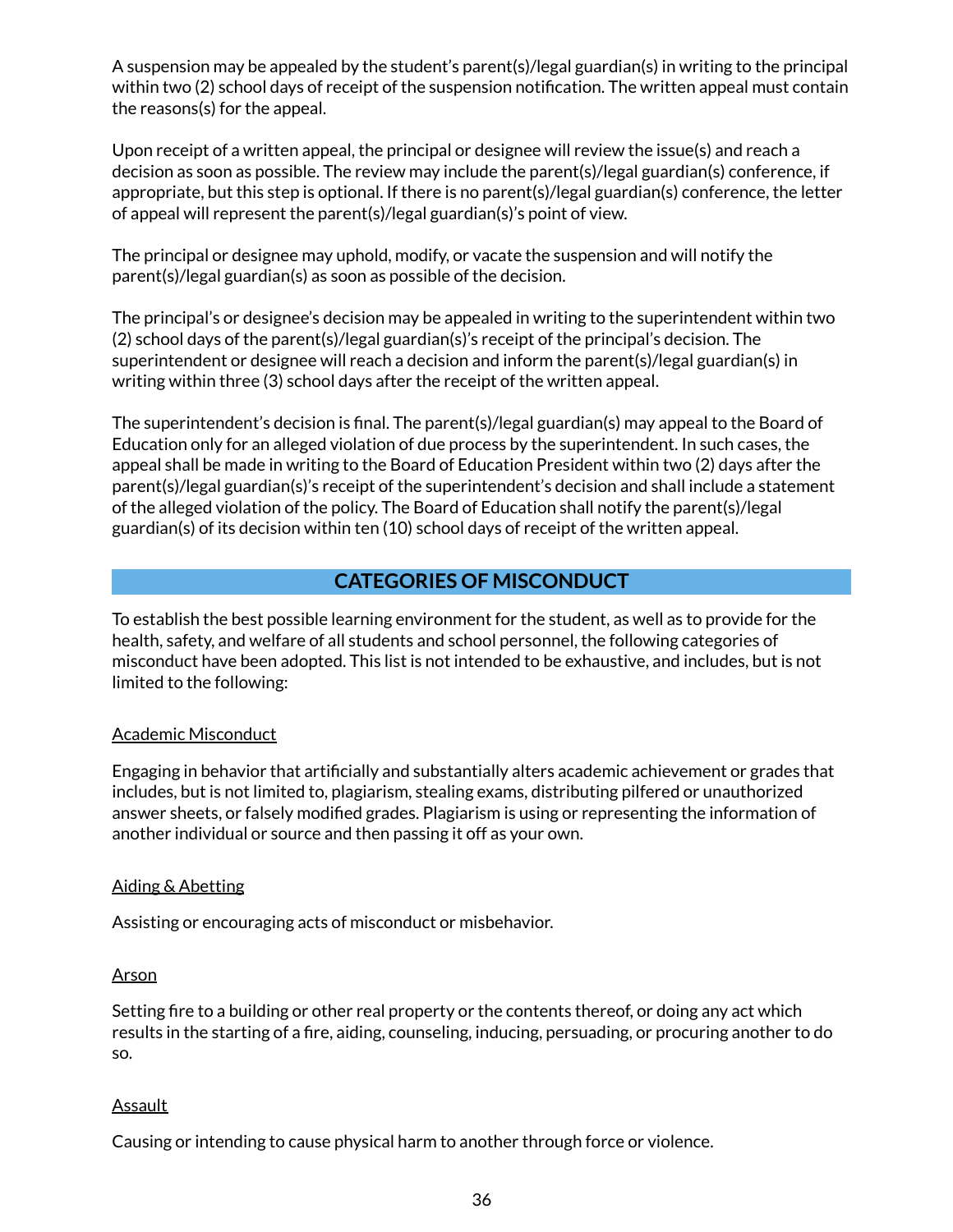#### Breaking & Entering

Breaking into and/or entering any school building, facility, office, room, storage space, or other enclosure.

#### Bullying

Acting through repeated and deliberate gestures, comments, threats, or actions which cause or threaten to cause bodily harm, reasonable fear for personal safety, or personal degradation.

#### Busing Rules Violation

Failing to follow the transportation rules and/or procedures.

#### Cheating

Violating the teacher's established rules for any assignment or assessment. Cheating may also include attempting to gain or gaining unauthorized access to material or answers by any dishonest or deceptive means.

#### Closed Campus Violation

Leaving school property without following proper sign-out procedures; walking into the parking lot or to a vehicle during any part of the school day without administrative authorization.

#### **Confidentiality**

Every reasonable effort will be made to maintain confidentiality during an investigation process. However, a proper investigation will, in some circumstances, require the disclosure of names and allegations.

#### Creation of an Unsafe Environment

Acting in a manner that results in a destabilization of the school environment.

#### Criminal Acts

Any student engaging in criminal acts at or related to the school will be reported to law enforcement officials as well as disciplined by the school. It is not considered double jeopardy (being tried twice for the same crime), when school rules and the law are violated.

Students should be aware the state law requires school officials, teachers, and appropriate law enforcement officials be notified when a student of this district is involved in crimes related to physical violence, gang related acts, illegal possession of a controlled substance, analogue or other intoxicants, trespassing, property crimes, including but not limited to theft and vandalism, occurring in the school as well as in the community, and certain other infractions.

#### Criminal Sexual Conduct

Engaging in sexual conduct or contact as defined by Michigan law.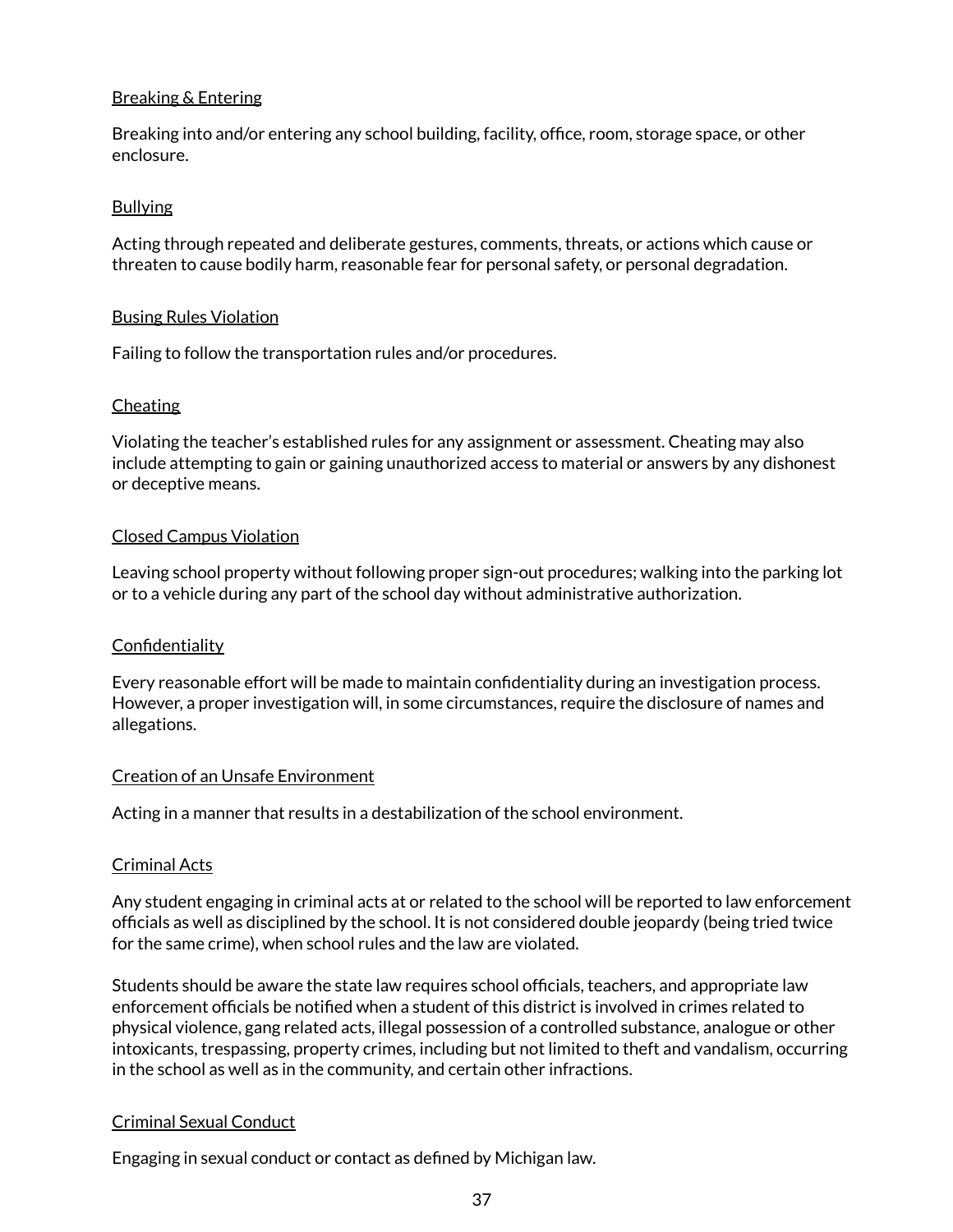#### Dangerous Weapon

Using, possessing, attempting to possess, brandishing or concealing any weapon capable of causing great bodily injury or death. A dangerous weapon is defined as "a firearm, dagger, dirk, stiletto, knife with a blade over three (3) inches in length, pocket knife opened by a mechanical device, iron bar, or brass knuckles" or other devices designed to, or likely to, inflict bodily harm, including, but not limited to, air guns, explosive devices, ammunition, and gunpowder.

#### **Dishonesty**

Attempting to make a person believe as true something false which includes, but is not limited to, failing to disclose information, hiding/covering up information or evidence regarding oneself or others, or giving a false name or identification.

#### Displays of Affection

Demonstrating affection in public. This includes, but is not limited to, touching, petting, or any other contact that is sexual in nature.

#### Dress Code Violation

Dressing in any fashion (dress, accessory, or hairstyle) that disrupts the educational process or presents a safety risk. Failing to follow the dress code as outlined in the Student Code of Conduct.

#### **Drugs**

Using, selling, purchasing, distributing, possessing, or attempting to possess mood-altering substances (including counterfeit or look-alike substances), narcotics, drugs, including unauthorized prescriptions, controlled substances, alcoholic beverages, inhalants, anabolic steroids, paraphernalia, other intoxicants, cannabis products/byproducts, or any other illegal substances so designated and prohibited by state or federal law.

#### Electronic Devices, Violation of AUP

Using, displaying, or possessing electronic devices without prior approval.

#### Extortion

Taking, or receiving something from someone else through the use of threat, intimidation, force, or deception.

#### Failing to Accept Classroom Discipline

Refusing or not complying with classroom consequences.

#### False Alarms, False Reports & Bomb Threats

Making a knowingly false statement or communication of any kind about the possession or location of any explosive, destructive, or incendiary materials involving students, school personnel, or school property; falsely activating the fire alarm system; misusing a fire extinguisher; or making a false "911" call.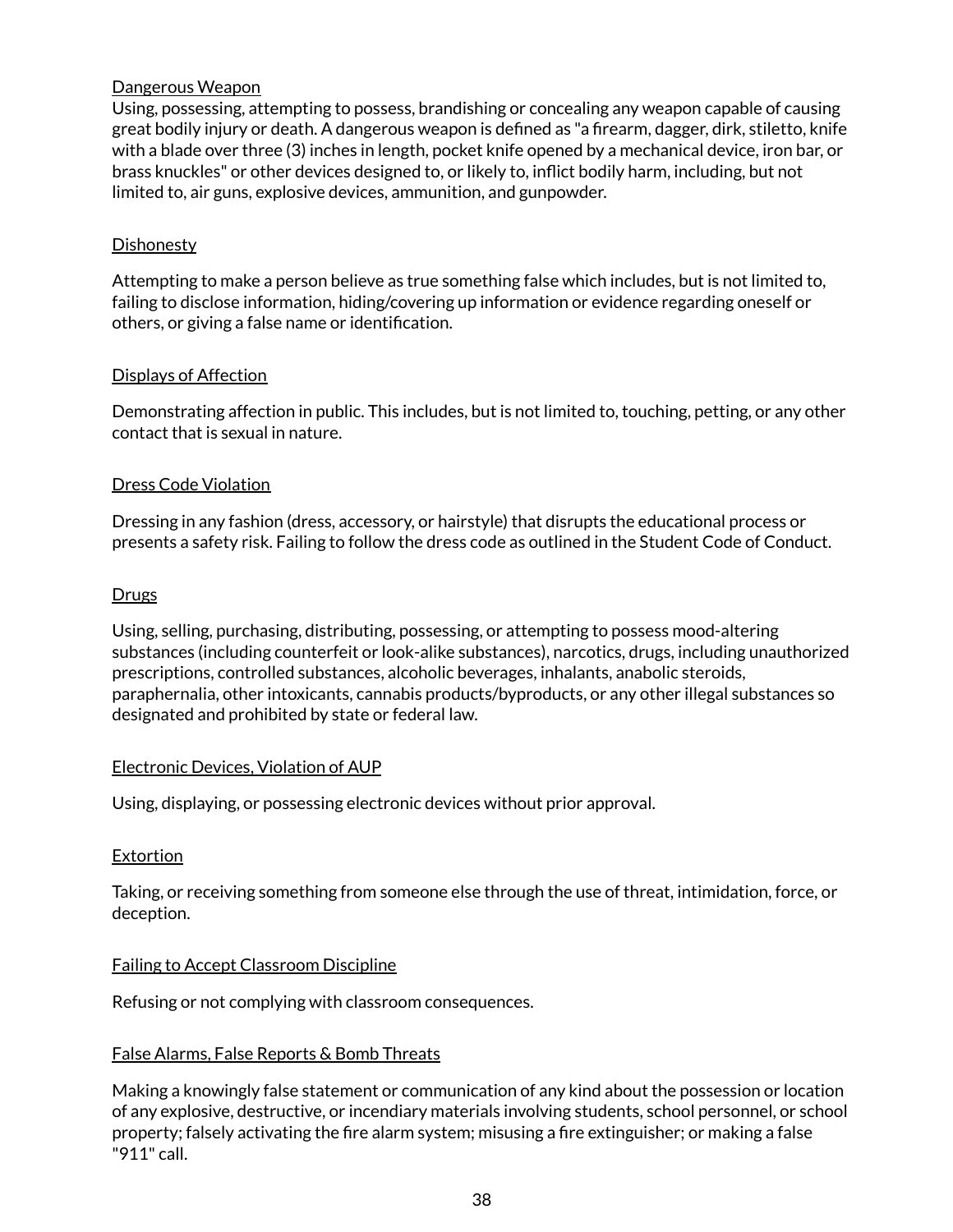#### **Fighting**

Engaging or attempting to engage another in a physical conflict.

#### **Gambling**

Engaging in casual betting, betting pools, organized-sports betting, and any other form of wagering.

#### Gang Affiliation & Activity

Wearing, carrying, or displaying gang paraphernalia or exhibiting behaviors or gestures which symbolize gang membership or causing and/or participating in activities which are designed to intimidate another student.

#### Harassment

Behaving in a persistent, annoying, unwanted, or negative manner which causes humiliation or degrades another individual on the basis of race, color, national origin, gender, sexual orientation, religion, disability, or age.

#### **Hazing**

Performing any act or coercing another, including the target, to perform any act of initiation into any class, group, or organization that causes or creates a risk of causing mental, emotional, or physical harm.

#### Inappropriate Behavior at a School-Sponsored Event

Behaving, at a school-sponsored event, in a manner that directly interferes with the operations, safety, or general welfare.

#### Insubordination

Refusing or failing to obey, either verbally or nonverbally, a reasonable request or directive by a person vested with appropriate authority.

#### **Loitering**

Being present in or about the school premises under one or more of the following circumstances, after a reasonable request to leave, without a legitimate purpose for being there, without proper authorization, or after refusing to properly identify oneself.

#### **Ongoing Conflict**

Making inappropriate or prohibited contact, either directly or indirectly, with a student after intervention by a school official.

#### **Persistent**

Engaging in a pattern of repeated or chronic misbehavior despite interventions.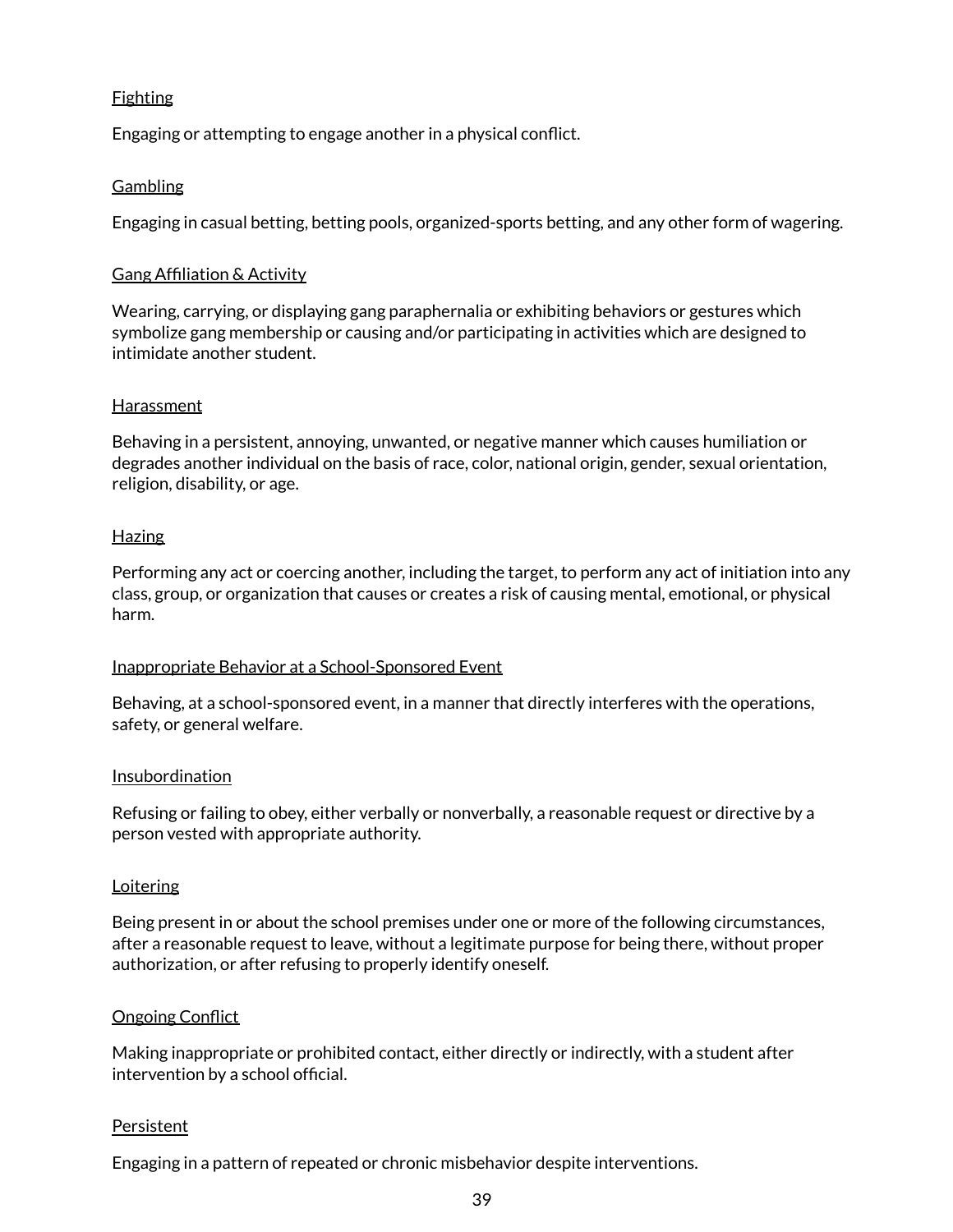#### Physical Aggression

Causing or attempting to cause harm through force of violence.

#### Physical Assault Toward School Personnel

Intentionally causing or attempting to cause physical harm to a district employee, volunteer, or contractor through force or violence.

#### Possession of Disruptive Item

Possessing non-explosive fire devices in any form including but not limited to smoke bombs, sparklers, and poppers.

#### Possession of Explosive Item

Possessing explosive devices in any form including but not limited to fire crackers and bottle bombs.

#### **Profanity**

Behaving or speaking, which in the judgment of the staff or administration, is considered to be obscene, disrespectful, or vulgar.

#### Property Damage (Under \$10 / \$10 to \$400 / Over \$400)

Vandalizing, defacing, or destroying property.

#### Refusing to Accept School Discipline

Refusing or not complying with school consequences.

#### **SAFETY CONCERNS**

<span id="page-40-0"></span>Students should not use roller blades, bicycles, skateboards, scooters, or any other form of personal transportation device in school hallways or district pedestrian traffic areas. Exceptions may be made to reasonably accommodate students with mobility impairments. Use of any means of travel within buildings and on grounds by other than generally accepted practices where appropriate is prohibited. Students violating this expectation will be subject to disciplinary action.

#### Sexual Contact (Consensual)

Sexual contact involving two or more consenting peers. The contact may include, but is not limited to genital touching, oral sex, and vaginal or anal penetration.

#### Sexual Harassment

Violating Title IX which may include, but is not limited to verbal harassment or abuse, pressure for sexual activity, repeated remarks with sexual or demeaning implications, unwelcome touching, sexual jokes, posters or cartoons, suggesting or demanding sexual involvement, accompanied by implied or explicit threats concerning one's grades, safety, job, or performance of public duties.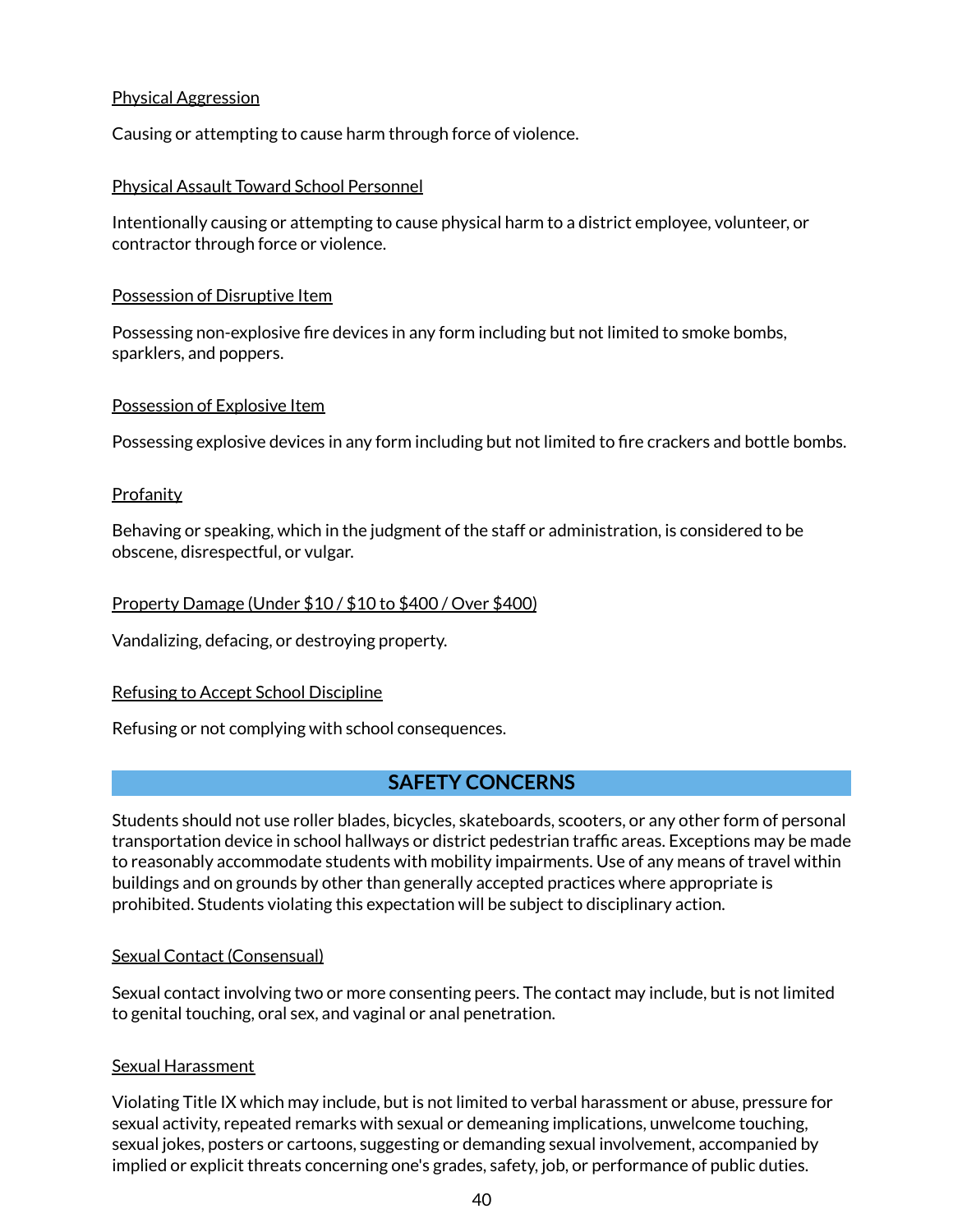#### Sexual Touching (Consensual)

Sexaul contact involving two or more consenting peers. The contact may include, but is not limited to touching of the breasts or over-the-clothing genital touching.

#### Student Disorder/Demonstration

Disrupting any school activity or expression that infringes on the rights of others.

#### Tardies

Failing to be in class when it is scheduled to begin.

#### Tardiness, Persistent

Engaging in a pattern of repeated or chronic tardiness despite interventions.

#### **Teasing**

Engaging in harmful or malicious verbal taunting, insulting, name calling, or spreading rumors, including but not limited to notes, emails, social media postings, and graffiti.

#### Theft, Petty (Under \$10 / \$10 to \$400)

Stealing or attempting to steal property belonging to the school or someone else.

#### Theft, Grand (Over \$400)

Stealing or attempting to steal property belonging to the school or someone else.

#### Threat of Violence

Communicating intent to inflict harm on a peer or peer group.

#### Tobacco & Electronic Cigarettes (Possession)

Possession of tobacco and electronic cigarettes including, but not limited to cigars, pipe tobacco, chewing tobacco, snuff, e-cigarettes, vaping devices, dab pens, or any other matter or substance that contains tobacco or other substances in addition to tobacco/e-cigarette paraphernalia.

#### Tobacco & Electronic Cigarettes (Use)

Using tobacco and e-cigarettes including, but not limited to cigars, pipe tobacco, chewing tobacco, snuff, e-cigarettes, vaping devices, dab pens, or any other matter or substance that contains tobacco or other substances in addition to tobacco/e-cigarette paraphernalia.

#### **Trespassing**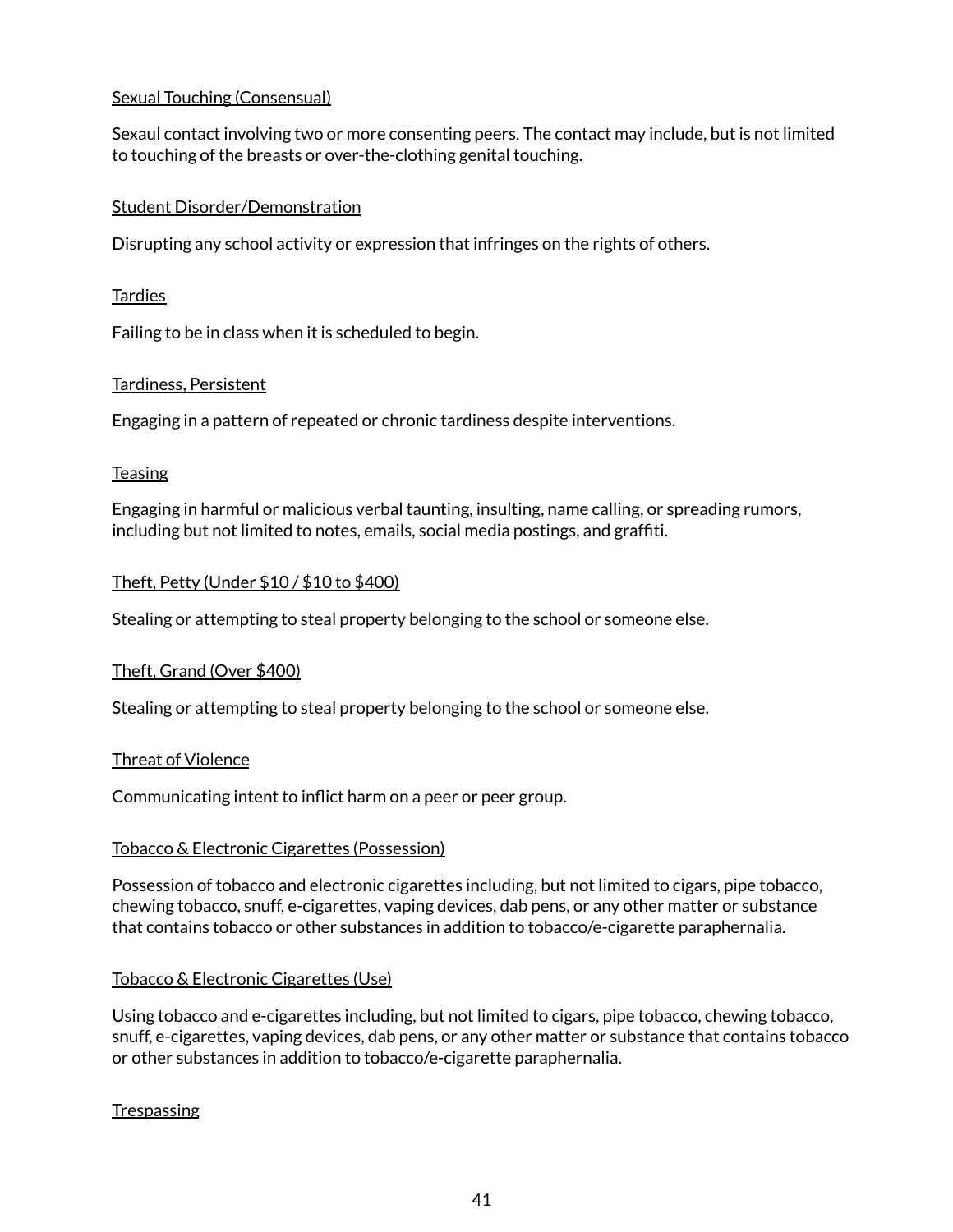Being on school property or in areas of the school determined to be inappropriate. This includes when a student has been removed, suspended, or expelled.

#### **Truancy**

Being out of scheduled classes without permission or failing to follow proper attendance sign-in or sign-out procedures: skipping.

#### Use of Disruptive Item

Using non-explosive fire devices in any form including but not limited to smoke bombs, sparklers, and poppers.

#### Use of Explosive Item

Using explosive devices in any form including but not limited to fire crackers and bottle bombs.

#### Vehicle, Misuse

Using a vehicle inappropriately while on school property including, but not limited to speeding, parking outside of the student lot, operating the vehicle without a license, causing damage to a vehicle, or riding on a vehicle.

#### Verbal Threat Toward School Personnel

Communicating intent to inflict harm on a staff member.

#### Violation of Classroom Rules

Disregarding classroom/school rules and/or procedures as determined by a staff member.

#### Weapon

Using, possessing, attempting to possess, brandishing or concealing any weapon capable of causing great bodily injury or death. This includes but is not limited to firearms, guns of any type, knives, razors, clubs, electric weapons, metallic knuckles, martial arts weapons and explosives. It may also include any toy that is presented as a real weapon or reacted to as a real weapon.

# **INFRACTION LEVELS**

#### **Level 1 Infractions** *(Conduct that Impedes Orderly Operation of Classroom or School)*

<span id="page-42-1"></span><span id="page-42-0"></span>Level 1 behavior should be handled by the classroom teacher whenever possible. Ordinarily, a teacher will not refer a student engaging in Level 1 behavior to the school administrators until the classroom teacher has taken documented and progressive disciplinary actions and has initiated contact or communicated with the student and parent(s)/legal guardian(s). Thereafter, the classroom teacher may refer the student to the office through a written referral.

However, teachers may write referrals directly to an administrator when the misbehavior occurs outside the classroom or in exceptional circumstances where the classroom teacher believes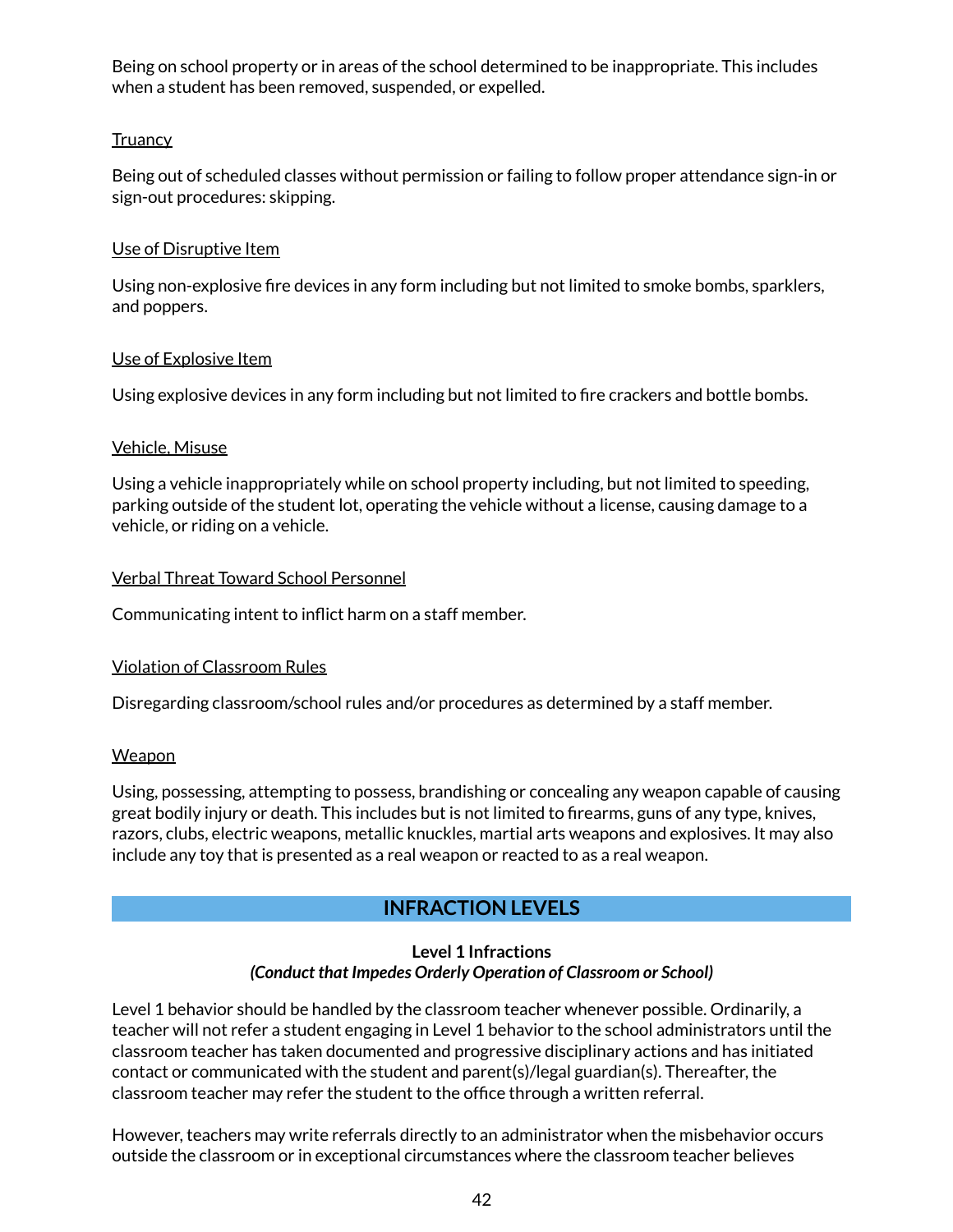outside assistance is necessary. This list of violations is not all-inclusive, but only representative and illustrative. A student committing an act of misconduct that does not happen to be specifically listed is still subject to disciplinary action.

- A. Cheating
- B. Dishonesty
- C. Displays of Affection
- D. Disruption
- E. Dress Code Violation
- F. Insubordination
- G. Possession of Disruptive Item
- H. Profanity
- I. Tardies
- J. Teasing
- K. Violation of Classroom Rules

#### **Level 2 Infractions** *(Conduct that is Serious or Illegal)*

<span id="page-43-1"></span><span id="page-43-0"></span>Normally, a student who commits a Level 2 violation will be subjected to disciplinary actions at the discretion of the administrator. parent(s)/legal guardian(s) contact may be made either through a personal conference, phone conference, or in the event the previous are not possible, through written communication. Teachers making an office referral must do so in writing either at the time of the violation or as soon as possible thereafter.

This list of violations is not all-inclusive, but only representative and illustrative. A student committing an act of misconduct that does not happen to be specifically listed is still subject to disciplinary action.

#### *Note:*

*Any student who commits a Level 2 violation may be denied participation in any school orschool-related, extracurricular activity or event. Furthermore, the administration reservesthe right and discretion to notify the Kalamazoo County Sheriff's Office or other proper authoritiesin the event of Level 2 Infractions.*

- A. Aiding and Abetting within Level 2
- B. Busing Rules Violation
- C. Closed Campus Violation
- D. Creation of an Unsafe Environment
- E. Electronic Devices, Violation of AUP
- F. Failing to Accept Classroom Discipline
- G. Inappropriate Behavior at a School-Sponsored Event
- H. Loitering
- I. Persistent Level 1 Violation
- J. Persistent Tardiness
- K. Physical Aggression
- L. Possession of Explosive Item
- M. Property Damage (Under \$10)
- N. Sexual Touching (Consensual)
- O. Theft, Petty (Under \$10)
- P. Threat of Violence within Level 2
- Q. Tobacco and Electronic Cigarettes (Possession)
- R. Truancy
- S. Use of Disruptive Item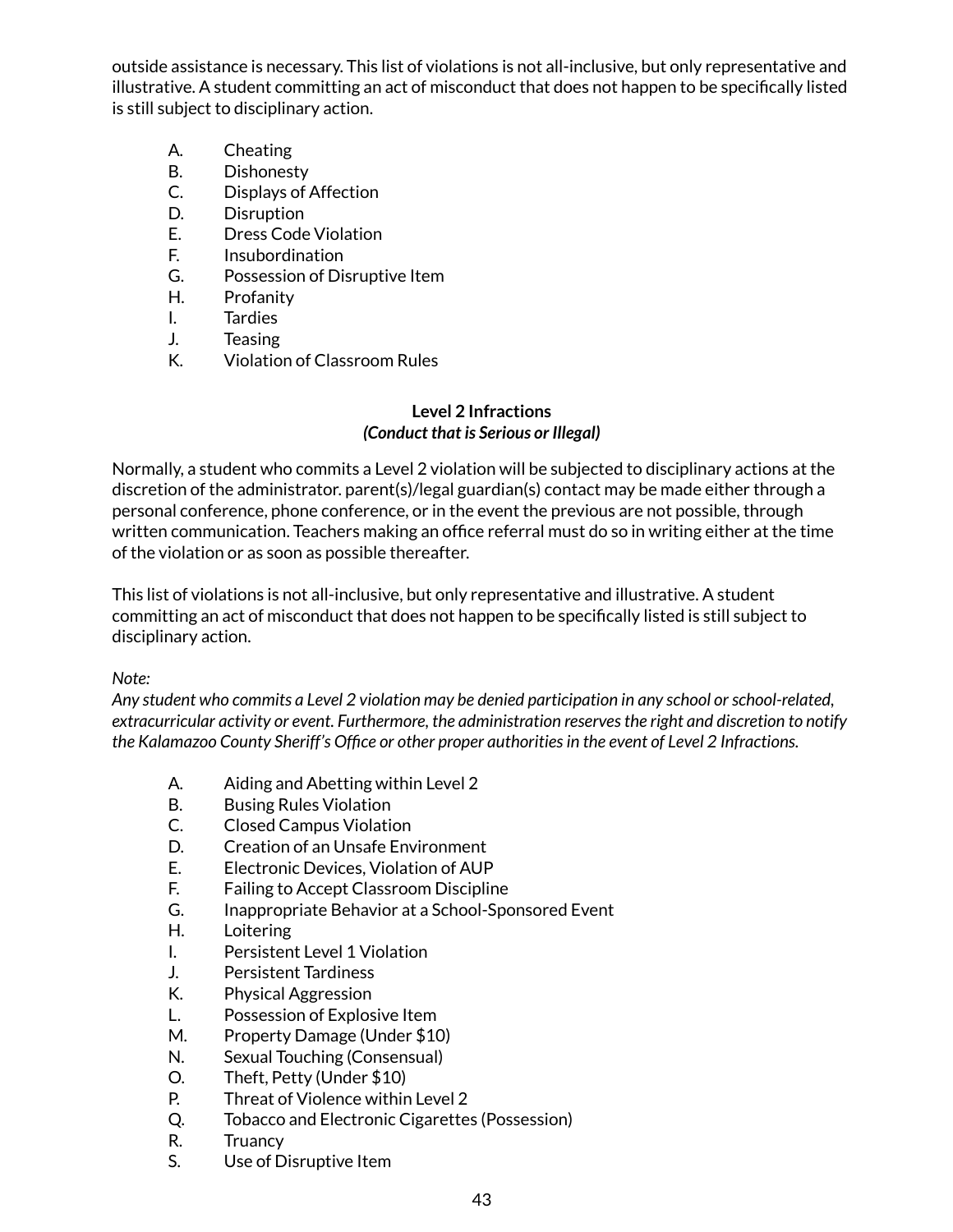T. Vehicle, Misuse

### **Level 3 Infractions** *(Conduct that is Serious or Illegal)*

<span id="page-44-1"></span><span id="page-44-0"></span>A student who commits a Level 3 violation will be suspended and subjected to other disciplinary actions at the discretion of the administrator. Parent(s)/legal guardian(s) contact may be made either through a personal conference, phone conference, or in the event the previous are not possible, through written communication. Teachers making an office referral must do so in writing either at the time of the violation or as soon as possible thereafter.

This list of violations is not all-inclusive, but only representative and illustrative. A student committing an act of misconduct that does not happen to be specifically listed is still subject to disciplinary action.

# *Note:*

*Any student who commits a Level 3 violation may be denied participation in any school orschool-related, extracurricular activity or event. Furthermore, the administration reservesthe right and discretion to notify the Kalamazoo County Sheriff's Office or other proper authoritiesin the event of Level 3 Infractions.*

- A. Academic Misconduct
- B. Aiding and Abetting within Level 3
- C. Fighting
- D. Gambling
- E. Harassment
- F. Ongoing Conflict
- G. Persistent Level 2 Violation
- H. Property Damage (\$10 to \$400)
- I. Refusing to Accept School Discipline
- J. Sexual Contact (Consensual)
- K. Student Disorder/Demonstration
- L. Theft (\$10 to \$400)
- M. Threat of Violence within Level 3
- N. Use of Explosive Item
- O. Tobacco and Electronic Cigarettes (Use)
- P. Trespassing

#### **Level 4 Infractions**

#### *(Conduct that is Serious or Illegal and is Potentially Life or Health Threatening)*

<span id="page-44-3"></span><span id="page-44-2"></span>A student who commits a Level 4 violation will be suspended, may be recommended for expulsion from Comstock Public Schools, may be subjected to legal action, and/or may be subjected to disciplinary actions at the discretion of the administrator. Students expelled from Comstock Public Schools may be reinstated in accordance with Board Policy 5206C (see [Appendix](#page-55-17) A). Parent(s)/legal guardian(s) may be required to meet with school personnel and, if necessary, the proper authorities.

This list of violations is not all-inclusive, but only representative and illustrative. A student committing an act of misconduct that does not happen to be specifically listed is still subject to disciplinary action.

*Note:*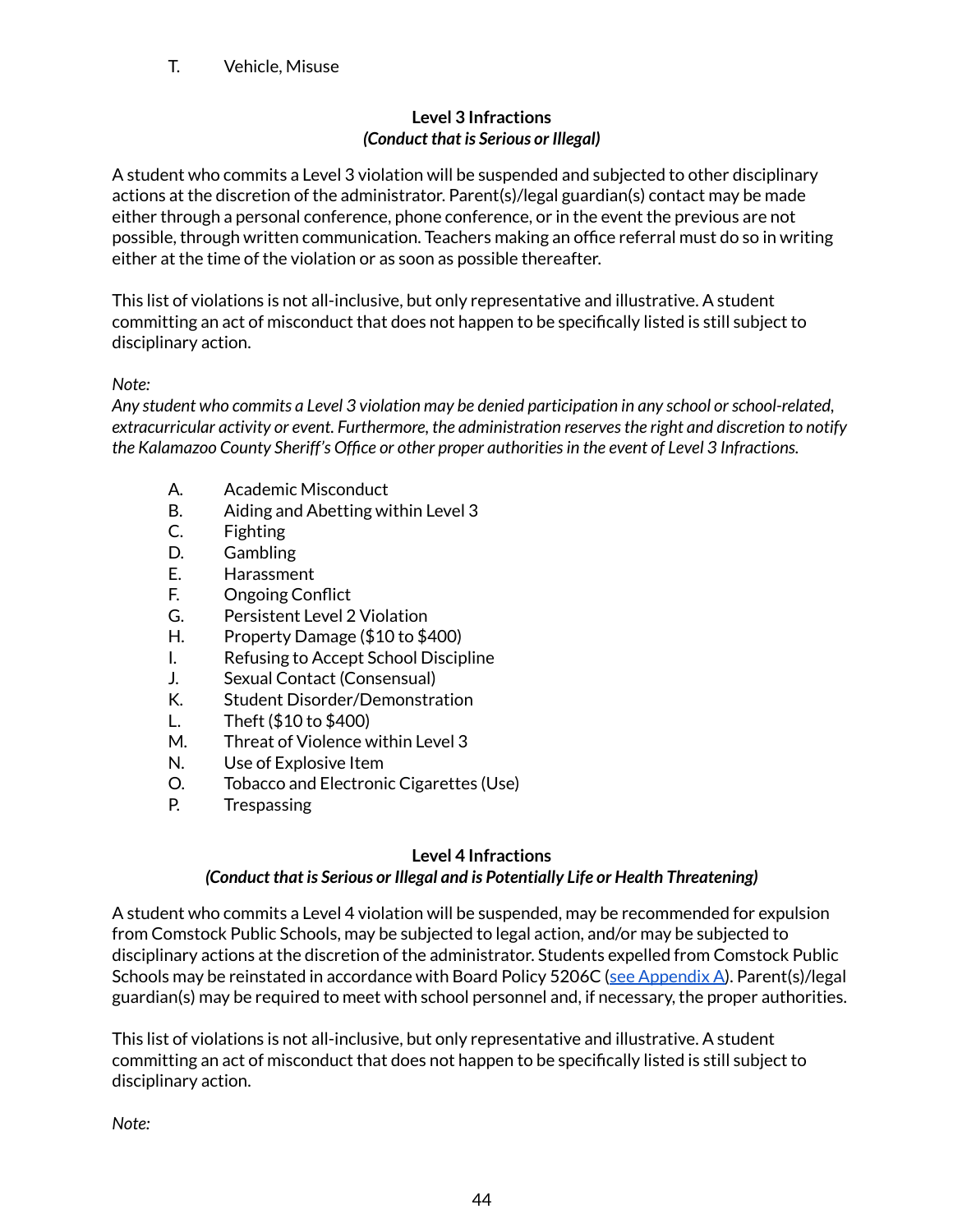*Any student who commits a Level 4 violation may be denied participation in any school orschool-related, extracurricular activity or event. Furthermore, the administration reservesthe right and discretion to notify the Kalamazoo County Sheriff's Office or other proper authoritiesin the event of Level 4 Infractions.*

- A. Aiding and Abetting within Level 4
- B. Assault
- C. Bullying
- D. Breaking and Entering
- E. Drugs
- F. Extortion
- G. False Alarms, False Reports, and Bomb Threats
- H. Gang Affiliation and Activity
- I. Hazing
- J. Persistent Violation within Level 3
- K. Property Damage (Over \$400)
- L. Sexual Harassment
- M. Theft, Grand (Over \$400)
- N. Threat of Violence within Level 4
- O. Verbal Threat Towards School Personnel
- P. Weapon

## **Level 5 Infractions**

## <span id="page-45-0"></span>*(Conduct that is Extremely Serious, Illegal & is Potentially a Great Threat to Life or Health)*

<span id="page-45-1"></span>A student who commits a Level 5 violation will be suspended, recommended for permanent expulsion from Comstock Public Schools, subjected to legal action, and/or other disciplinary actions at the discretion of the administrator. These consequences are in compliance with the Safe Schools Act, MCL 380.1311 (see [Appendix](#page-56-21) C). However, as modified by 380.1310d (see Appendix C), before suspended or expelling a student for these infractions, the administration must consider the following factors:

- A. The student's age
- B. The student's disciplinary history
- C. Whether the student has a disability
- D. The seriousness of the violation or behavior
- E. Whether the violation or behavior committed by the student threatened the safety of any student or staff member
- F. Whether restorative practices could be used to address the violation or behavior
- G. Whether a lesser intervention could properly address the violation or behavior

#### *Note:*

*These factors do not apply when a student possesses a firearm in a weapon-free school zone.*

With regards to dangerous weapons, there is a rebuttable presumption that expulsion for possessing the weapon is not justified if the School Board or its designee determines in writing that the student has established they fit under the exceptions listed below by clear and convincing evidence, and the student has no previous history of suspension or expulsion:

- A. The object or instrument was not possessed for use as a weapon (or delivery for another person to use as a weapon)
- B. The student did not knowingly possess the weapon
- C. The student did not know or have reason to know the object constituted a dangerous weapon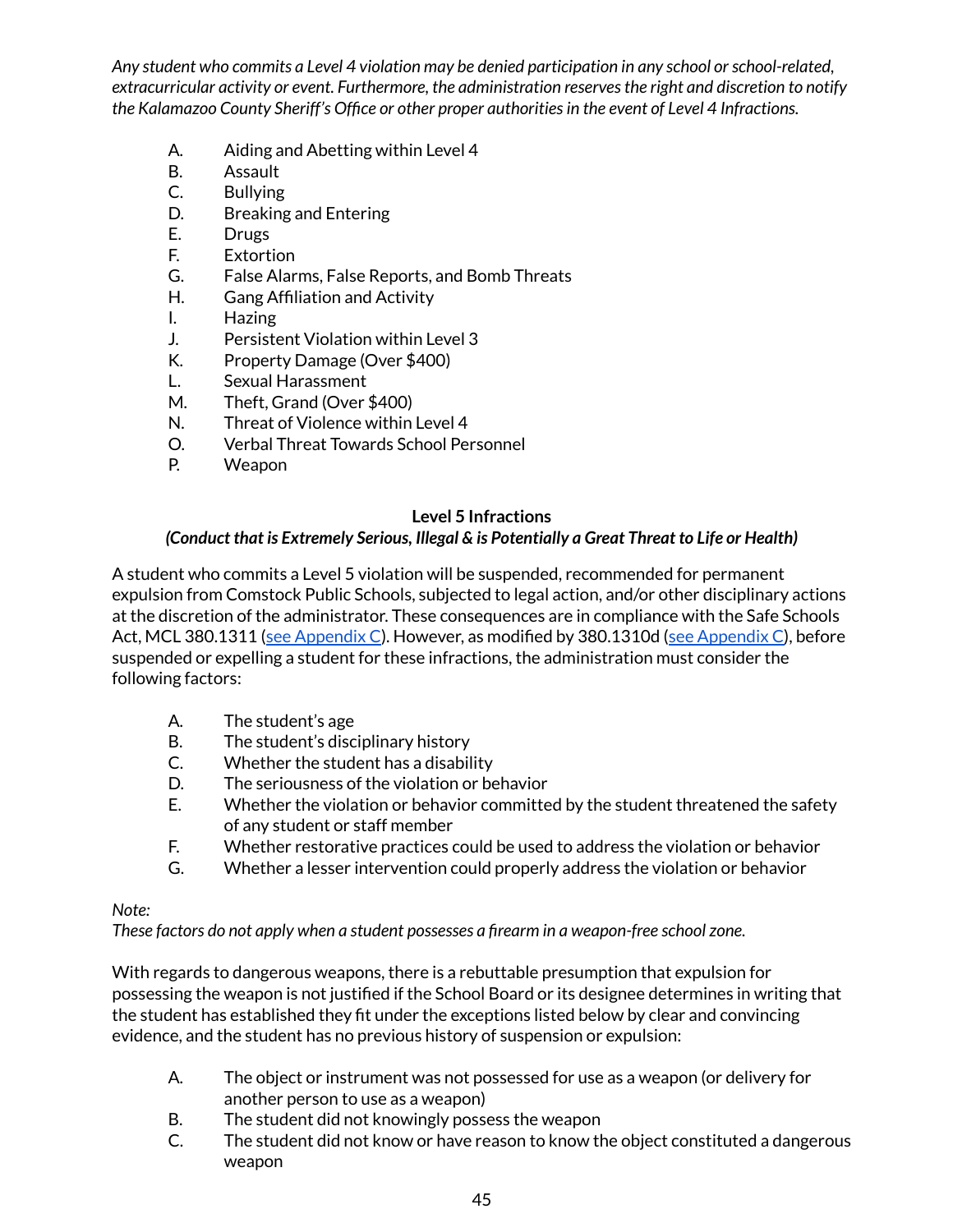D. The student had the weapon at the suggestion, request, or direction of, or with the express permission of school or police authorities

Students expelled from Comstock Public Schools may be reinstated in accordance with Board Policy 5206C (see [Appendix](#page-55-17) A). Parent(s)/legal guardian(s) will be required to meet with school personnel and, if necessary, the proper authorities.

#### *Note:*

*Any student who commits a Level 5 violation may be denied participation in any school orschool-related, extracurricular activity or event. Furthermore, the administration reservesthe right and discretion to notify the Kalamazoo County Sheriff's Office or other proper authoritiesin the event of Level 5 Infractions.*

- A. Arson
- B. Dangerous Weapon
- C. Criminal Sexual Conduct
- <span id="page-46-0"></span>D. Physical Assault Toward School Personnel

# MEDICAL

# **INJURY AND ILLNESS**

<span id="page-46-1"></span>All injuries must be reported to a teacher or the office. If the injury is minor, the student will be treated and may return to class. If medical attention is required, the office will follow the school's emergency procedures.

A student who becomes ill during the school day should request permission to go to the office. An appropriate adult in the office will determine whether or not the student should remain in school or go home. No student will be released from school without proper parent(s)/legal guardian(s) permission.

#### **IMMUNIZATIONS**

<span id="page-46-2"></span>Students must be current with all immunizations required by law or have an authorized waiver from state immunization requirements. If a student does not have the necessary shots or waivers, the principal may remove the student or require compliance with a set deadline. This is for the safety of all students and in accordance with state law. Any questions about immunizations or waivers should be directed to the school office.

#### **EMERGENCY MEDICAL AUTHORIZATION**

<span id="page-46-3"></span>The Board has established a policy that every student must have an Emergency Medical Authorization Form completed and signed by their parent(s)/legal guardian(s) in order to participate in any activity off school grounds. This includes field trips, spectator trips, athletic and other extracurricular activities, and co-curricular activities.

The Emergency Medical Authorization Form (see [Appendix](#page-55-18) B) is provided at the time of enrollment and at the beginning of each year.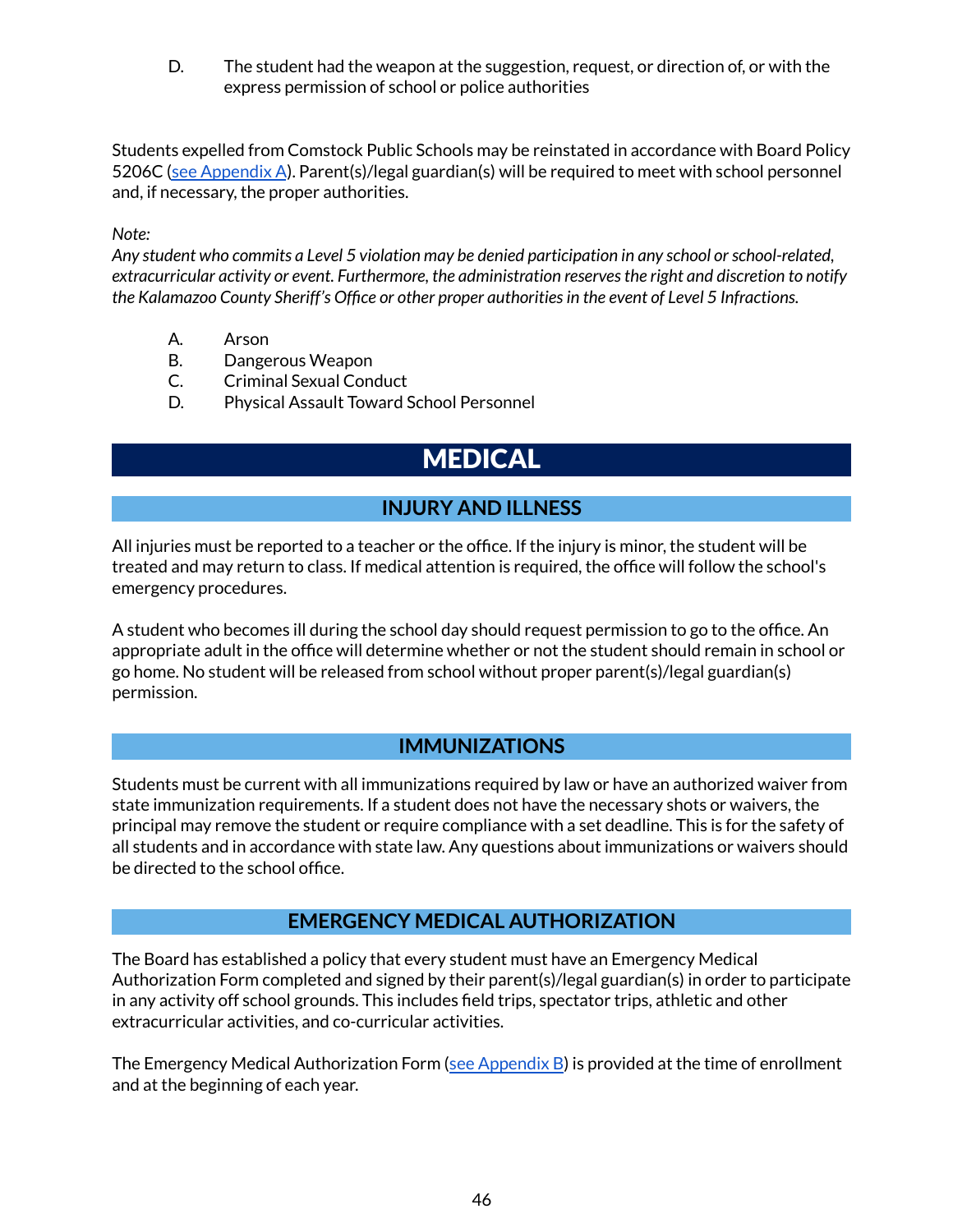# **USE OF MEDICATIONS**

<span id="page-47-0"></span>In those circumstances where a student must take prescribed medication during the school day, the following guidelines are to be observed:

- A. Parent(s)/legal guardian(s) should, with their physician's counsel, determine whether the medication schedule can be adjusted to avoid administering medication during school hours
- B. Form 5330 F1: Authorization for Prescribed Medication or Treatment (see [Appendix](#page-55-19) [B](#page-55-19)), Form 5330 F1a: Authorization for Non-Prescribed Medication or Treatment - Secondary (see [Appendix](#page-55-20) B), Form 5330 F1b: Authorization for Non-Prescribed Medication or Treatment - Elementary (see [Appendix](#page-55-21) B), Form 5330 F1c: Authorization for the Possession and Use of Asthma Inhalers, Epi-Pens, or Prescribed Emergency Medication (see [Appendix](#page-55-22) B) must be filed with the respective building principal before the student will be allowed to begin taking any medication, including prescribed and over the counter, during school hours
- C. All prescription medications must include a signed form by a physician and filed with the building principal's office
- D. Medication that is brought to the office will be properly secured
	- a. Medication must be conveyed in advance to the school directly by the parent(s)/legal guardian(s); a two to four (2-4) week supply of medication is recommended
	- b. Medication MAY NOT be sent to school in a student's lunch box, pocket, or other means on or about their person
- E. Any unused medication unclaimed by the parent(s)/legal guardian(s) will be destroyed by school personnel when a prescription is no longer to be administered, or at the end of a school year
- F. The parent(s)/legal guardian(s) shall have sole responsibility to instruct their child(ren) to take the medication at the scheduled time, and the child(ren), in most cases, has the responsibility for both presenting themself on time and for taking the prescribed medication
- G. A log for each prescribed medication shall be maintained which will note the personnel giving the medication, the date, time of day, along with the physician's written instructions and the parent(s)/legal guardian(s)'s written permission release

If a student is found using or possessing a non-prescribed medication without a completed parent(s)/legal guardian(s) authorization form on file, they will be brought to the school office and the parent(s)/legal guardian(s) will be contacted. The medication will be confiscated until authorization is received.

Any student who distributes a medication of any kind to another student, or is found to possess a medication other than the one authorized, is in violation of the Comstock Public Schools Student Code of Conduct and will be disciplined in accordance with the drug-use provision of the code.

# **ASTHMA INHALERS & EPINEPHRINE AUTO-INJECTORS (EPI-PENS)**

<span id="page-47-1"></span>Students with appropriate written permission from the physician and parent(s)/legal guardian(s), may possess and use a metered dose inhaler or dry powder inhaler to alleviate asthmatic symptoms. Epinephrine is administered in accordance with a written medication administration plan developed by the school principal and/or designee and updated annually. Epinephrine may also be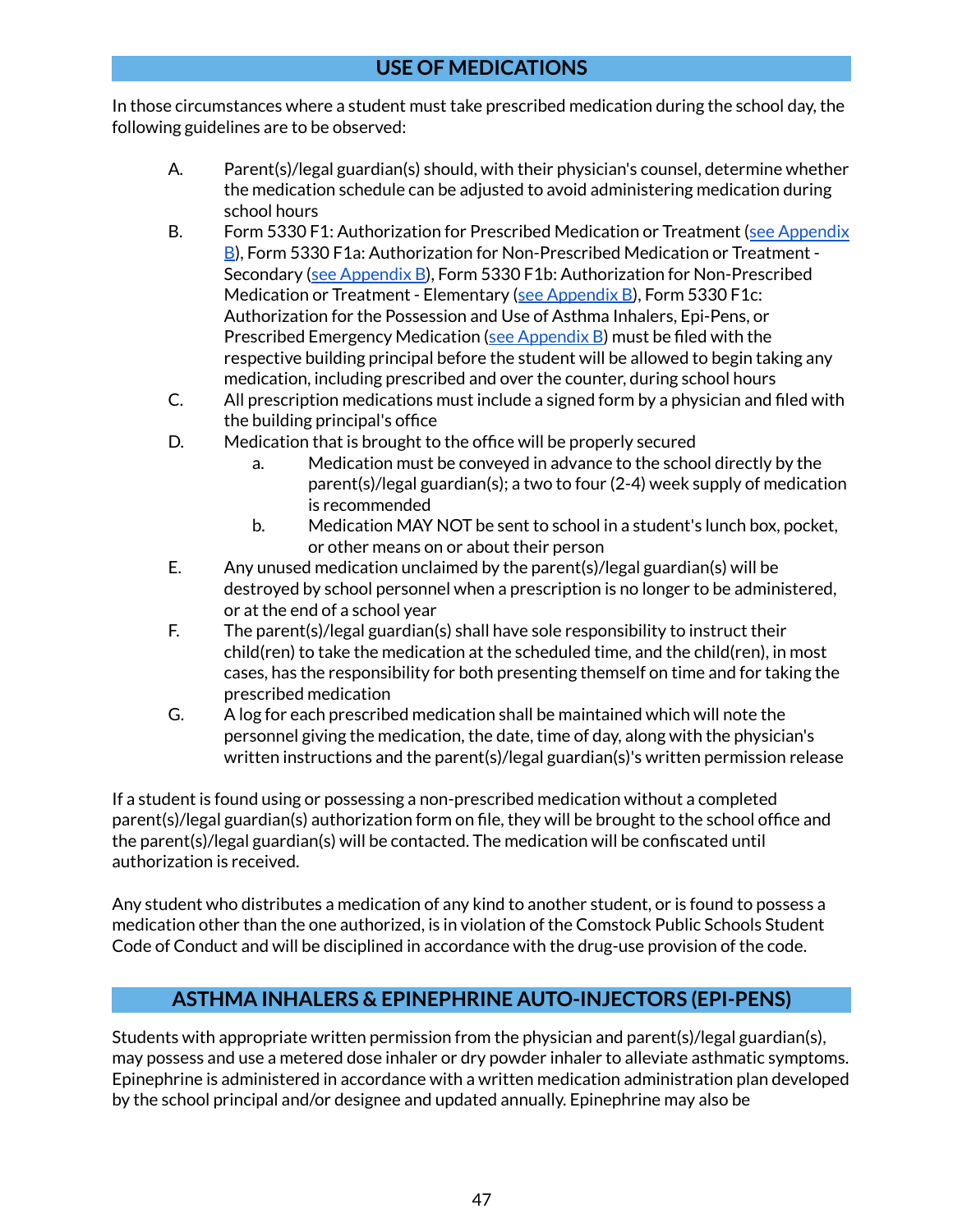administered in an emergency situation regardless of the existence of a prescription or medication administration plan.

# <span id="page-48-0"></span>**CONTROL OF CASUAL-CONTACT COMMUNICABLE DISEASES & PESTS**

Because a school has a high concentration of people, it is necessary to take specific measures when the health or safety of the group is at risk. The school's professional staff has the authority to remove or isolate a student who has been ill or has been exposed to a communicable disease or highly-transient pest, such as lice.

Specific diseases include diphtheria, scarlet fever, strep infections, whooping cough, mumps, measles, rubella, and other conditions indicated by the local and state health departments.

Any removal will only be for the contagious period as specified in the school's administrative guidelines.

# **CONTROL OF NON-CASUAL CONTACT COMMUNICABLE DISEASES**

<span id="page-48-1"></span>In the case of non-casual contact, communicable diseases, the school still has the obligation to protect the safety of the staff and students. In these cases, the person in question will have their status reviewed by a panel of resource people, including the county health department, to ensure the rights of the person affected and those in contact with the person are respected. The school will seek to keep students and staff persons in school unless there is definitive evidence to warrant exclusion.

# **SAFETY**

# **STUDENT WELL-BEING**

<span id="page-48-3"></span><span id="page-48-2"></span>Student safety is a responsibility of the staff. All staff members are familiar with emergency procedures such as fire, lock down, tornado drills, and accident reporting procedures. Should a student be aware of any dangerous situation or accident, they must notify any staff person immediately.

State law requires all students to have an emergency medical form completed, signed by the parent(s)/legal guardian(s), and filed in the school office. A student may be excluded from school until this requirement has been fulfilled.

Students with specific health care needs should deliver written notice about such needs along with proper documentation by a physician to the school office.

# **USE OF VIDEO SURVEILLANCE/ELECTRONIC MONITORS**

<span id="page-48-4"></span>The schools are using video surveillance/electronic monitoring equipment to observe, monitor and/or record the behavior and activity of all persons on school property/grounds, or participating in school functions. Video surveillance/electronic monitoring equipment may ordinarily be used inside a classroom, laboratory, or other area utilized as a classroom or study space. Absent extraordinary circumstances, video surveillance/electronic monitoring equipment may not be operated in areas where there is a reasonable expectation of privacy by staff or students and where appropriate confidential or private activities/functions are routinely carried out (e.g. rest rooms, locker rooms). Any exception to this rule must first be authorized by the superintendent on the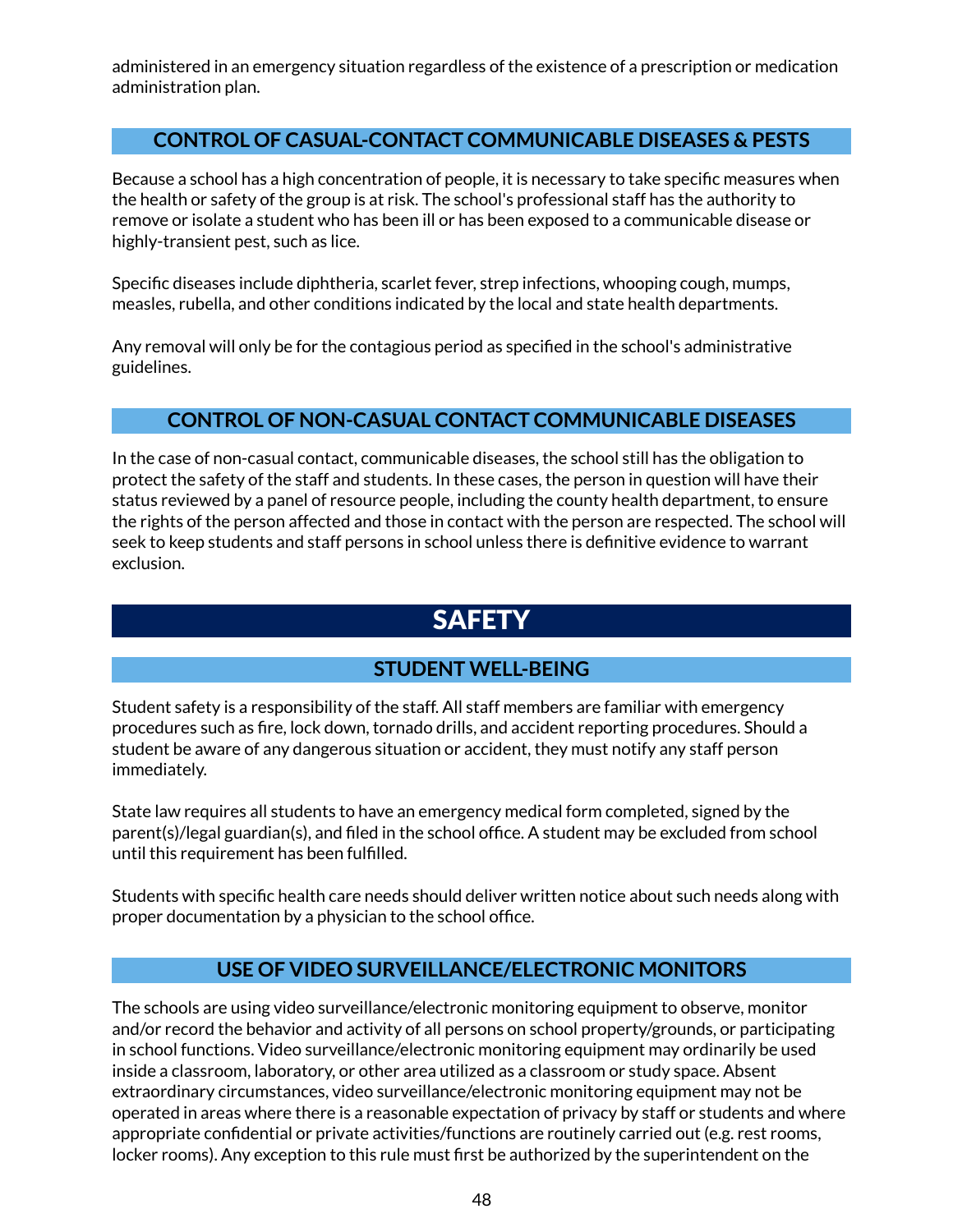grounds that no other supervision option is feasible and the need is pressing and outweighs the privacy interest of the students or other persons likely to be observed.

For additional information or further clarification of video surveillance refer to Board Policy 3104 (see [Appendix](#page-55-23) A).

# **FIRE, LOCK DOWN, & TORNADO DRILLS**

<span id="page-49-0"></span>The school complies with all fire safety laws and will conduct fire, tornado, and lockdown drills in accordance with state law. Specific instructions on how to proceed will be provided to students by their teachers, who will be responsible for safe, prompt, and orderly evacuation of the building.

For further information regarding fire, lockdown and tornado drills, please refer to Board Polic[y](http://go.boarddocs.com/mi/comstock/Board.nsf/goto?open&id=B7JKA84EF963) 3402 (see [Appendix](#page-55-24) A).

# **PREPAREDNESS FOR TOXIC & ASBESTOS HAZARDS**

<span id="page-49-1"></span>The school is concerned for the safety of students and attempts to comply with all federal and state laws and regulations to protect students from hazards that may result from industrial accidents beyond the control of school officials, or from the presence of asbestos materials used in previous construction. A copy of Comstock Public School's Preparedness for Toxic Hazard and Asbestos Hazard Policy and Asbestos Management Plan will be made available for inspection at the Board offices upon request.

# **EMERGENCY CLOSINGS & DELAYS**

<span id="page-49-2"></span>If the school must be closed or the opening delayed because of inclement weather or other conditions, the school will inform households via the school's phone/email/text notification system, post on media sites, and notify the following radio and television stations:

- A. WKZO
- B. WKMI
- C. WQLR
- D. WWMT Channel 3 News
- E. WOOD TV Channel 8 News
- F. Channel 17

Parent(s)/legal guardian(s) and students are responsible for knowing about emergency closings and delays.

# **EARLY DISMISSAL**

<span id="page-49-3"></span>No student will be allowed to leave school prior to dismissal time without a written request or phone call by a person who is on file in the school office (student information system). Parent(s)/legal guardian(s) may also come to the school office to request the release. No student will be released to a person other than the custodial parent(s)/legal guardian(s) without written permission signed by the custodial parent(s)/legal guardian(s).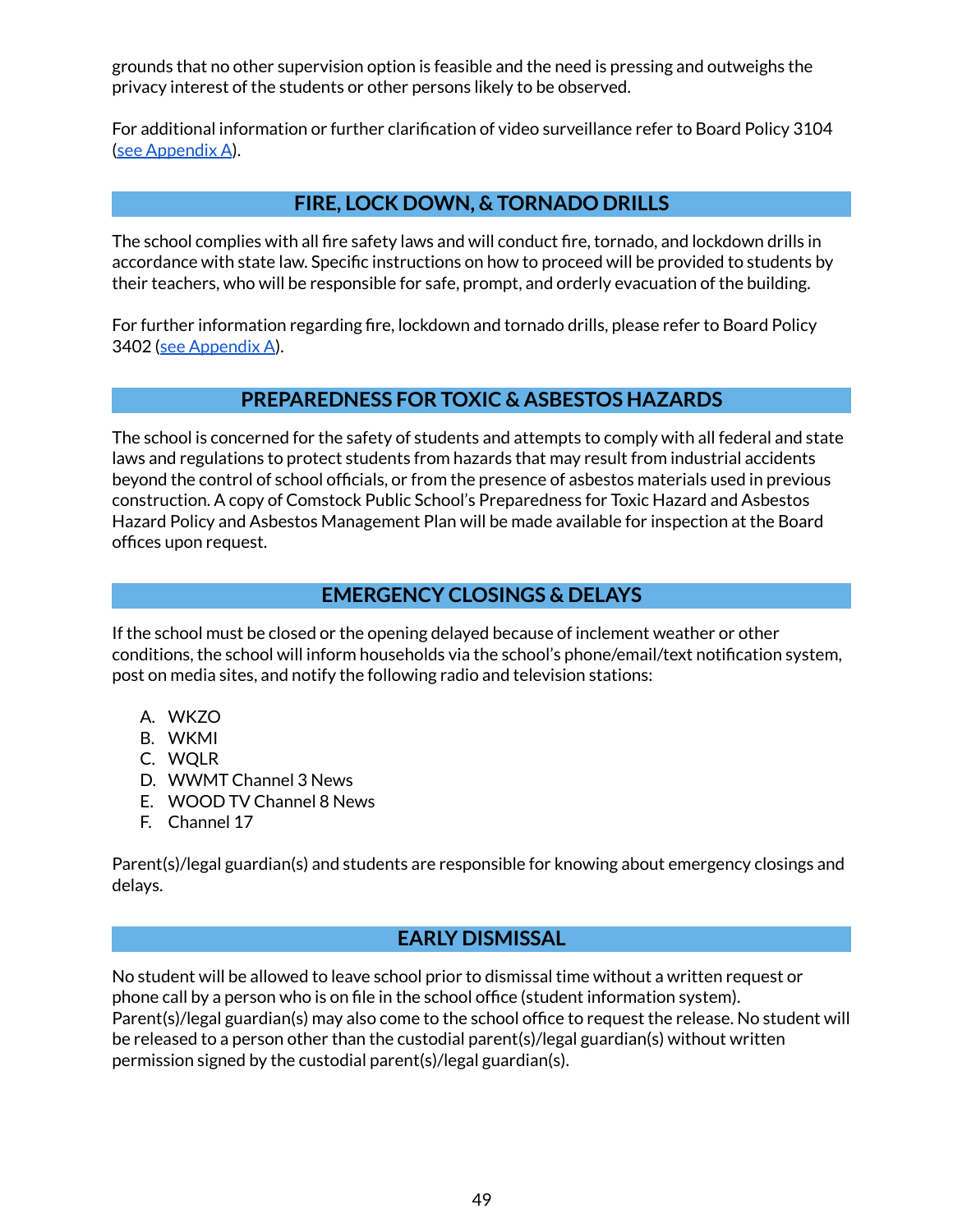### **VISITORS**

<span id="page-50-0"></span>Parent(s)/legal guardian(s) are welcome at the school. In order to properly monitor the safety of students and staff, each visitor must report to the office. If a person wishes to confer with a member of the staff, they should call for an appointment with the principal prior to coming to the school, in order to schedule a mutually convenient time.

#### **GANGS**

<span id="page-50-1"></span>Gangs which initiate, advocate, or promote activities which threaten the safety or well-being of persons, or which are disruptive to the school environment are not tolerated.

Incidents involving initiations, hazing, intimidations, or related activities which are likely to cause harm or personal degradation are prohibited.

Students wearing, carrying or displaying gang paraphernalia, or exhibiting behaviors or gestures which symbolize gang membership, or causing and/or participating in activities which are designed to intimidate another student will be disciplined.

## **SEARCH & SEIZURE**

<span id="page-50-2"></span>Search of a student and their possessions, including vehicles, may be conducted at any time the student is under the jurisdiction of the Board of Education, if there is a reasonable suspicion the student is in violation of law or school rules. A search may also be conducted to protect the health and safety of others. All searches may be conducted with or without a student's consent. A log of searches conducted by the school administrator and/or designee will be maintained.

Students are provided lockers, desks, and other equipment in which to store materials. It should be clearly understood that this equipment is the property of the school and may be searched at any time. Locks are to prevent theft, not to prevent searches. If student lockers require student provided locks, each student must provide the lock's combination or key to the principal.

Anything found in the course of a search that may be evidence of a violation of school rules or the law may be taken and held or turned over to the police. The school reserves the right not to return items which have been confiscated. In the course of any search, students' privacy rights will be respected regarding any items that are not illegal or against school policy.

All computers and/or school provided electronic devices located in classrooms, labs, and offices of the district are the district's property and are to be used by students, where appropriate, solely for educational purposes. The district retains the right to access and review all electronic computer files, databases, and any other electronic transmissions contained in or used in conjunction with the district's computer system, and electronic mail. Students should have no expectation that any information contained on such a system is confidential or private.

Review of such information may be done by the district with or without the student's knowledge or permission. The use of passwords does not guarantee confidentiality, and the district retains the right to access information in spite of a password. All passwords or security codes must be registered with the instructor. A student's refusal to permit such access may be grounds for disciplinary action.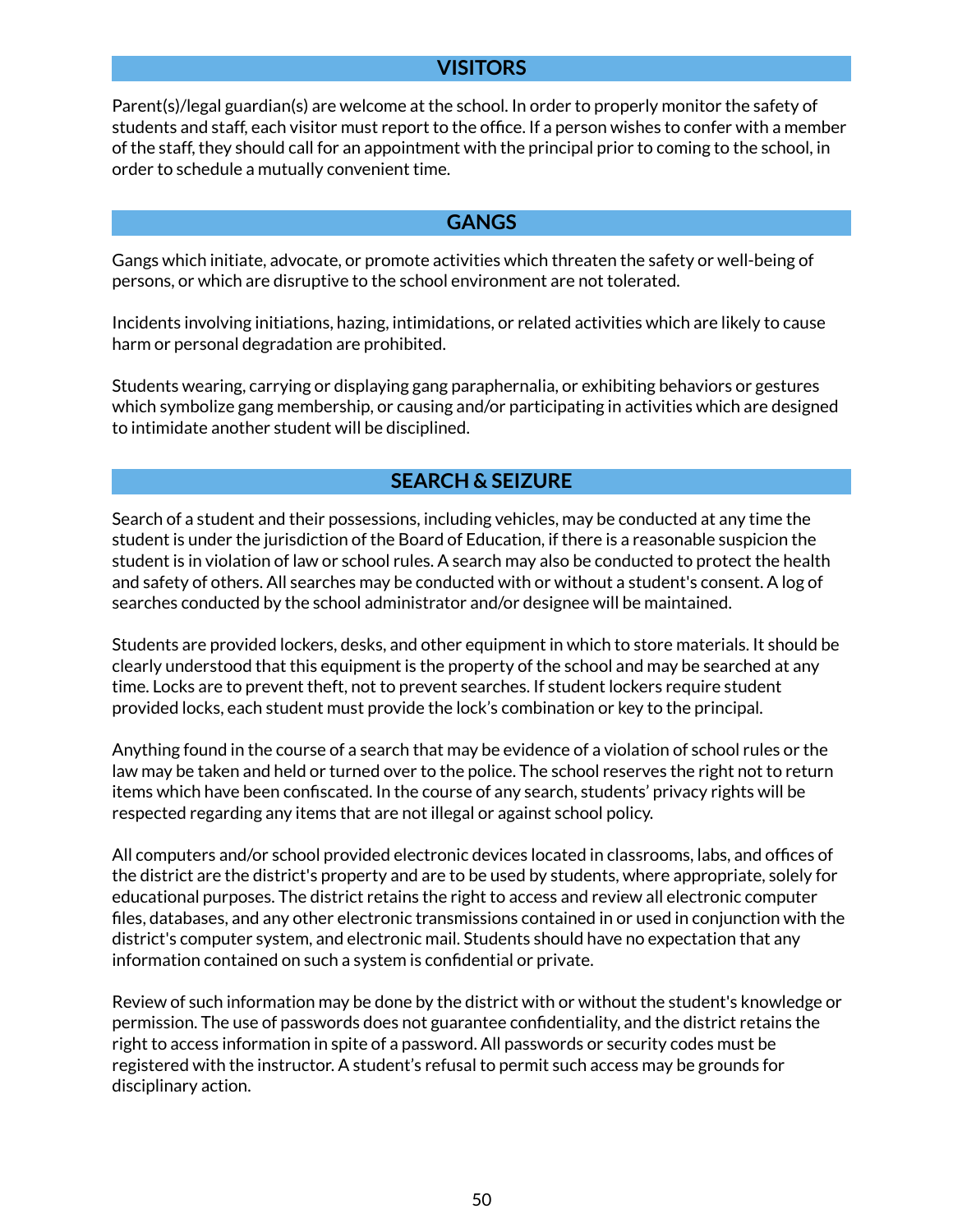# FACILITY & EQUIPMENT USE

# **BUILDING USE BEFORE & AFTER SCHOOL**

<span id="page-51-1"></span><span id="page-51-0"></span>The high school building will be open for students beginning at 7:00 AM. All students are to leave the building by 3:00 PM unless they are involved in a school authorized activity under the direction and supervision of school personnel such as a teacher, coach, or another authorized adult. The middle school building will open at 7:15 AM. All students are to leave the building by 3:00 PM, with the same exceptions as the high school. Elementary buildings open their doors at 8:15 AM. All students are to leave by 3:45 PM.

# **USE OF TELEPHONES**

<span id="page-51-2"></span>Office telephones are not to be used for personal calls. Except in an emergency, students will not be called to the office to receive a telephone call.

Telephones are available in the school for students to use when they are not in class. Office personnel must communicate with the parent(s)/legal guardian(s) of a student seeking permission to leave school.

# **USE OF THE MEDIA CENTER**

<span id="page-51-3"></span>The media center is available to students throughout the school day. Passes may be obtained from a student's teacher or from the media center. To check out any other materials, contact the media clerk.

In order to avoid fees, all materials checked out of the media center must be returned to the media center within 30 days.

# **USE OF SCHOOL EQUIPMENT & FACILITIES**

<span id="page-51-4"></span>Students must receive permission from the teacher before using any equipment or materials in the classroom, and the permission of the principal to use any other school equipment or facility. Students will be held responsible for the proper use and protection of any equipment or facility they are permitted to use.

# **FACULTY ROOMS**

<span id="page-51-5"></span>Students are not permitted in the faculty lounges or rest rooms at any time. Students are to be in departmental offices only with the approval of the teacher.

# **COMPUTER TECHNOLOGY & NETWORKS**

<span id="page-51-6"></span>Before any student may take advantage of the school's computer network and the internet, they and their parent(s)/legal guardian(s) must sign an agreement which defines the conditions under which the student may participate. Failure to abide by all of the terms of the agreement may lead to termination of the student's computer account and possible disciplinary action. The school district's Student Network and Internet Acceptable Use and Safety Policy is the following: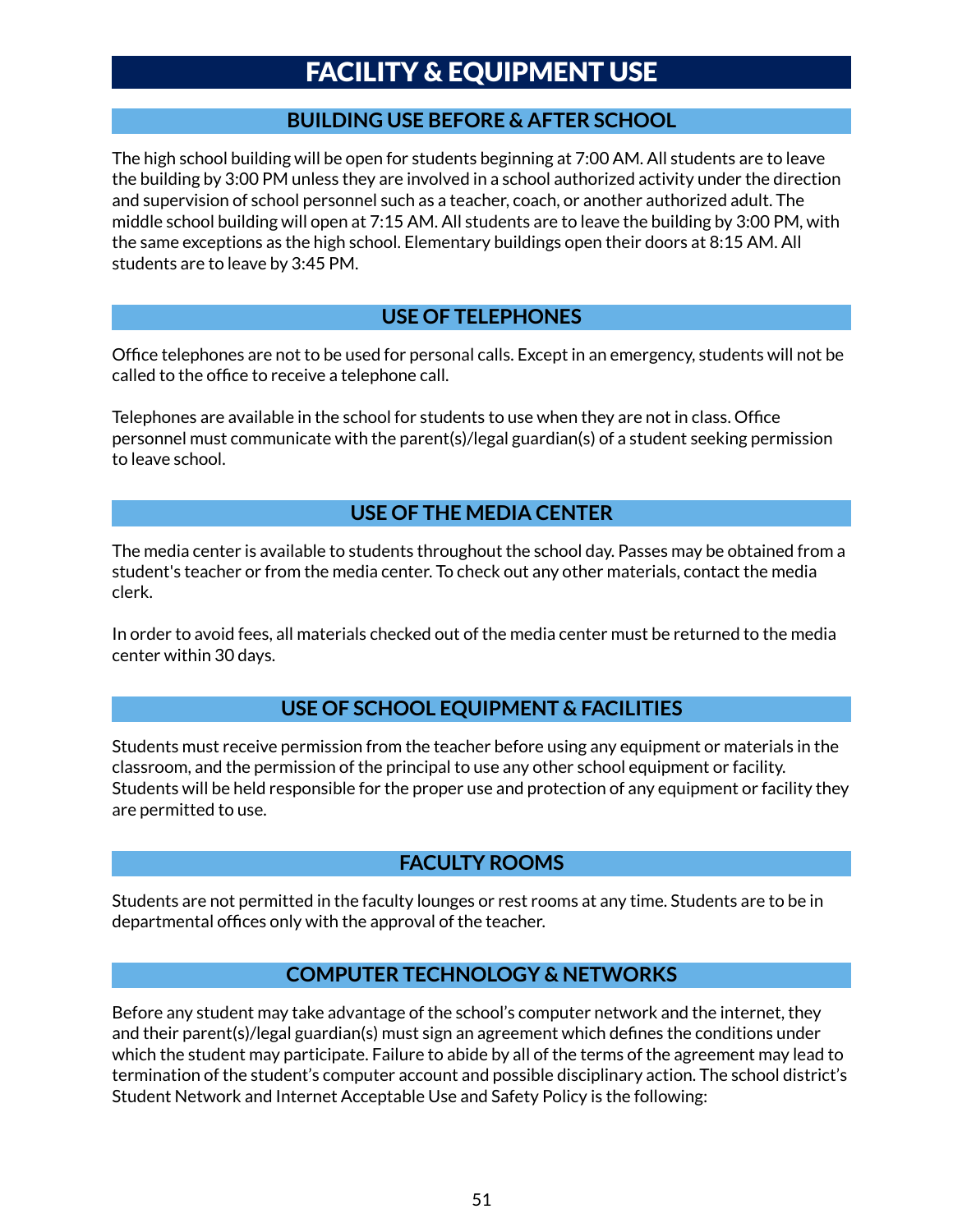#### **Acceptable Use Agreement(K-12 th Grade)**

<span id="page-52-0"></span>To access e-mail and/or the internet at school, students under the age of eighteen (18) must obtain the parent(s)/legal guardian(s) permission and must sign and return this form. Students eighteen (18) and over may sign their own forms.

Use of the internet is a privilege, not a right. The Board of Education's internet connection is provided for educational purposes only. Unauthorized and inappropriate use will result in a cancellation of this privilege.

The Board has implemented technology protection measures, which protect against (e.g. block/filter) internet access to visual displays/depictions/materials that are obscene, constitute child pornography, or are harmful to minors. The Board also monitors online activity of students in an effort to restrict access to child pornography and other material that is obscene, objectionable, inappropriate, and/or harmful to minors. Nevertheless, parent(s)/legal guardian(s) are advised that determined users may be able to gain access to information, communication, and/or services on the internet the Board has not authorized for educational purposes, and/or they and/or their parent(s)/legal guardian(s) may find inappropriate, offensive, objectionable, or controversial. Parent(s)/legal guardian(s) assume this risk by consenting to allow their student(s) to participate in the use of the internet. Students accessing the internet through the school's computers assume personal responsibility and liability, both civil and criminal, for unauthorized or inappropriate use of the internet.

The Board has the right, at any time, to access, monitor, review, and inspect any directories, files, and/or messages residing on, or sent, using the Board's computers/networks. Messages relating to, or in support, of illegal activities will be reported to the appropriate authorities.

#### Parent(s)/Legal Guardian(s)

As the parent(s)/legal guardian(s) of this student, I have read the Student Network and Internet Acceptable Use and Safety Policy and Guidelines, and have discussed them with my child. I understand student access to the internet is designed for educational purposes and the Board has taken available precautions to restrict and/or control student access to material on the internet that is obscene, objectionable, inappropriate, and/or harmful to minors. However, I recognize it is impossible for the Board to restrict access to all objectionable and/or controversial materials that may be found on the internet. I will not hold the Board (or any of its employees, administrators, or officers) responsible for materials my child may acquire or come in contact with while on the internet. Additionally, I accept responsibility for communicating to my child guidance concerning their acceptable use of the internet (i.e. setting and conveying standards for my child to follow when selecting, sharing and exploring information and resources on the internet). I further understand individuals and families may be liable for violations.

<span id="page-52-1"></span>Comstock Public Schools uses Google Apps for Education (GAFE) as our primary means of communication and collaboration. Upon acceptance of this guideline, a GAFE account will be created. All accounts and communications are tracked and are archived. Students in grades K-8 will have GAFE email accounts which will only be allowed to communicate with teachers, staff, and students within CPS. They will not be able to communicate outside of the school district.

# **TRANSPORTATION**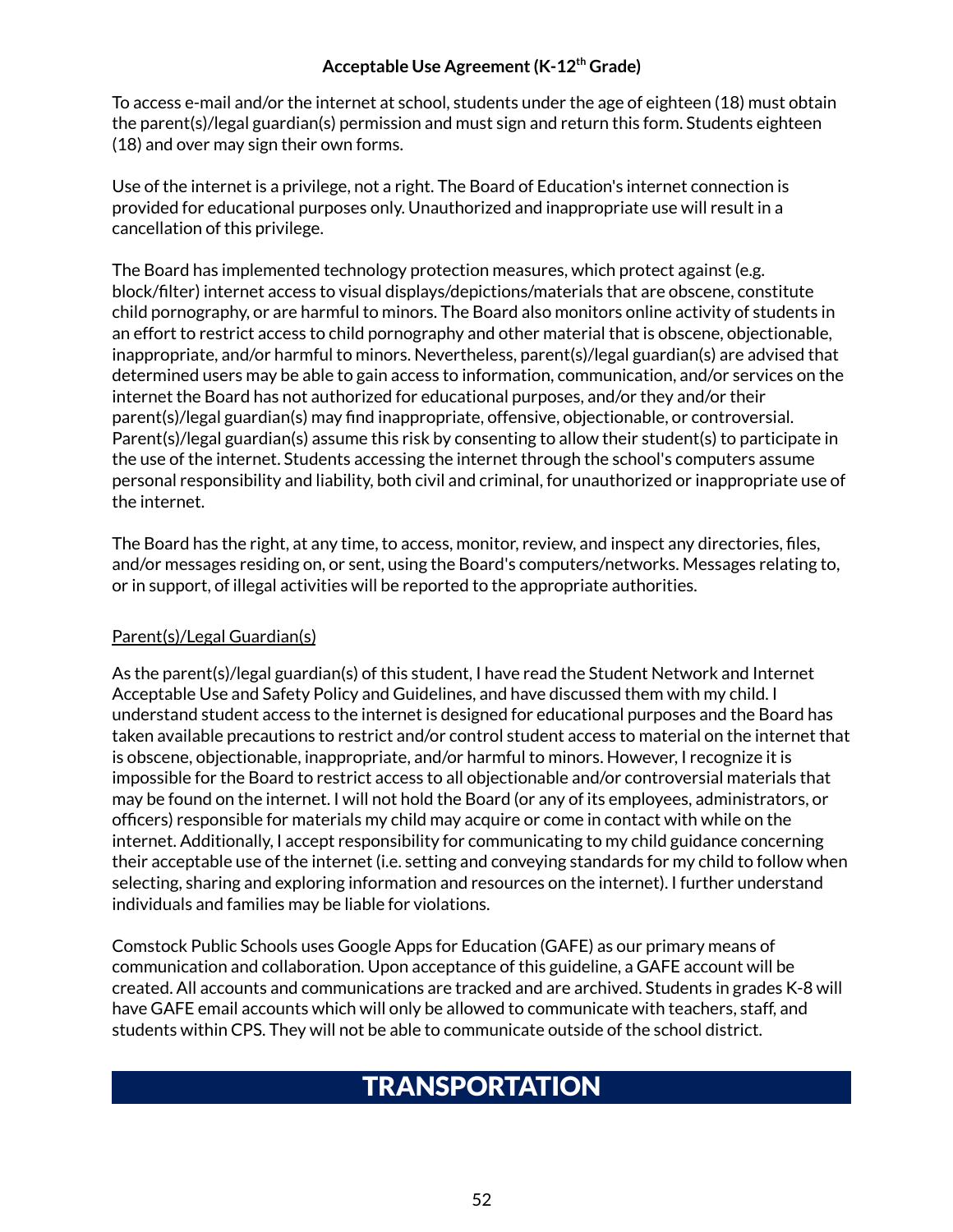# **BUS TRANSPORTATION TO SCHOOL**

<span id="page-53-0"></span>The transportation schedule and routes are available by contacting the Transportation Department at (269) 250-8690.

Students may only ride assigned school buses and must board and depart from the bus at assigned bus stops. Students will not be permitted to ride unassigned buses for any reason other than an emergency, except as approved by the principal.

The building principal may approve a change in a student's regular assigned bus stop to address a special need, upon the principal's approval a note from the parent(s)/legal guardian(s) stating the reason for the request and the duration of the requested change must be received by the transportation department.

# **BUS CONDUCT**

<span id="page-53-1"></span>Students who ride to and from school on transportation provided by the school are required to follow all basic safety rules. This applies to school-owned buses as well as any contracted transportation.

The driver may assign seating or direct students in any reasonable manner to maintain transportation safety.

Students must comply with the following basic safety rules:

#### Previous to Loading (On the Road & At School)

Each student shall:

- A. Be on time at the designated loading zone (five (5) minutes prior to scheduled stop)
- B. Stay off the road at all times while walking to and waiting for the school transportation
- C. Line up single file off the roadway to enter
- D. Wait until the school transportation is completely stopped before moving forward to enter
- E. Refrain from crossing a highway until the driver signals it is safe to cross
- F. Go immediately to a seat and be seated

It is the parent(s)/legal guardian(s)'s responsibility to inform the bus driver when their child(ren) will not be aboard school transportation. The bus will not wait. Drivers will not wait for students who are not at their designated stops on time.

#### During the Trip

Each student shall:

- A. Remain seated while the school transportation is in motion
- B. Keep head, hands, arms, and legs inside the school vehicle at all times
- C. Not litter in the school vehicle or throw anything from the vehicle
- D. Keep books, packages, coats, and all other objects out of the aisle
- E. Be courteous to the driver and to other riders
- F. Not eat or play games, cards, etc.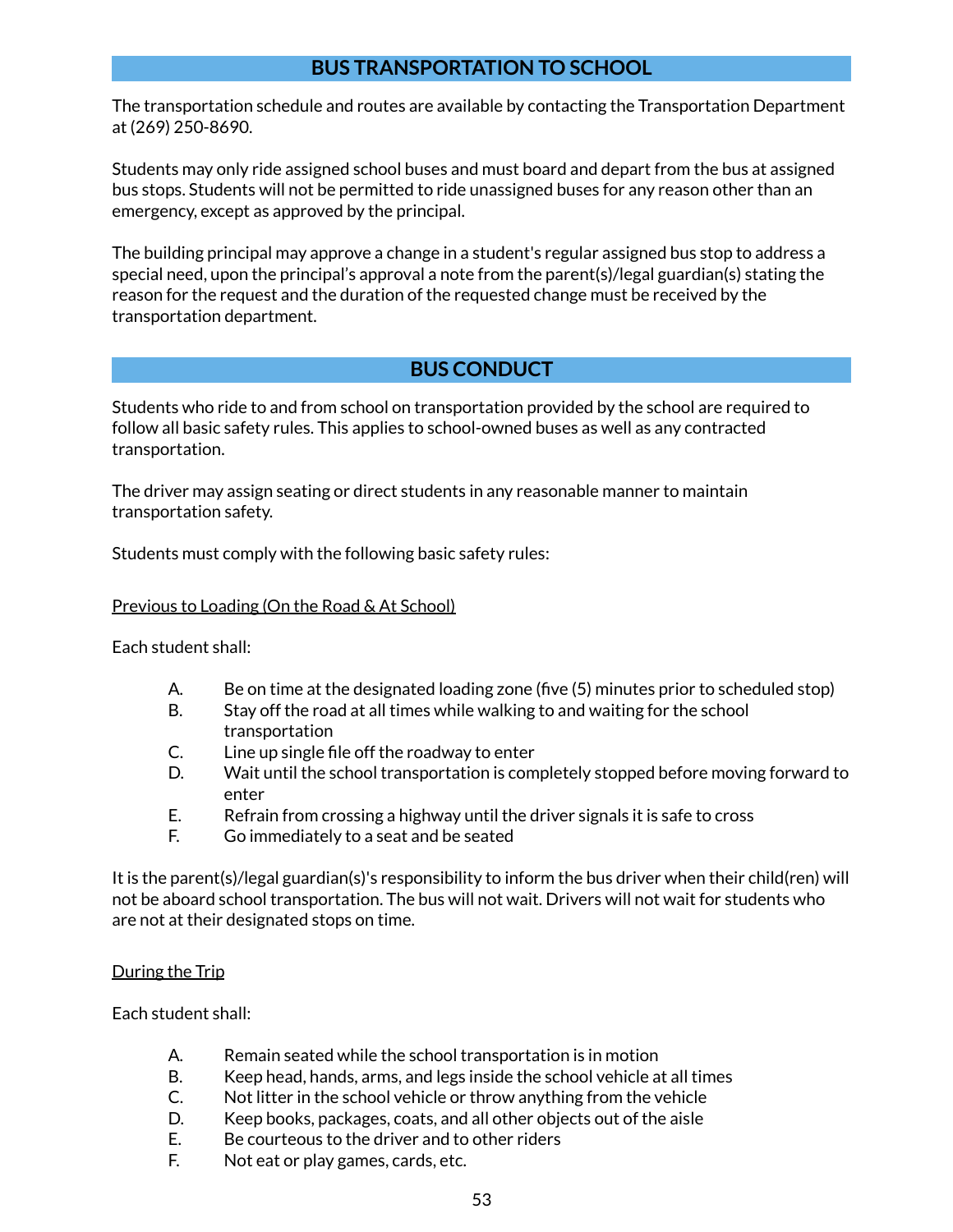G. Not tamper with the school vehicle or any of its equipment

# Leaving the Bus

Each student shall:

- A. Remain seated until the vehicle has stopped
- B. Cross the road, when necessary, at least ten (10) feet in front of the vehicle, but only after the driver signals that it is safe
- C. Be alert to a possible danger signal from the driver

The driver will not discharge students at places other than their regular stop at home or at school unless they have proper authorization from school officials.

# **VIDEO FILES ON SCHOOL BUSES**

<span id="page-54-0"></span>The Board of Education has installed video cameras on school buses to monitor student behavior. Actual video files of the students on any particular bus will be done on a random-selection basis.

If a student misbehaves on a bus and their actions are recorded on a video file, the file will be submitted to the principal and may be used as evidence of the misbehavior. Since these files are considered part of a student's record, they can be viewed only in accordance with federal law - FERPA (see [Appendix](#page-55-8) A).

# **PENALTIES FOR INFRACTIONS**

<span id="page-54-1"></span>A student who misbehaves on the bus shall be disciplined in accordance with the Student Discipline Code and may lose the privilege of riding the bus.

# **SELF TRANSPORTATION TO SCHOOL**

<span id="page-54-2"></span>Parking on school property is a privilege which can be revoked at any time. Students who are provided the opportunity to ride school transportation are encouraged to do so. Students and their parent(s)/legal guardian(s) assume full responsibility for any transportation to and from school not officially provided by the school.

The following rules shall apply:

- A. Students under age eighteen (18) must have written parent(s)/legal guardian(s) permission prior to driving to school
- B. Students shall complete the Student Vehicle Form provided in the office
- C. Parking lot speed limit is 5 mph
- D. Failure to comply with these rules will result in loss of privileges and/or disciplinary actions for the student
- E. When the school provides transportation, students shall not drive to school-sponsored activities

Parent(s)/legal guardian(s) who transport their own child(ren) are to drop the student(s) off at a designated location only.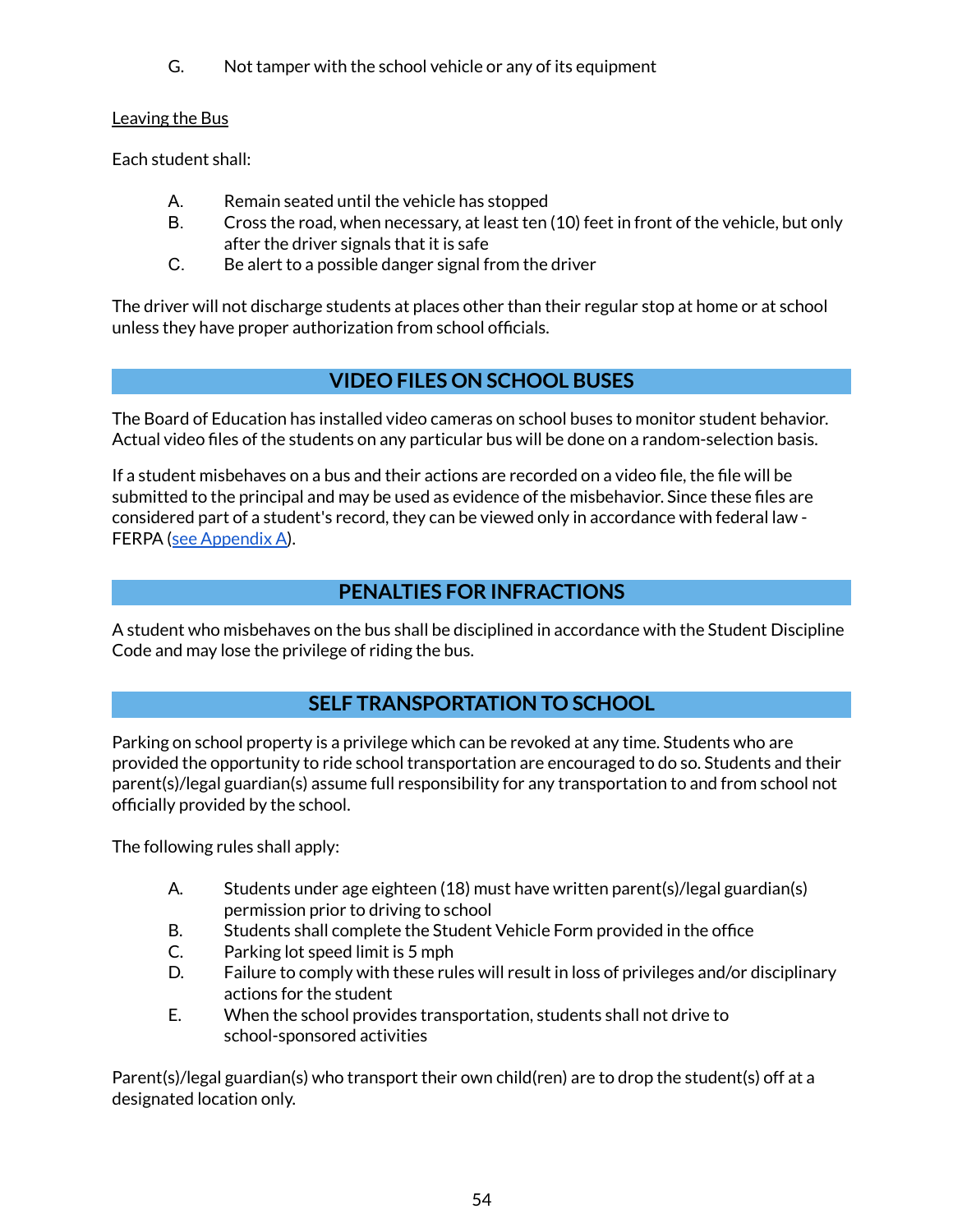# **APPENDICES**

<span id="page-55-0"></span>Each of the following appendices contain full policies, guidelines, laws, documents, forms, and reference materials. The versions presented below are subject to change based on changes in the law and other circumstances. Therefore, there may have been changes to the documents since the handbook was compiled and released to our parents and students.

# <span id="page-55-2"></span><span id="page-55-1"></span>**APPENDIX A - DISTRICT POLICIES, GUIDELINES & STATE/FEDERAL LAWS**

#### **Index of Appendix A**

(in order of appearance)

<span id="page-55-16"></span><span id="page-55-15"></span><span id="page-55-14"></span><span id="page-55-10"></span><span id="page-55-9"></span><span id="page-55-8"></span><span id="page-55-7"></span><span id="page-55-6"></span><span id="page-55-3"></span>

|           | Policy 5202: Unlawful Discrimination, Harassment, and Retaliation Against Students |        |
|-----------|------------------------------------------------------------------------------------|--------|
| $\bullet$ | <b>Policy 3113: Social Security Numbers</b>                                        | 9      |
|           | Policy 5309: Student Records and Directory Information                             | 9      |
|           | <b>Annual Notifications: Family Education Rights and Privacy Act (FERPA)</b>       | 9,54   |
| $\bullet$ | Policy 5401: Parent/Guardian Involvement in Education                              | 10     |
| $\bullet$ | <b>Policy 5308: Protection of Pupil Rights</b>                                     | 24     |
| $\bullet$ | 20 U.S.C. 1232h: Protection of Pupil Rights                                        | 24     |
|           | <b>Policy 5404: Free Textbooks, Materials, and Charging of Fees and Fines</b>      | 25     |
| $\bullet$ | Policy 5410: Commencement                                                          | 26     |
| $\bullet$ | <b>Policy 5206E:</b> Suspension from Class, Subject, or Activity by Teacher        | 32     |
| $\bullet$ | Policy 5206C: Reinstatement Following Expulsion                                    | 44, 46 |
| $\bullet$ | <b>Policy 3104: School Cameras and Monitoring</b>                                  | 49     |
| $\bullet$ | Policy 3402: Drills, Plans, and Reports                                            | 49     |

# **APPENDIX B - DISTRICT FORMS**

#### **Index of Appendix B**

(in order or appearance)

<span id="page-55-24"></span><span id="page-55-23"></span><span id="page-55-17"></span><span id="page-55-5"></span><span id="page-55-4"></span>*NOTE:*

*Be advised the following forms are available in the school office asthey are referenced in the Student/Parent Handbook.*

<span id="page-55-22"></span><span id="page-55-21"></span><span id="page-55-20"></span><span id="page-55-19"></span><span id="page-55-18"></span><span id="page-55-13"></span><span id="page-55-12"></span><span id="page-55-11"></span>

|           | Form 2416 F2: Request to Inspect Materials Used in Conjunction with any Survey,          |    |
|-----------|------------------------------------------------------------------------------------------|----|
|           | Analysis, or Evaluation                                                                  | 10 |
|           | Form 8330 F13: Request that Directory Information Not be Released to Recruiters          |    |
|           | <b>Without Prior Written Consent</b>                                                     | 11 |
|           | <b>Household Information Report</b>                                                      | 19 |
|           | <b>Guest Permit for Dances</b>                                                           | 28 |
|           | <b>Form 5341 F1: Emergency Medical Authorization Form</b>                                | 46 |
|           | Form 5330 F1: Authorization for Prescribed Medication or Treatment                       | 47 |
|           | Form 5330 F1a: Authorization for Non-Prescribed Medication or Treatment - Secondary      | 47 |
|           | Form 5330 F1b: Authorization for Non-Prescribed Medication or Treatment - Elementary     | 47 |
|           | Form 5330 F1c: Authorization for the Possession and Use of Asthma Inhalers, Epi-Pens, or |    |
|           | <b>Prescribed Emergency Medication</b>                                                   | 47 |
| $\bullet$ | Student Network and Internet Acceptable Use and Safety Policy (Acceptable Use            |    |
|           | <b>Agreement</b> )                                                                       | 51 |
|           | <b>Student Vehicle Form</b>                                                              | 54 |
|           |                                                                                          |    |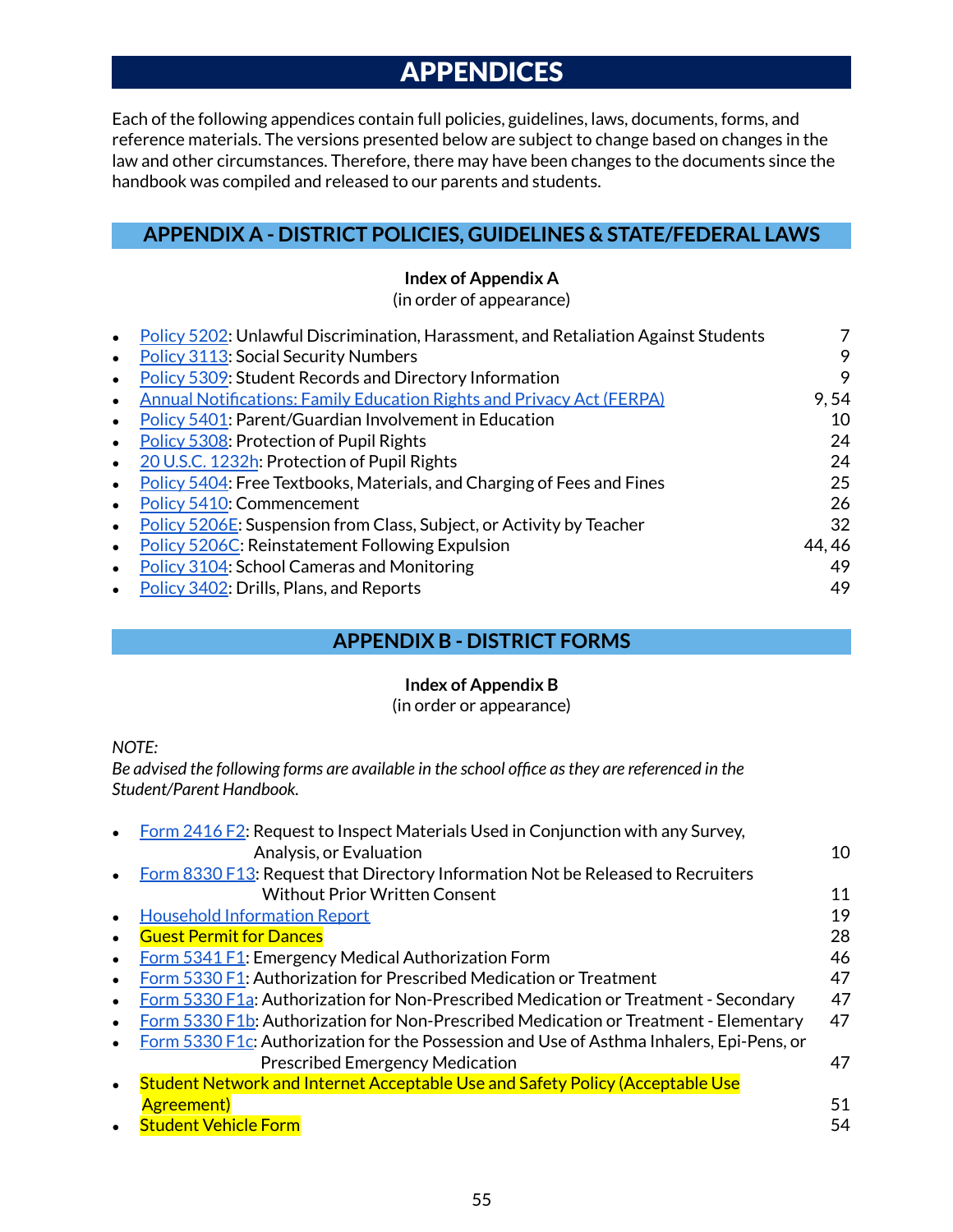# **Index of Appendix C**

(in order of appearance)

<span id="page-56-17"></span><span id="page-56-16"></span><span id="page-56-15"></span><span id="page-56-14"></span><span id="page-56-13"></span><span id="page-56-12"></span><span id="page-56-11"></span><span id="page-56-10"></span><span id="page-56-9"></span><span id="page-56-8"></span><span id="page-56-7"></span><span id="page-56-6"></span><span id="page-56-5"></span><span id="page-56-4"></span><span id="page-56-1"></span><span id="page-56-0"></span>

| $\bullet$ | <b>Elementary and Secondary Education Act (ESEA)</b>                             | 7      |
|-----------|----------------------------------------------------------------------------------|--------|
| $\bullet$ | <b>Michigan Records Retention and Disposal Schedule</b>                          | 9      |
| $\bullet$ | <b>Protection of Pupil Rights Amendment (PPRA)</b>                               | 10     |
| $\bullet$ | Family Policy Compliance Office - Complaint Filing link                          | 11     |
| $\bullet$ | Family Policy Compliance Office - FERPA Complaint Email Address                  | 11     |
| $\bullet$ | Family Policy Compliance Office - PPRA Complaint Email Address                   | 11     |
| $\bullet$ | <b>Monthly Nutrislice Menus</b>                                                  | 19     |
| $\bullet$ | <b>Americans with Disabilities Act (ADA)</b>                                     | 20, 31 |
| $\bullet$ | Section 504 of the Rehabilitation Act of 1973                                    | 20, 31 |
| $\bullet$ | Early On - Website                                                               | 20     |
| $\bullet$ | Early On - Phone Number: (269) 250-9649                                          | 20     |
| $\bullet$ | <b>PET</b> - Website                                                             | 20     |
| $\bullet$ | PET - Phone Number: (269) 250-9670                                               | 20     |
| $\bullet$ | Director of Special Education - Contact Information                              | 20     |
|           | <b>Brian Deller</b><br>$\Omega$                                                  |        |
|           | $(269)$ 250-8925<br>$\circ$                                                      |        |
|           | Brian.Deller@ComstockPS.org<br>$\circ$                                           |        |
| $\bullet$ | <b>Michigan Merit Curriculum Requirements</b>                                    | 21     |
| $\bullet$ | <b>College Entrance Testing Information</b>                                      | 25     |
| $\bullet$ | <b>Credit &amp; Course Requirements</b>                                          | 26     |
| $\bullet$ | Individuals with Disabilities Education Act (IDEA / I.D.E.A.)                    | 31     |
| $\bullet$ | Safe Schools Act - MCL 380.1311: Suspension or Expulsion of Pupil                | 45     |
|           | Safe Schools Act - Modified Act MCL 380.1310d: Suspension or Expulsion of Pupil; |        |
|           | Factors; Exercise of Discretion; Rebuttable Presumption; Section                 |        |
|           | Inapplicable for Possession of Firearm in Weapon Free School Zone;               |        |
|           | Consideration of Factors Mandatory; Definitions                                  | 45     |
|           |                                                                                  |        |

# <span id="page-56-21"></span><span id="page-56-20"></span><span id="page-56-19"></span><span id="page-56-18"></span>**APPENDIX D - ADDITIONAL RESOURCES**

#### **Index of Appendix D**

(not specifically mentioned in the handbook)

- <span id="page-56-3"></span><span id="page-56-2"></span>Form [2260](https://files.neola.com/comstock-mi/search/forms/fm2260F1.pdf) F1: Title VI / VII / IX Internal Complaint Form
- Form [2260](https://files.neola.com/comstock-mi/search/forms/fm2260F2.pdf) F2: Notice of Non-Discrimination & Internal Complaint Procedures (Including Title VI, Title VII, and Title IX)
- Form [5500](https://files.neola.com/comstock-mi/search/forms/fm5500F1.pdf) F1: Student Handbook Certification
- Form [5530](https://files.neola.com/comstock-mi/search/forms/fm5530F2.pdf) F2: Memorandum to Parents Regarding School Board Policy on Drug-Free Schools
- Form [8330](https://files.neola.com/comstock-mi/search/forms/fm8330F9.pdf) F9: Annual Notification to Parents Regarding Student Records & Specific Events/Activities
- Form [8453.01](https://files.neola.com/comstock-mi/search/forms/fm8453.01F5.pdf) F5: Parent Notification Letter Blood-Borne Pathogens
- [Policy](https://meetings.boardbook.org/Public/Book/1037?docTypeId=97109&file=8eba14cb-31ac-4593-af88-7473d700b6b0) 5102: Lockers
- [Policy](https://meetings.boardbook.org/Public/Book/1037?docTypeId=97109&file=8eba14cb-31ac-4593-af88-7473d700b6b0) 5207: Anti-Bullying